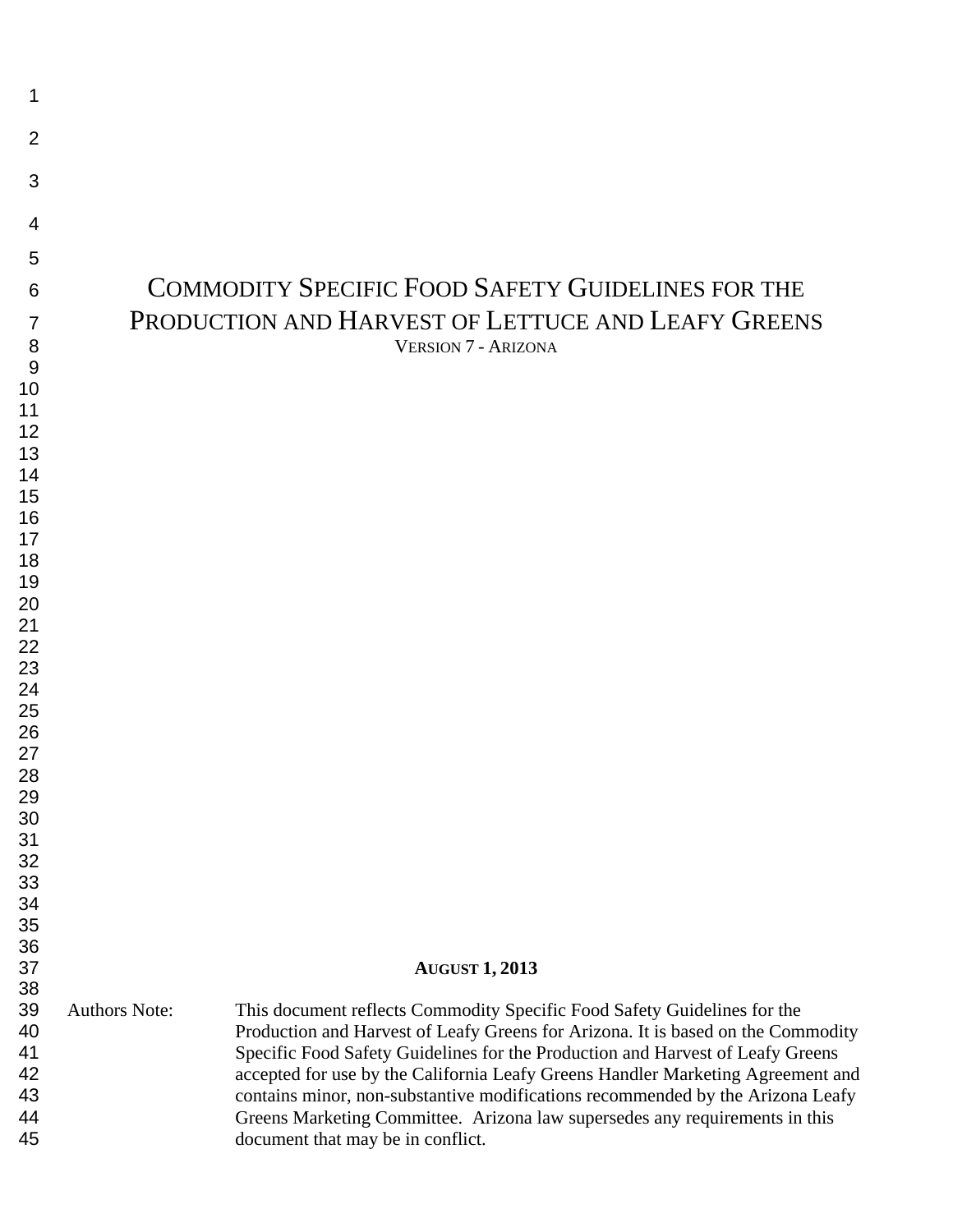| 46<br>47 | <b>Table of Contents</b>                                                          |  |  |  |
|----------|-----------------------------------------------------------------------------------|--|--|--|
| 48       |                                                                                   |  |  |  |
| 49       |                                                                                   |  |  |  |
| 50       |                                                                                   |  |  |  |
| 51       |                                                                                   |  |  |  |
| 52       |                                                                                   |  |  |  |
| 53       | 1.                                                                                |  |  |  |
| 54       | 2.                                                                                |  |  |  |
| 55       | 3.                                                                                |  |  |  |
| 56       | 4.                                                                                |  |  |  |
| 57       | 5.                                                                                |  |  |  |
| 58       | 6.                                                                                |  |  |  |
| 59       | 7.                                                                                |  |  |  |
| 60       | 8.                                                                                |  |  |  |
| 61       | 9.                                                                                |  |  |  |
| 62       | Issue: Field Personnel - Transfer of Human Pathogens by Field Workers 38<br>10.   |  |  |  |
| 63       | 11.                                                                               |  |  |  |
| 64       | 12.                                                                               |  |  |  |
| 65       | Issue: Production Locations - Climatic Conditions and Environment  44<br>13.      |  |  |  |
| 66       | Issue: Production Locations - Encroachment by Animals and Urban Settings44<br>14. |  |  |  |
| 67       | 15.                                                                               |  |  |  |
| 68       |                                                                                   |  |  |  |
| 69       |                                                                                   |  |  |  |
| 70       |                                                                                   |  |  |  |
| 71       |                                                                                   |  |  |  |
| 72       |                                                                                   |  |  |  |
| 73       |                                                                                   |  |  |  |
| 74       |                                                                                   |  |  |  |
| 75       |                                                                                   |  |  |  |
| 76       |                                                                                   |  |  |  |
| 77       |                                                                                   |  |  |  |
| 78       |                                                                                   |  |  |  |
| 79       |                                                                                   |  |  |  |
| 80       |                                                                                   |  |  |  |
| 81       |                                                                                   |  |  |  |
| 82       |                                                                                   |  |  |  |
| 83       |                                                                                   |  |  |  |
| 84       |                                                                                   |  |  |  |
| 85       |                                                                                   |  |  |  |
| 86       |                                                                                   |  |  |  |
| 87       |                                                                                   |  |  |  |
| 88       |                                                                                   |  |  |  |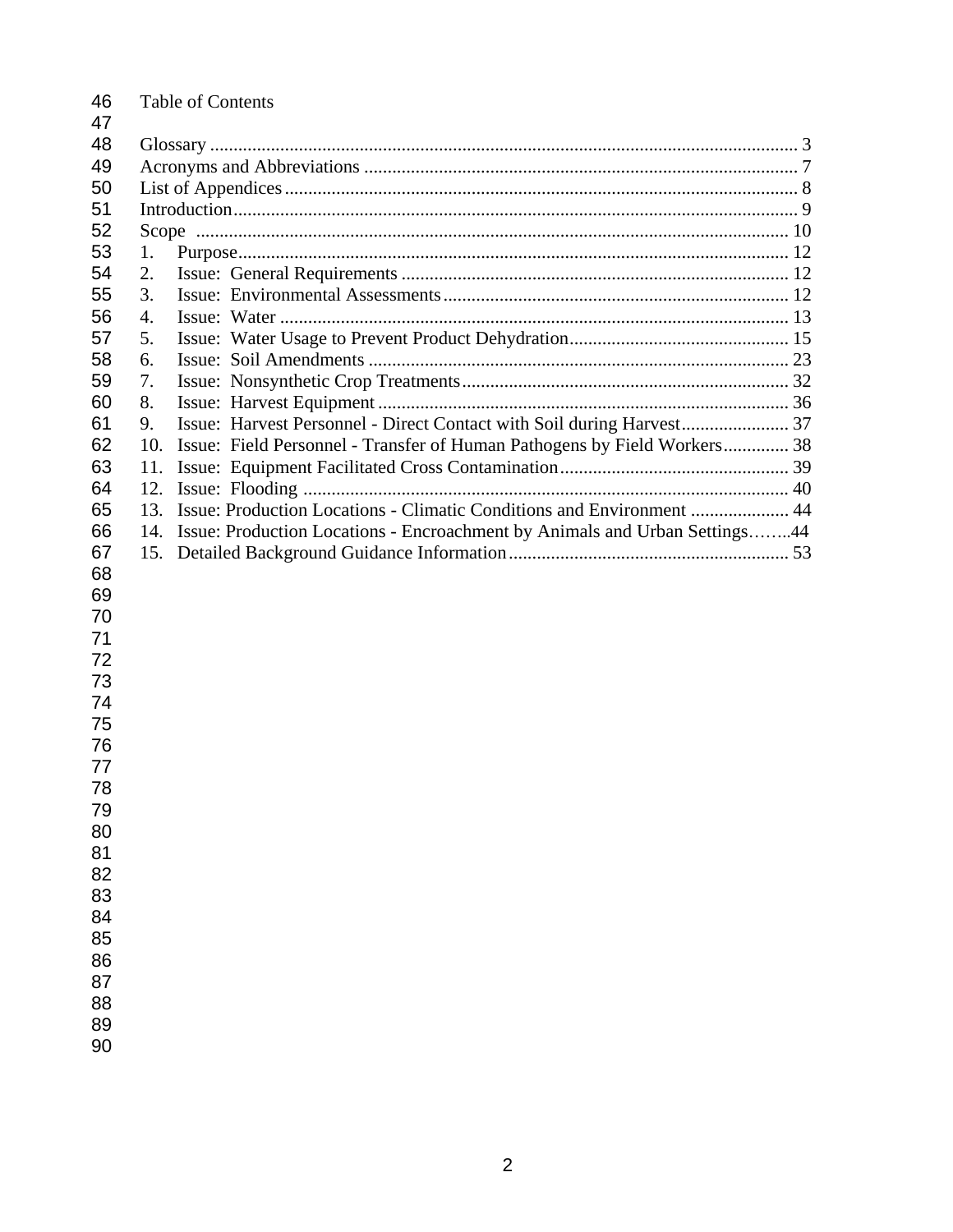# 91 **GLOSSARY**

| <b>Active Compost</b>              | Compost feedstock that is in the process of being rapidly                                                                  |
|------------------------------------|----------------------------------------------------------------------------------------------------------------------------|
|                                    | decomposed and is unstable. Active compost is generating                                                                   |
|                                    | temperatures of at least 50 degrees Celsius (122 degrees                                                                   |
|                                    | Fahrenheit) during decomposition; or is releasing carbon                                                                   |
|                                    | dioxide at a rate of at least 15 milligrams per gram of                                                                    |
|                                    | compost per day, or the equivalent of oxygen uptake.                                                                       |
| <b>Aerosolized</b>                 | The dispersion or discharge of a substance under pressure                                                                  |
|                                    | that generates a suspension of fine particles in air or other                                                              |
|                                    | gas.                                                                                                                       |
| animal by-product                  | Most parts of an animal that do not include muscle meat                                                                    |
|                                    | including organ meat, nervous tissue, cartilage, bone,                                                                     |
|                                    | blood and excrement.                                                                                                       |
|                                    |                                                                                                                            |
| animal hazard                      | Feeding, skin, feathers, fecal matter or signs of animal                                                                   |
|                                    | presence in an area to be harvested in sufficient number                                                                   |
|                                    | and quantity to suggest to a reasonable person the crop                                                                    |
|                                    | may be contaminated.                                                                                                       |
| adenosine tri-phosphate (ATP)      | A high energy phosphate molecule required to provide                                                                       |
|                                    | energy for cellular function.                                                                                              |
| agricultural material              | Material of plant or animal origin, which result from the                                                                  |
|                                    | production and processing of farm, ranch, agricultural,                                                                    |
|                                    | horticultural, aquacultural, silvicultural, floricultural,                                                                 |
|                                    | vermicultural, or viticultural products, including manures,                                                                |
|                                    | orchard and vineyard prunings, and crop residues.                                                                          |
| <b>ATP</b> test methods            | Exploits knowledge of the concentration of ATP as related                                                                  |
|                                    | to viable biomass or metabolic activity; provides an                                                                       |
|                                    | estimate of cleanliness.                                                                                                   |
| <b>Biofertilizers</b>              | Fertilizer materials/products that contain microorganisms                                                                  |
|                                    | such as bacteria, fungi, and cyanobacteria that shall                                                                      |
|                                    | promote soil biological activities.                                                                                        |
| <b>Biosolids</b>                   | Solid, semisolid, or liquid residues generated during                                                                      |
|                                    | primary, secondary, or advanced treatment of domestic                                                                      |
|                                    | sanitary sewage through one or more controlled processes.                                                                  |
| colony forming units (CFU)         | Viable micro-organisms (bacteria, yeasts & mold) either                                                                    |
|                                    | consisting of single cells or groups of cells, capable of                                                                  |
|                                    | growth under the prescribed conditions (medium,                                                                            |
|                                    | atmosphere, time and temperature) to develop into visible<br>colonies (colony forming units) which are counted.            |
| <b>Concentrated Animal Feeding</b> | A lot or facility where animals have been, are or will be                                                                  |
| <b>Operation (CAFO)</b>            | stabled or confined and fed or maintained for a total of 45                                                                |
|                                    | days or more in any 12 month period and crops, vegetation                                                                  |
|                                    | forage growth, or post-harvest residues are not sustained in                                                               |
|                                    | the normal growing season over any portion of the lot or                                                                   |
|                                    |                                                                                                                            |
|                                    |                                                                                                                            |
|                                    | facility. In addition, there must be more than 1,000                                                                       |
|                                    | 'animal units' (as defined in 40 CFR 122.23) confined at                                                                   |
|                                    | the facility; or more than 300 animal units confined at the<br>facility if either one of the following conditions are met: |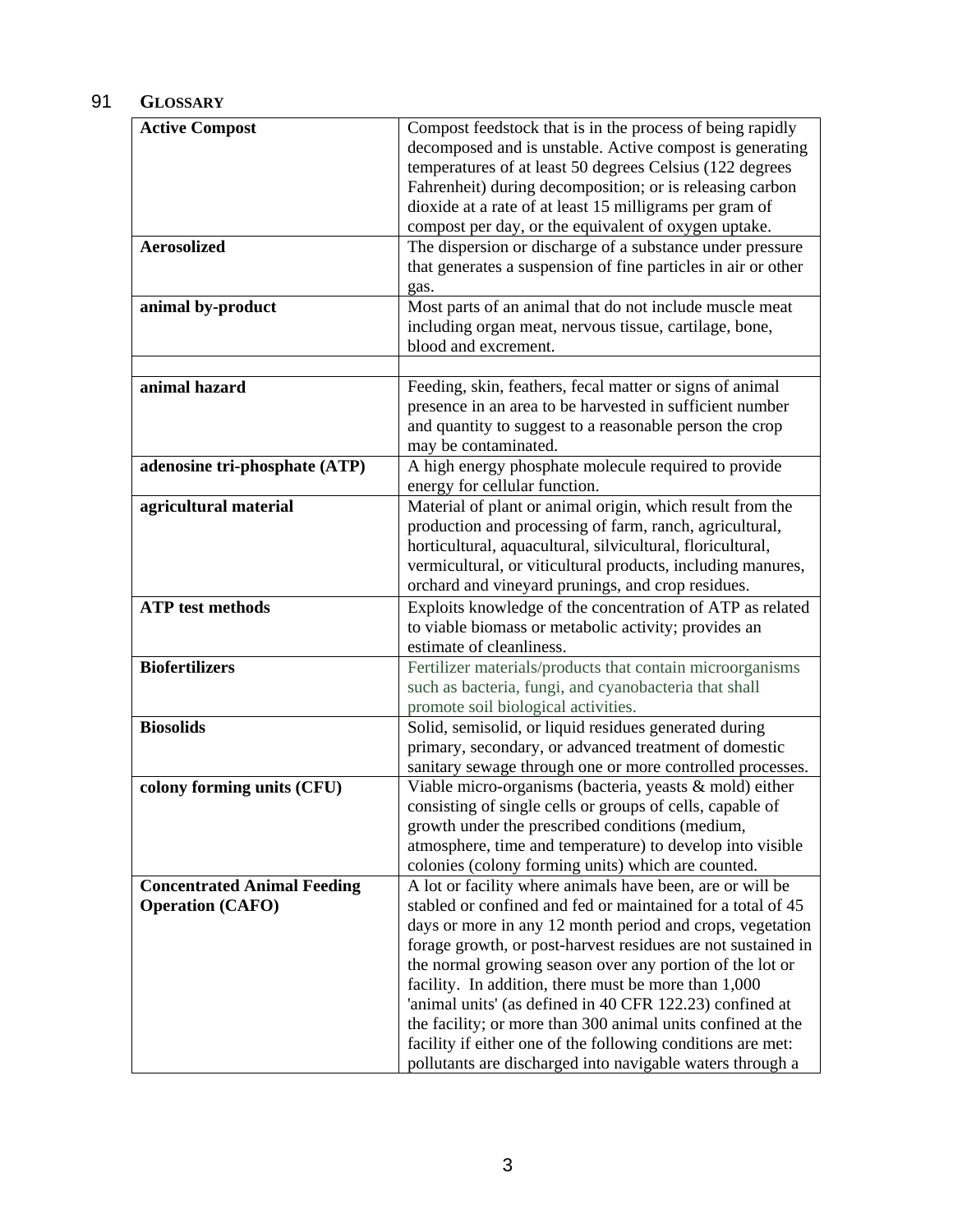|  | man-made ditch, flushing system or other similar man-        |
|--|--------------------------------------------------------------|
|  | made device; or pollutants are discharged directly into      |
|  | waters of the United States which originate outside of and   |
|  | pass over, across, or through the facility or otherwise come |
|  | into direct contact with the animals confined in the         |
|  | operation.                                                   |

| coliforms                | Gram-negative, non-sporeforming, rod-shaped bacteria            |
|--------------------------|-----------------------------------------------------------------|
|                          | that ferment lactose to gas. They are frequently used as        |
|                          | indicators of process control, but exist broadly in nature.     |
| Co-management            | An approach to conserving soil, water, air, wildlife, and       |
|                          | other natural resources while simultaneously minimizing         |
|                          | microbiological hazards associated with food production.        |
| cross contamination      | The transfer of microorganisms, such as bacteria and            |
|                          | viruses, from one place to another.                             |
| E. coli                  | <i>Escherichia coli</i> is a common bacteria that lives in the  |
|                          | lower intestines of animals (including humans) and is           |
|                          | generally not harmful. It is frequently used as an              |
|                          | indicator of fecal contamination, but can be found in           |
|                          | nature from non-fecal sources.                                  |
| fecal coliforms          | Coliform bacteria that grow at elevated temperatures and        |
|                          | may or may not be of fecal origin. Useful to monitor            |
|                          | effectiveness of composting processes.<br>Also called           |
|                          | "thermotolerant coliforms."                                     |
| <b>Flooding</b>          | The flowing or overflowing of a field with water outside        |
|                          | a producer's control that is reasonably likely to contain       |
|                          | microorganisms of significant public health concern and         |
|                          | is reasonably likely to cause adulteration of edible            |
|                          | portions of fresh produce in that field.                        |
| food contact surface     | A surface of equipment or a utensil with which food             |
|                          | normally comes into contact, or from which food may             |
|                          | drain, drip or splash into a food or onto a surface             |
|                          | normally in contact with food.                                  |
| food safety assessment   | A standardized procedure that predicts the likelihood of        |
|                          | harm resulting from exposure to chemical, microbial and         |
|                          | physical agents in the diet.                                    |
| food safety personnel    | Person trained in basic food safety principles and/or           |
|                          | working under the auspices of a food safety                     |
|                          | professional.                                                   |
| food safety professional | Person entrusted with management level responsibility           |
|                          | for conducting food safety assessments before food              |
|                          | reaches consumers; requires documented training in              |
|                          | scientific principles and a solid understanding of the          |
|                          | principles of food safety as applied to agricultural            |
|                          | production. See appendix B for more details.                    |
| geometric mean           | Mathematical def.: the n-th root of the product of n            |
|                          | numbers, or:                                                    |
|                          | Geometric Mean = n-th root of $(X_1)(X_2)(X_n)$ , where $X_1$ , |
|                          | $X_2$ , etc. represent the individual data points, and n is the |
|                          |                                                                 |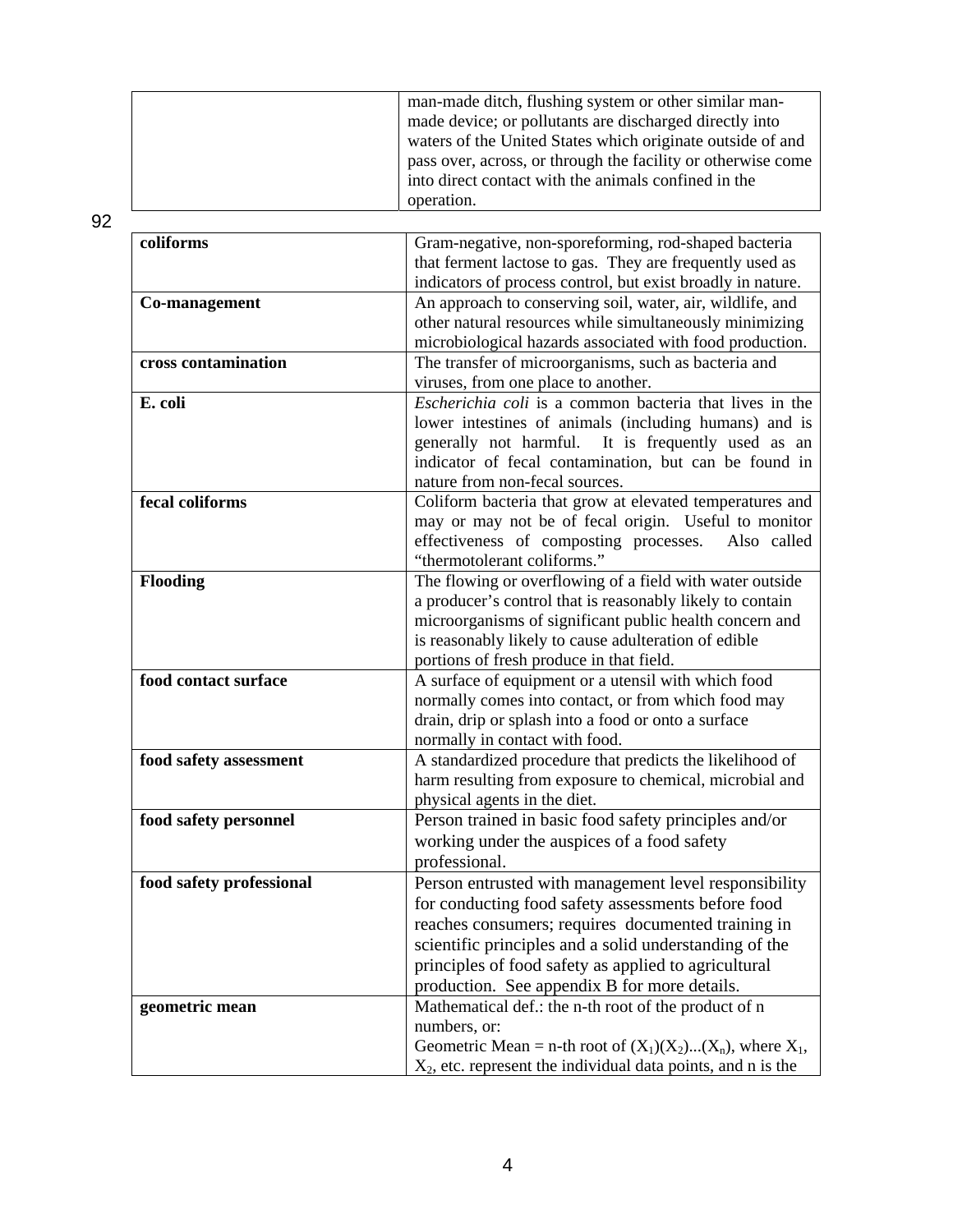|                                 | total number of data points used in the calculation.                                                                                |
|---------------------------------|-------------------------------------------------------------------------------------------------------------------------------------|
|                                 | Practical def.: the average of the logarithmic values of a                                                                          |
|                                 | data set, converted back to a base 10 number.                                                                                       |
| green waste                     | "Green Waste" means any plant material that is separated at the                                                                     |
|                                 | point of generation, contains no greater than 1.0 percent of                                                                        |
|                                 | physical contaminants by weight, and meets the requirements                                                                         |
|                                 | of section 17868.5. Green material includes, but is not limited                                                                     |
|                                 | to, yard trimmings ("Yard Trimmings" means any wastes                                                                               |
|                                 | generated from the maintenance or alteration of public,                                                                             |
|                                 | commercial or residential landscapes including, but not limited<br>to, yard clippings, leaves, tree trimmings, prunings, brush, and |
|                                 | weeds), untreated wood wastes, natural fiber products, and                                                                          |
|                                 | construction and demolition wood waste. Green material does                                                                         |
|                                 | not include food material, biosolids, mixed solid waste,                                                                            |
|                                 | material processed from commingled collection, wood                                                                                 |
|                                 | containing lead-based paint or wood preservative, mixed                                                                             |
|                                 | construction or mixed demolition debris. "Separated At The                                                                          |
|                                 | Point of Generation" includes material separated from the solid                                                                     |
|                                 | waste stream by the generator of that material. It may also<br>include material from a centralized facility as long as that         |
|                                 | material was kept separate from the waste stream prior to                                                                           |
|                                 | receipt by that facility and the material was not commingled                                                                        |
|                                 | with other materials during handling.                                                                                               |
| <b>Hobby Farm</b>               | A small farm, or rural residence with 25 or fewer animals                                                                           |
|                                 | per acre that is operated without expectation of being the                                                                          |
|                                 | primary source of income.                                                                                                           |
| Hydroponic                      | The growing of plants in nutrient solutions with or                                                                                 |
|                                 | without an inert medium (as soil) to provide mechanical                                                                             |
|                                 | support.                                                                                                                            |
|                                 |                                                                                                                                     |
| <b>Indicator microorganisms</b> | An organism that when present suggests the possibility of                                                                           |
|                                 | contamination or under processing.                                                                                                  |
| leafy greens                    | Iceberg lettuce, romaine lettuce, green leaf lettuce, red                                                                           |
|                                 | leaf lettuce, butter lettuce, baby leaf lettuce (i.e.,                                                                              |
|                                 | immature lettuce or leafy greens), escarole, endive, spring                                                                         |
|                                 | mix, spinach, cabbage (green, red and savoy), kale,                                                                                 |
|                                 | arugula and chard.                                                                                                                  |
| <b>Monthly</b>                  | Because irrigation schedules and delivery of water is not                                                                           |
|                                 | always in a growers control "monthly" for purposes of                                                                               |
|                                 | water sampling means within 35 days of the previous                                                                                 |
|                                 | sample.                                                                                                                             |
| most probable number (MPN)      | Estimated values that are statistical in nature; a method                                                                           |
|                                 | for enumeration of microbes in a sample, particularly                                                                               |
|                                 | when present in small numbers.                                                                                                      |
| nonsynthetic crop treatments    | Any crop input that contains animal manure, an animal<br>product, and/or an animal by-product that is reasonably                    |
|                                 |                                                                                                                                     |
|                                 | likely to contain human pathogens.                                                                                                  |

<sup>1</sup> CCR Title 1: Natural Resources. Division 7, CIWMB. Chapter 3.1: Compostable Materials Handling **Operations and Facilities Regulatory Requirements.** Article 1: General. Section 17852: Definitions. http://www.calrecycle.ca.gov/laws/Regulations/Title14/ch31.htm#Article1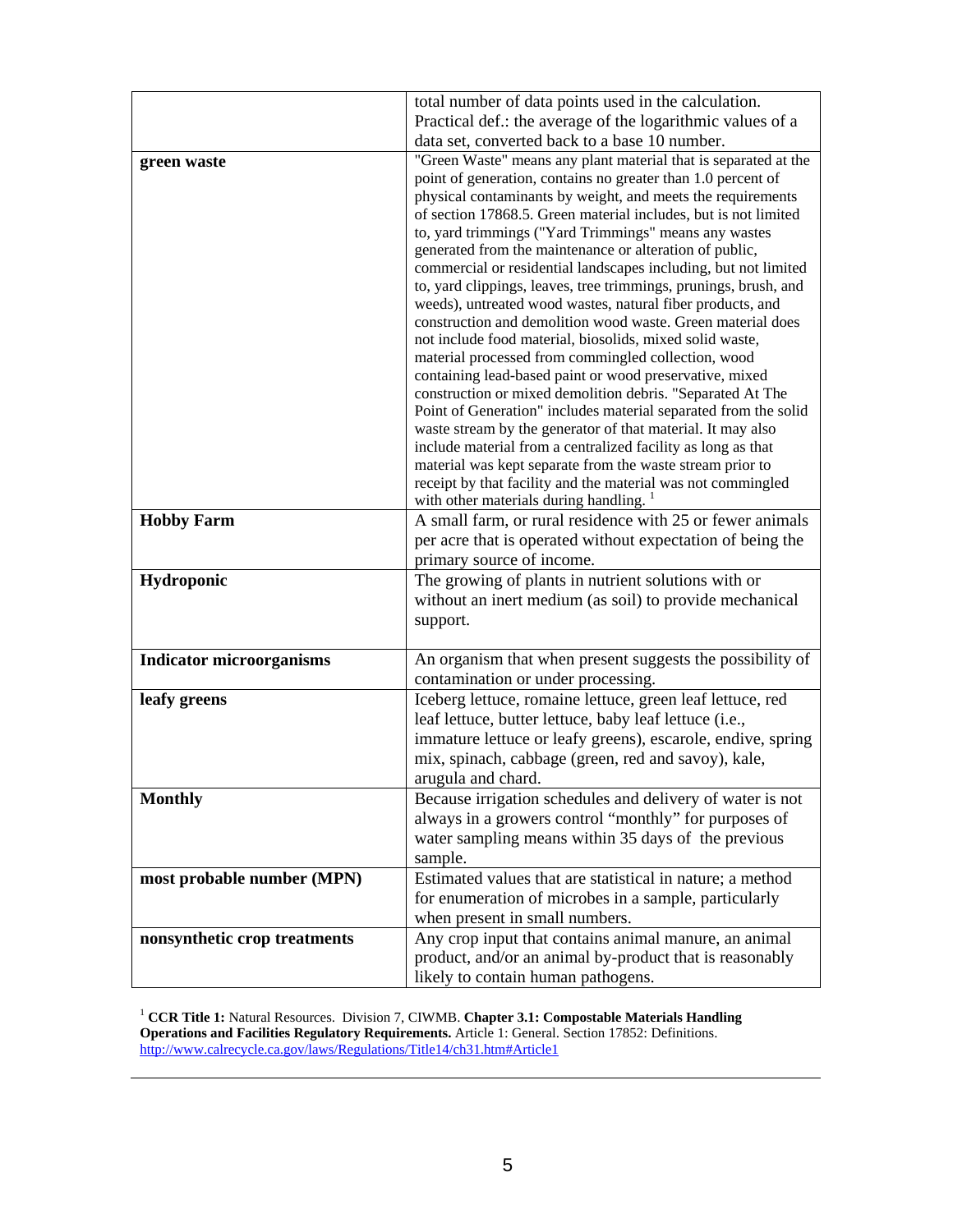| Ready to eat (RTE) food       | (1) "Ready-to-eat food" means FOOD that:                        |
|-------------------------------|-----------------------------------------------------------------|
| (excerpted from USFDA 2005    | (a) Is in a form that is edible without additional              |
| <b>Model Food Code</b> )      | preparation to achieve FOOD safety, as specified under          |
|                               | one of the following: $3-401.11(A)$ or (B), § $3-401.12$ , or § |
|                               | 3-402.11, or as specified in $3-401.11(C)$ ; or                 |
|                               | (d) May receive additional preparation for palatability         |
|                               | or aesthetic, epicurean, gastronomic, or culinary purposes.     |
|                               | (2) "Ready-to-eat food" includes:                               |
|                               | (b) Raw fruits and vegetables that are washed as                |
|                               | specified under $\S$ 3-302.15;                                  |
|                               | (c) Fruits and vegetables that are cooked for hot               |
|                               | holding, as specified under $\S$ 3-401.13;                      |
|                               | (e) Plant FOOD for which further washing, cooking,              |
|                               | or other processing is not required for FOOD safety, and        |
|                               | from which rinds, peels, husks, or shells, if naturally         |
|                               | present are removed;                                            |
| synthetic crop treatments     | Any crop inputs that may be refined, and/or chemically          |
| (chemical fertilizers)        | synthesized and/or transformed through a chemical process       |
|                               | (e.g. gypsum, lime, sulfur, potash, ammonium sulfate etc.).     |
| oxidation reduction potential | An intrinsic property that indicates the tendency of a          |
| (ORP)                         | chemical species to acquire electrons and so be reduced; the    |
|                               | more positive the ORP, the greater the species' affinity for    |
|                               | electrons.                                                      |
| parts per million (ppm)       | Usually describes the concentration of something in water       |
|                               | or soil; one particle of a given substance for every 999,999    |
|                               | other particles.                                                |
| Pathogen                      | A disease causing agent such as a virus, parasite, or           |
|                               | bacteria.                                                       |
| pooled water                  | An accumulation of standing water; not free-flowing.            |
| process authority             | A regulatory body, person, or organization that has specific    |
|                               | responsibility and knowledge regarding a particular process     |
|                               | or method; these authorities publish standards, metrics, or     |
|                               | guidance for these processes and/or methods.                    |
| risk mitigation               | actions to reduce the severity/impact of a risk                 |
| soil amendment                | Elements added to the soil, such as compost, peat moss, or      |
|                               | fertilizer, to improve its capacity to support plant life.      |
| ultraviolet index (UV index)  | A measure of the solar ultraviolet intensity at the Earth's     |
|                               | surface; indicates the day's exposure to ultraviolet rays. The  |
|                               | UV index is measured around noon for a one-hour period          |
|                               | and rated on a scale of 0-15.                                   |
| <b>Validated process</b>      | A process that has been demonstrated to be effective            |
|                               | though a statistically-based study, literature, or regulatory   |
|                               | guidance.                                                       |
| water distribution system     | Distribution systems -- consisting of pipes, pumps, valves,     |
|                               | storage tanks, reservoirs, meters, fittings, and other          |
|                               | hydraulic appurtenances – canals, ditches and rivers -- to      |
|                               | carry water from its primary source to a lettuce and leafy      |
|                               | green crop.                                                     |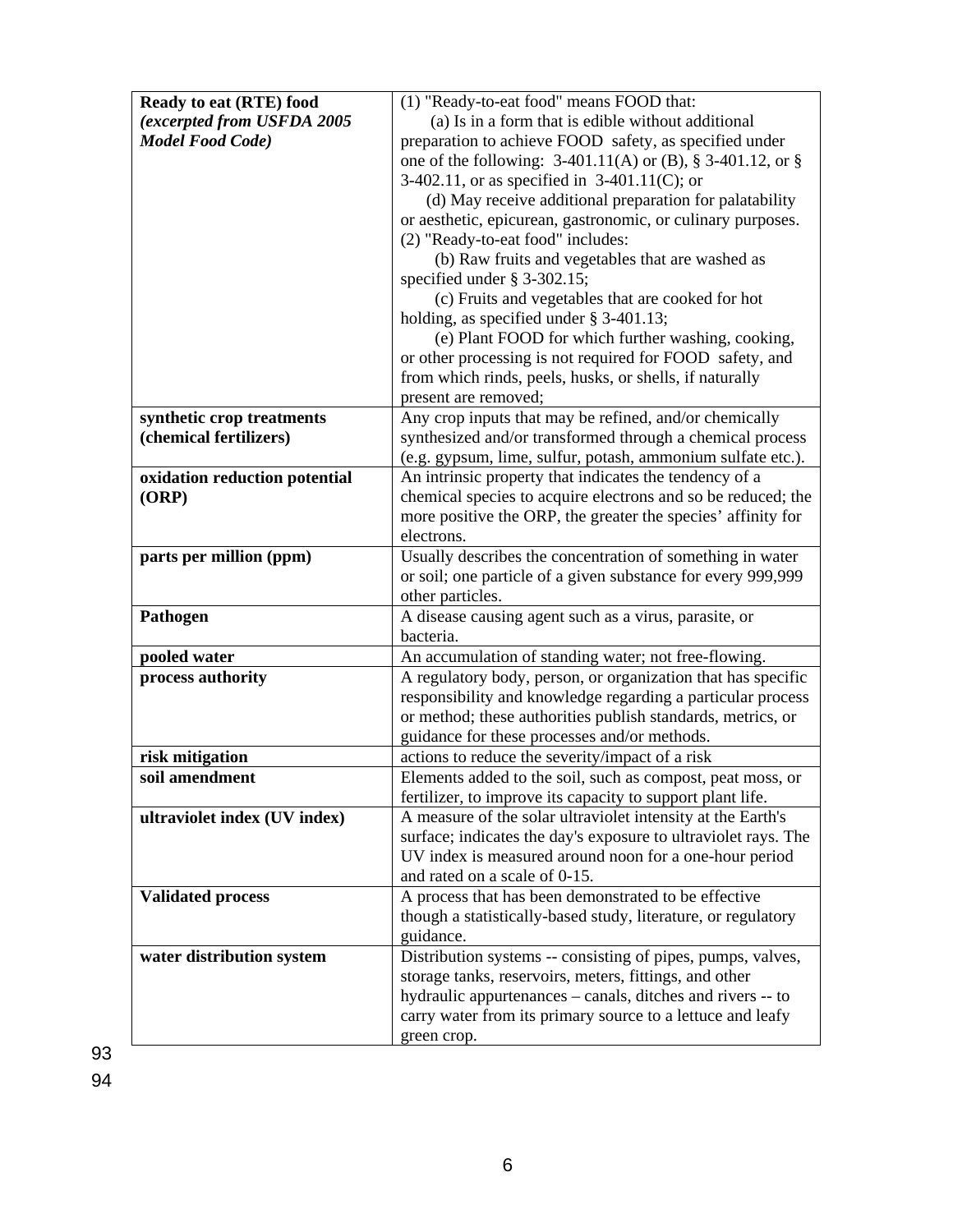- 95 Acronyms and Abbreviations
- 
- AFOs: Animal feeding operations
- AOAC: AOAC International (formerly the Association of Official Analytical Chemists)
- BAM: Bacteriological Analytical Manual
- CAFOs: Concentrated animal feeding operations
- 101 CSG2: *Commodity Specific Guidance for Leafy Greens and Lettuce, 2<sup>nd</sup> Edition*
- CFU: colony forming units
- cGMP: current good manufacturing practices
- COA: Certificate of Analysis
- DL: Detection Limit
- FDA: Food and Drug Administration
- GAPS: good agricultural practices
- GLPs: good laboratory practices
- HACCP: hazard analysis critical control point
- MPN: most probable number
- NGO: nongovernmental organization
- NRCS: Natural Resources Conservation Service
- ORP: Oxidation reduction potential
- PPM: parts per million
- RTE: ready-to-eat
- SSOPs: Sanitation Standard Operating Procedures
- TMECC: Test Methods for the Examination of Composting and Compost USEPA: United States
- Environmental Protection Agency
- UV: ultraviolet
- WHO: World Health Organization
- 

- 
- 
- 
- 
-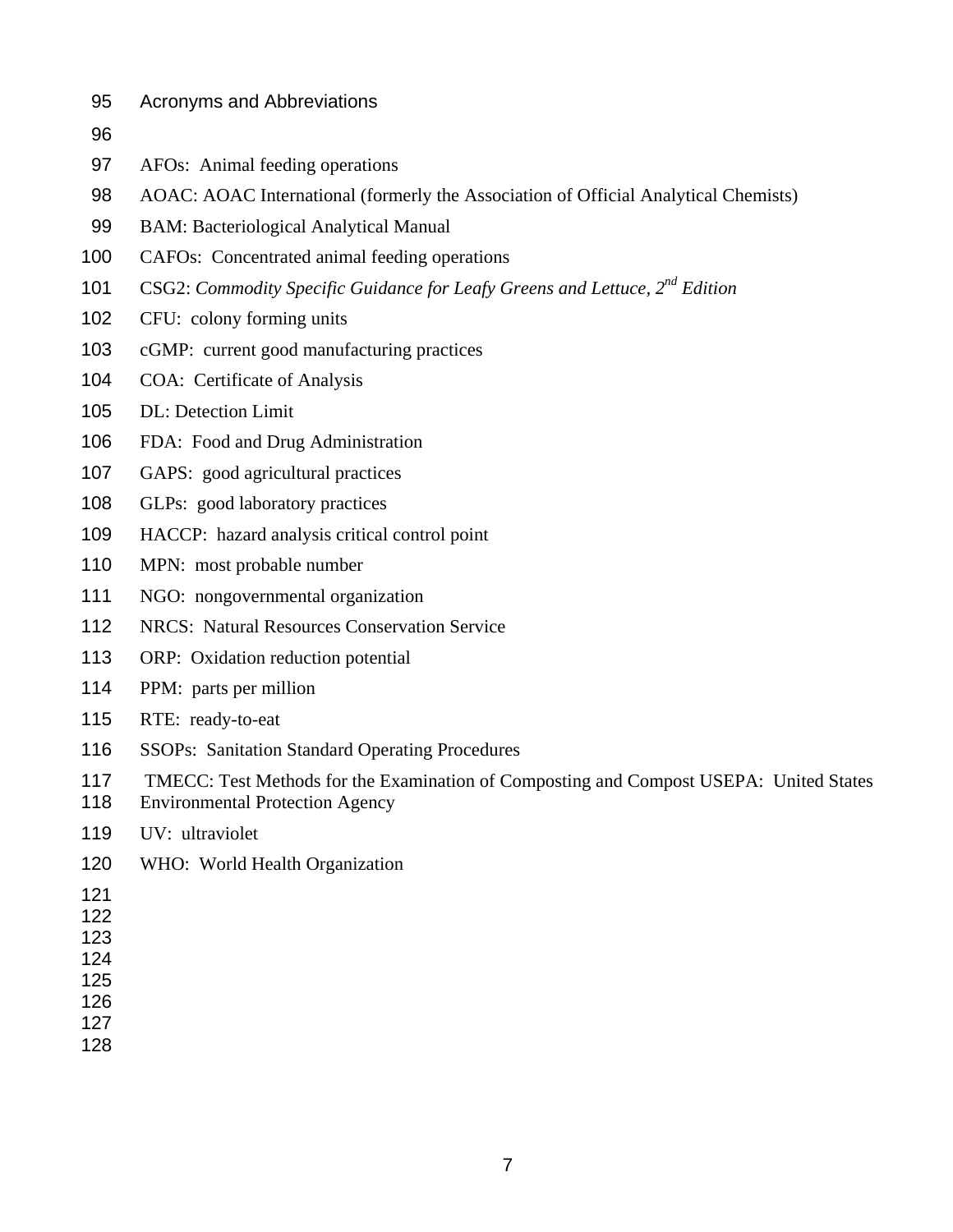# 129 **LIST OF APPENDICES**

- 
- 
- 130 Appendix A: Sanitary Survey<br>
131 Appendix C: Crop Sampling Protocol Appendix Z: AZ LGMA Resource Agendix 2. Appendix Z: AZ LGMA Resource Agency Contacts
	- 132 Appendix D: Kinetics of Microbial Inactivation for Alternative Food Processing Technologies<br>133 Appendix E: Environmental Health Standards for Composting Operations (California Code of
	- 133 Appendix E: Environmental Health Standards for Composting Operations (California Code of 134 Regulations)
	- Regulations)
	- 135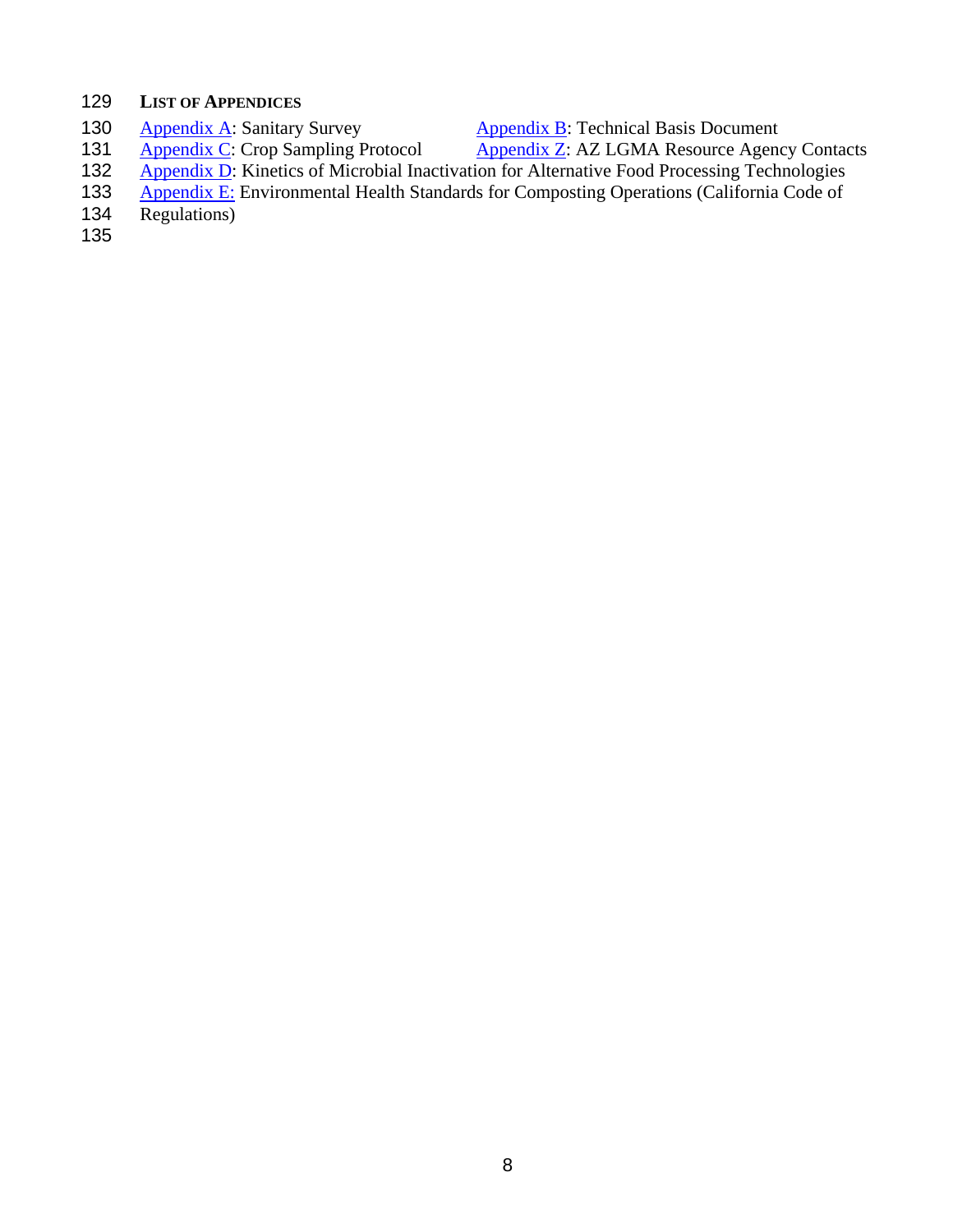### **INTRODUCTION**

In 1998, the U.S. Food and Drug Administration (FDA) issued its "Guide to Minimize Microbial

Food Safety Hazards for Fresh Fruits and Vegetables." The practices outlined in this and other

140 industry documents are collectively known as Good Agricultural Practices or GAPs. GAPs provide general food safety guidance on critical production steps where food safety might be compromised

142 during the growing, harvesting, transportation, cooling, packing and storage of fresh produce. More

specifically, GAP guidance alerts fruit and vegetable producers, shippers, packers and processors to

144 the potential microbiological hazards associated with various aspects of the production chain

including: land history, adjacent land use, water quality, worker hygiene, pesticide and fertilizer use,

146 equipment sanitation and product transportation. The vast majority of the lettuce/leafy greens<br>147 industry has adopted GAPs as part of normal production operations. Indeed the majority of industry has adopted GAPs as part of normal production operations. Indeed the majority of

148 lettuce/leafy greens producers undergo either internal or external third-party GAP audits on a regular

- basis to monitor and verify adherence to their GAPs programs. These audit results are often shared
- with customers as verification of the producer's commitment to food safety and GAPs.
- 

While the produce industry has an admirable record of providing the general public with safe,

nutritious fruits and vegetables, it remains committed to continuous improvement with regard to food safety. In 2004, the FDA published a food safety action plan that specifically requested produce

industry leadership in developing the next generation of food safety guidance for fruit and vegetable

156 production. These new commodity-specific guidelines focus on providing guidance that enhances the safe growing, processing, distribution and handling of commodities from the field to the end user. safe growing, processing, distribution and handling of commodities from the field to the end user.

158 The 1<sup>st</sup> Edition of these new voluntary guidelines were published by the industry in April 2006.

In response to continued concerns regarding the microbial safety of fresh produce, this edition of the guidelines (which focuses solely on production and harvest practices) was prepared to provide more specific and quantitative measures of identified best practices. A key focus of this revision was to identify, where possible and practical, metrics and measures that could be used to assist the industry with compliance with the guidelines. In preparing this document, metrics were researched for three primary areas: water quality, soil amendments, and environmental assessments/conditions. A three-tier approach was used to identify these metrics in as rigorous a manner as possible:

- 166 1. A comprehensive literature review was conducted to determine if there was a scientifically valid basis for establishing a metric for the identified risk factor or best practice.
- 168 2. If the literature research did not identify scientific studies that could support an appropriate metric, standards or metrics from authoritative or regulatory bodies were used to establish a metric.
- 3. If neither scientific studies nor authoritative bodies had allowed for suitable metrics, consensus among industry representatives and/or other stakeholders was sought to establish metrics.
- In the last 10 years, the focus of food safety efforts has been on the farm, initial cooling and
- distribution points, and value-added processing operations. Fruit and vegetable processing operations
- have developed sophisticated food safety programs largely centered on current Good Manufacturing
- Practices (cGMPs) and the principles of Hazard Analysis Critical Control Point (HACCP) programs.
- As we develop a greater understanding of food safety issues relative to the full spectrum of supply and

distribution channels for fruits and vegetables, it has become clear that the next generation of food

safety guidance needs to encompass the entire supply chain.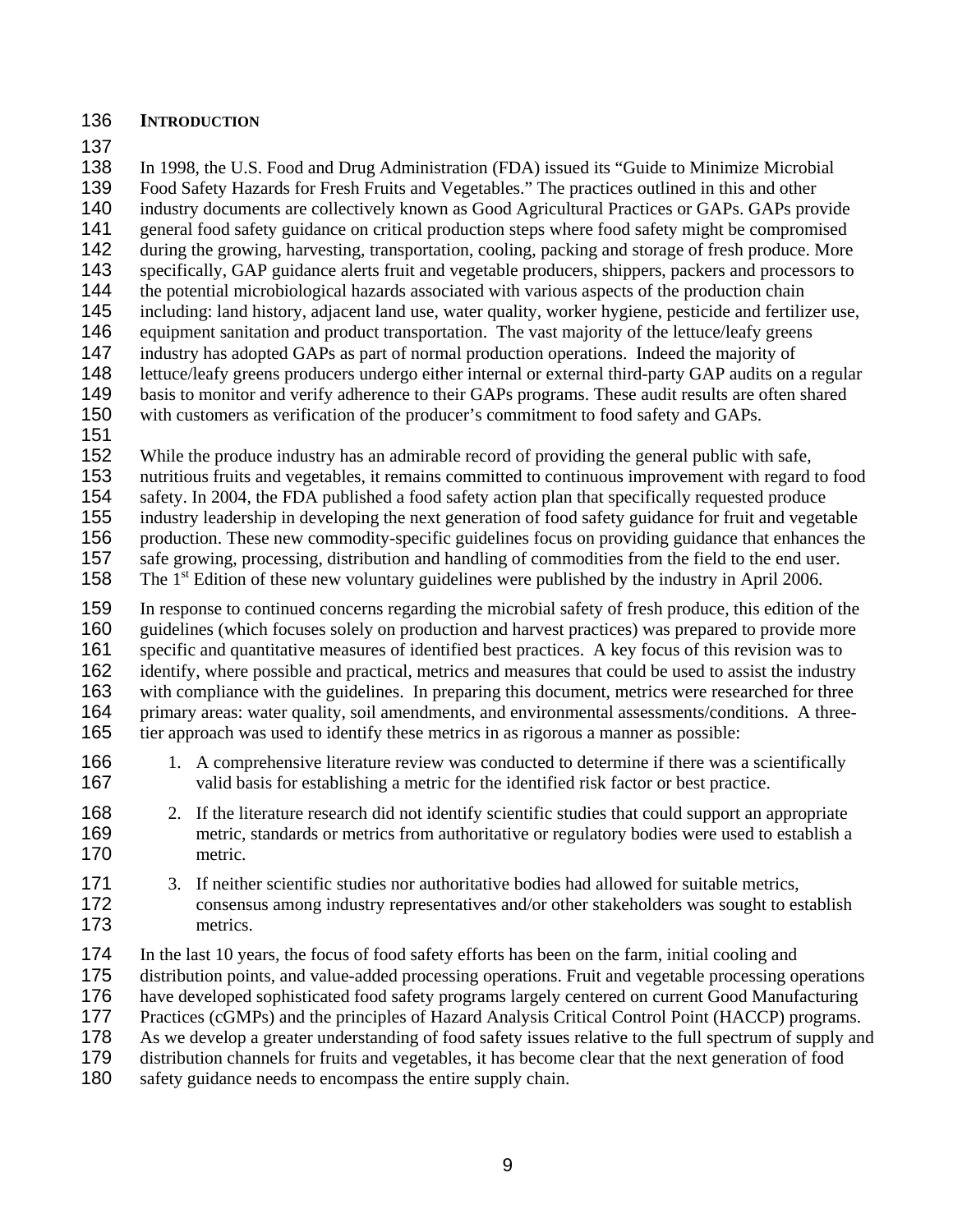- In addition to this document, several supplemental documents have been prepared to explain the
- rationale for the metrics and assist the producer with activities in the field. These documents include a
- "Technical Basis Document" that describes in detail and with appropriate citations the bases for the
- changes made in this edition of this document, a Sanitary Survey document that describes the
- processes for assessing the integrity and remediation of water systems, and an example product testing
- 186 plan. All of these items can be found as Appendices to this document.

# **SCOPE**

The scope of this document pertains only to fresh and fresh-cut lettuce and leafy greens products. It does not include products commingled with non-produce ingredients (e.g. salad kits which may contain meat, cheese, and/or dressings). Examples of "lettuce/leafy greens" include iceberg lettuce, romaine lettuce, green leaf lettuce, red leaf lettuce, butter lettuce, baby leaf lettuce (i.e., immature lettuce or leafy greens), escarole, endive, spring mix, cabbage (green, red and savoy), kale, arugula, chard, radicchio and spinach. These crops are typically considered lettuce and leafy greens by FDA but may not be similarly defined by other state or federal regulatory bodies. This document is also limited to offering food safety guidance for crops grown under outdoor field growing practices and may not address food safety issues related to hydroponic and/or soil-less media production techniques for lettuce/leafy greens.

Lettuce/leafy greens may be harvested mechanically or by hand and are almost always consumed uncooked or raw. Because lettuce/leafy greens may be hand-harvested and hand-sorted for quality, there are numerous "touch points" early in the supply chain and a similar number of "touch points" later in the supply chain as the products are used in foodservice or retail operations. Each of these "touch points" represents a potential opportunity for cross-contamination. For purposes of this document, a "touch point" is any occasion when the food is handled by a worker or contacts an equipment food contact surface.

Lettuce/leafy greens present multiple opportunities to employ food safety risk management practices 207 to enhance the safety of lettuce/leafy greens. In the production and harvest of lettuce and leafy greens as raw agricultural commodities, GAPs are commonly employed in order to produce the safest products possible. In a processing operation, the basic principles of cGMPs, HACCP, sanitation and documented operating procedures are commonly employed in order to produce the safest products possible. Lettuce/leafy greens are highly perishable and it is strongly recommended that they be distributed, stored and displayed under refrigeration.

Safe production, packing, processing, distribution and handling of lettuce/leafy greens depend upon a myriad of factors and the diligent efforts and food safety commitment of many parties throughout the distribution chain. No single resource document can anticipate every food safety issue or provide answers to all food safety questions. These guidelines focus on minimizing only the microbial food safety hazards by providing suggested actions to reduce, control or eliminate microbial contamination of lettuce/leafy greens in the field to fork distribution supply chain.

All companies involved in the lettuce/leafy greens farm to table supply chain shall implement the recommendations contained within these guidelines to provide for the safe production and handling of lettuce/leafy greens products from field to fork. Every effort to provide food safety education to supply chain partners should also be made. Together with the commitment of each party along the 224 supply chain to review and implement these guidelines, the fresh produce industry is doing its part to provide a consistent, safe supply of produce to the market.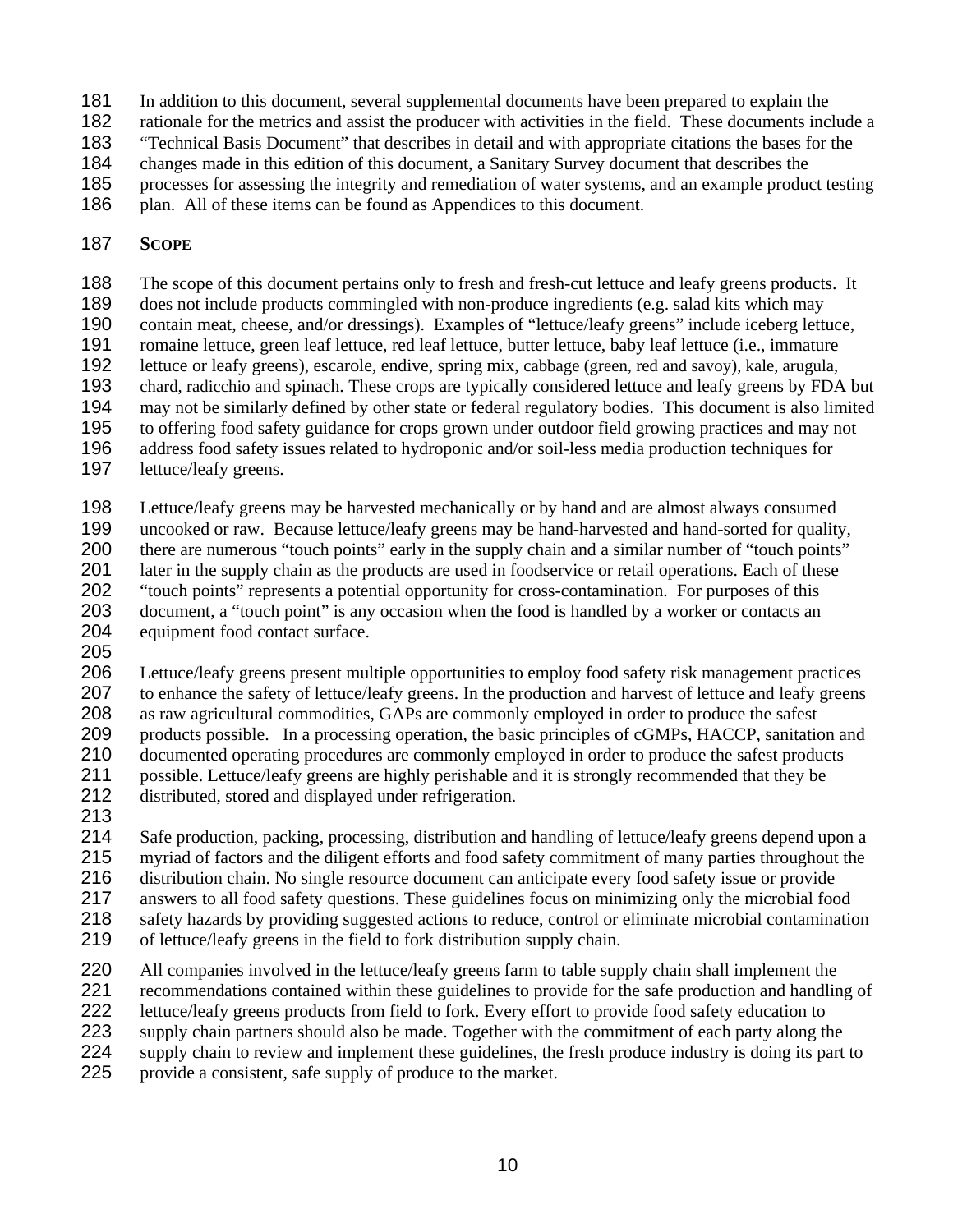- 226<br>227 These guidelines are intended only to convey the best practices associated with the industry. The Produce Marketing Association, the United Fresh Produce Association, Western Growers, and all other contributors and reviewers make no claims or warranties about any specific actions contained herein. It is the responsibility of any purveyor of food to maintain strict compliance with all local, 231 state and federal laws, rules and regulations. These guidelines are designed to facilitate inquiries and developing information that must be independently evaluated by all parties with regard to compliance
- with legal and regulatory requirements. The providers of this document do not certify compliance with these guidelines and do not endorse companies or products based upon their use of these guidelines.
- Differences between products, production processes, distribution and consumption, and the ever-changing state of knowledge regarding food safety make it impossible for any single document to be comprehensive and absolutely authoritative. Users of these guidelines should be aware that scientific and regulatory authorities are periodically revising information regarding best practices in food handling, as well as information regarding potential food safety management issues. Users of this document must bear in mind that as knowledge regarding food safety changes, measures to address those changes will also change as will the emphasis on particular issues by regulators and the regulations themselves. Neither this document nor the measures food producers and distributors should take to address food safety are set in stone.
- Due to the close association between production blocks and environmentally sensitive areas in many locations, it recommended to review Appendix Z when any mitigation strategies that may impact these areas are employed. Producers should implement strategies that not only protect food safety but also support co-management. All parties involved with implementing the practices outlined in this document should be aware that these metrics are not meant to be in conflict with or discourage co-management practices and principles.
- 

Users are encouraged to utilize the services of their trade associations, the U.S. Food and Drug

Administration, the Center for Produce Safe, the U.S. Department of Agriculture, the U.S.

Environmental Protection Agency, the Centers for Disease Control and Prevention, and state

- agricultural, environmental, academic, wildlife and natural resources management agencies and/or public health authorities.
- The Sanitary Survey and Technical Basis Documents prepared as Appendices to these guidelines are

considered to be additional resources. They are intended to provide clarification, assist with

- 258 interpretation and provide additional guidance as users develop food safety programs based on these<br>259 Guidelines. They are not intended for measurement or verification purposes.
- Guidelines. They are not intended for measurement or verification purposes.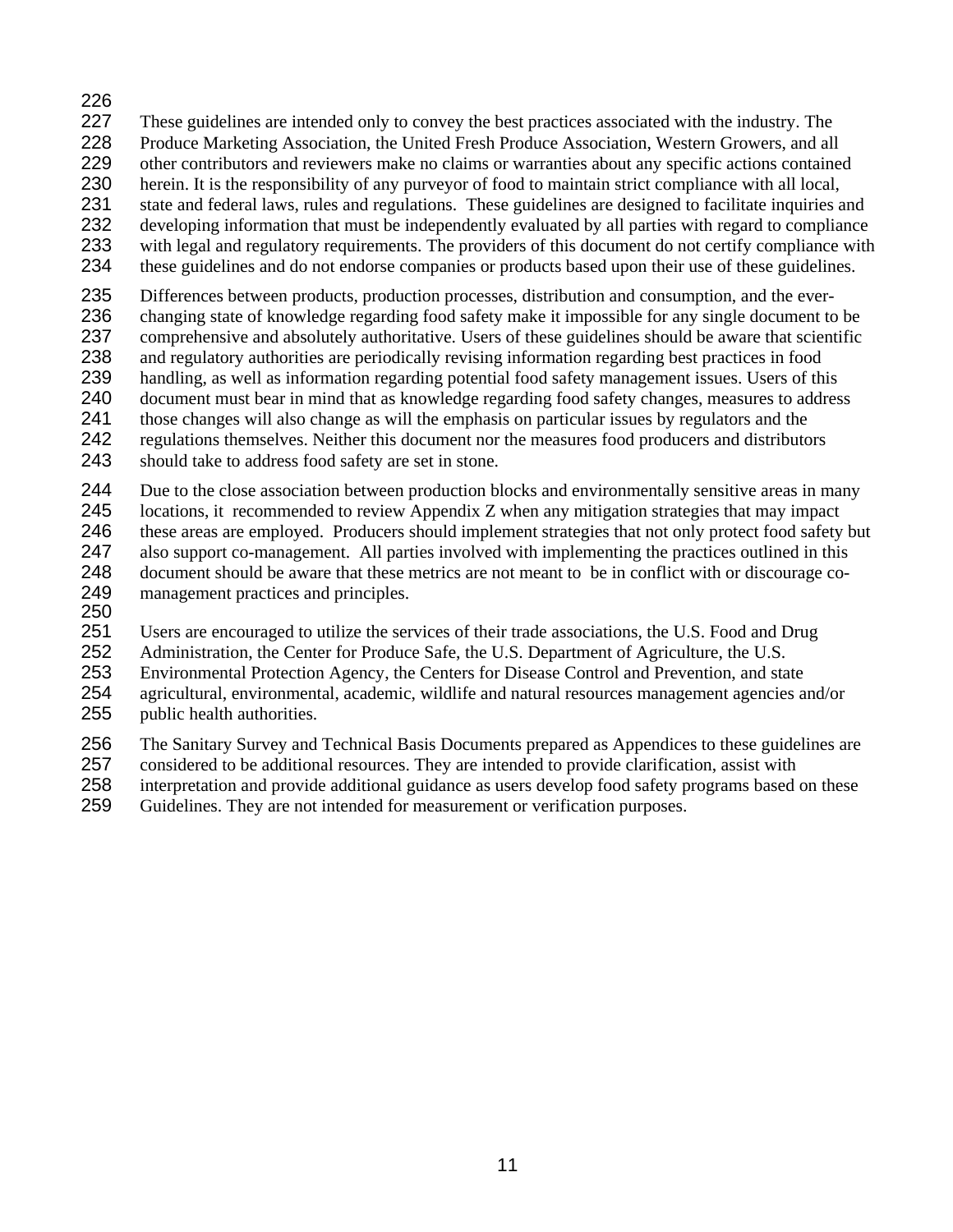| 260 | <b>Lettuce/Leafy Greens Commodity Specific Guidance</b> |
|-----|---------------------------------------------------------|
| 261 | <b>Production &amp; Harvest Unit Operations</b>         |

## **1. PURPOSE**

The issues identified in this document are based on the core elements of Good Agricultural Practices. The specific recommendations contained herein are intended for lettuce and leafy greens only. If these specific recommendations are effectively implemented this would constitute the best practices for a GAP program for the production and harvest unit operations of lettuce and leafy greens.

## **2. ISSUE: GENERAL REQUIREMENTS**

In addition to the area-specific requirements discussed in latter sections, there are several 272 general requirements that are part of an effective best practices program. These requirements 273 are outlined below. are outlined below.

## **The Best Practices Are:**

- 276 A written Leafy Greens Compliance Plan which specifically addresses the Best Practices of this document shall be prepared. This plan shall address at least the following areas: water, soil amendments, environmental factors, work practices, and field sanitation.
- Shippers shall have an up to date producers list with contact and location information on file.
- 282 The shipper shall comply with the requirements of The Public Health Security and Bioterrorism Preparedness and Response Act of 2002 (farms are exempt from the Act) including those requirements for recordkeeping (traceability) and registration.
- Each producer and shipper shall designate an individual responsible for their operation's food safety program. Twenty-four hour contact information shall be available for this individual in case of food safety emergencies.
- 

# **3. ISSUE: ENVIRONMENTAL ASSESSMENTS**

This section addresses assessments that shall be completed and documented prior to the first seasonal planting, within one week prior to harvesting and during harvest operations. These environmental assessments are intended to identify any issues related to the produce field, adjacent land uses, and/or animal hazards that may present a risk to the production block or crop (see Table 5).

### **The Best Practices Are:**

• Prior to the first seasonal planting and within one week prior to harvest, perform and document an environmental risk assessment of the production field and surrounding area. Focus these assessments on evaluating the production field for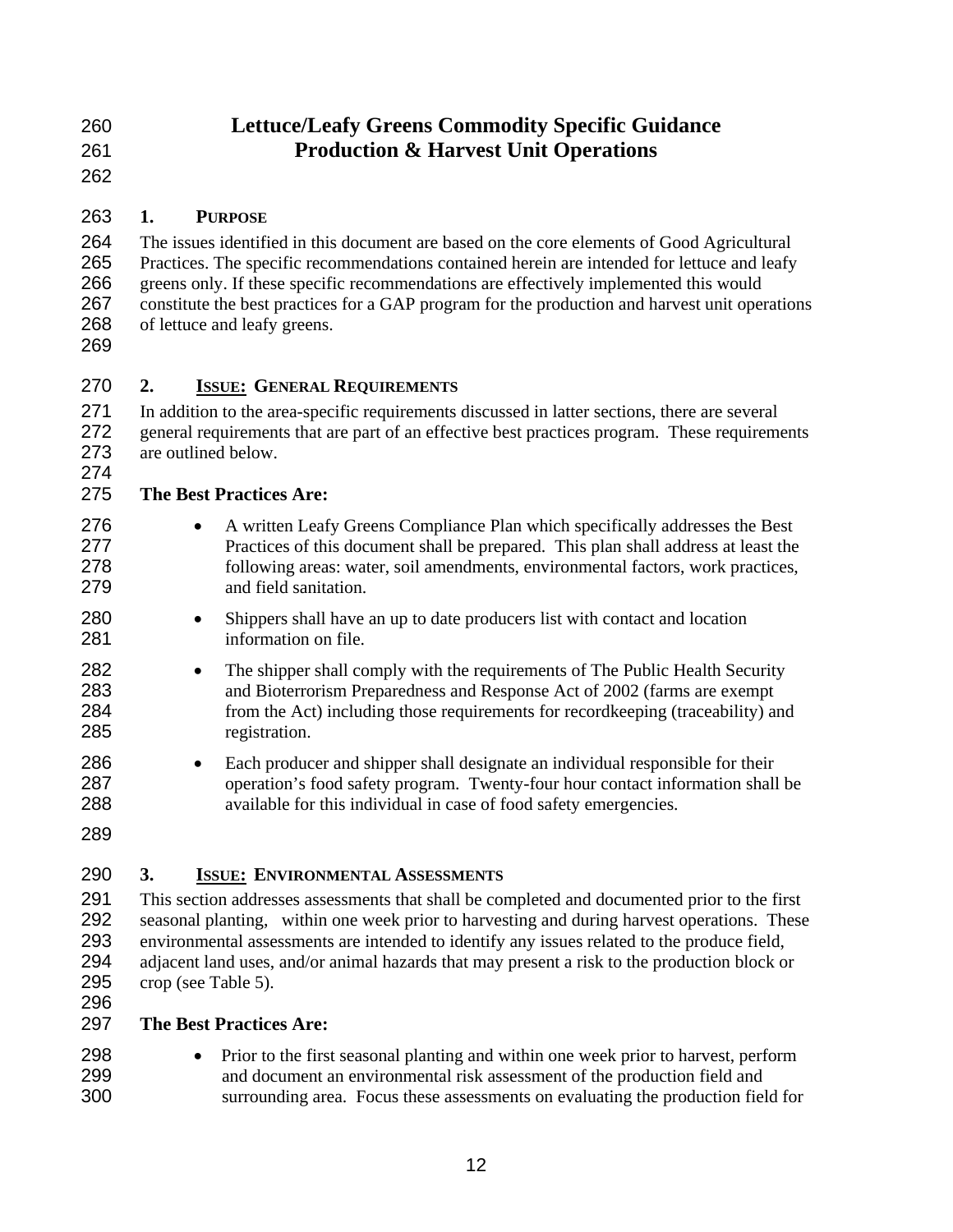| 301<br>302<br>303<br>304                                    |    | possible animal hazards or other sources of human pathogens of concern,<br>assessing adjacent land uses for possible sources that might contaminate the<br>production field, and evaluating nearby water sources for the potential of past or<br>present flooding.                                                                                                                                                                                                                                                                      |
|-------------------------------------------------------------|----|-----------------------------------------------------------------------------------------------------------------------------------------------------------------------------------------------------------------------------------------------------------------------------------------------------------------------------------------------------------------------------------------------------------------------------------------------------------------------------------------------------------------------------------------|
| 305<br>306<br>307<br>308<br>309                             |    | <b>Assessment of Produce Field</b><br>$\circ$<br>Evaluate all produce fields for evidence of animal hazards and/or<br>п<br>feces. If any evidence is found, follow procedures identified in<br>the "Production Locations - Encroachment by Animals and Urban<br>Settings."                                                                                                                                                                                                                                                              |
| 310<br>311<br>312<br>313<br>314<br>315<br>316<br>317<br>318 |    | Assessment of Adjacent Land Use<br>$\circ$<br>Evaluate all land and waterways adjacent to all production fields<br>for possible sources of human pathogen of concern. These<br>sources include, but are not limited to, manure storage, compost<br>storage, CAFO's, grazing/open range areas, surface water,<br>sanitary facilities, and composting operations (see Table 6 for<br>further detail). If any possible uses that might result in produce<br>contamination are present consult with the metrics and refer to<br>Appendix Z. |
| 319<br>320<br>321<br>322<br>323                             |    | Assessment of Historical Land Use<br>$\circ$<br>To the degree practical, determine and document the historical<br>land uses for production fields and any potential issues from these<br>uses that might impact food safety (i.e., hazardous waste sites,<br>landfills, etc.).                                                                                                                                                                                                                                                          |
| 324<br>325<br>326<br>327<br>328                             |    | Assessment of Flooding<br>$\circ$<br>Evaluate all produce fields for evidence of flooding. If any<br>Е<br>evidence is found, follow procedures identified in the "Flooding"<br>section below.                                                                                                                                                                                                                                                                                                                                           |
| 329                                                         | 4. | <b>ISSUE: WATER</b>                                                                                                                                                                                                                                                                                                                                                                                                                                                                                                                     |

Water used for production and harvest operations may contaminate lettuce and leafy greens if water containing human pathogens comes in direct contact with the edible portions of lettuce/leafy greens. Contamination may also occur by means of water-to-soil followed by soil-to-lettuce/leafy greens contact. Irrigation methods may have varying potential to introduce human pathogens or promote human pathogen growth on lettuce and leafy greens (Stine *et al*., 2005).

There are several different approaches and values that can be utilized to ensure that water is of appropriate quality for its intended use. The metrics applied in this edition of the Commodity Specific Guidance should be considered a starting point in industry efforts to continuously improve the quality of water used in production of these commodities.

The current metrics are intended to provide standards associated with water uses; however, it

is known that various water sources have different microbial qualities, and each source

- should be monitored accordingly. Typical microbial values associated with various sources
- can be found in the Sanitary Survey document (Appendix A). During the sanitary survey that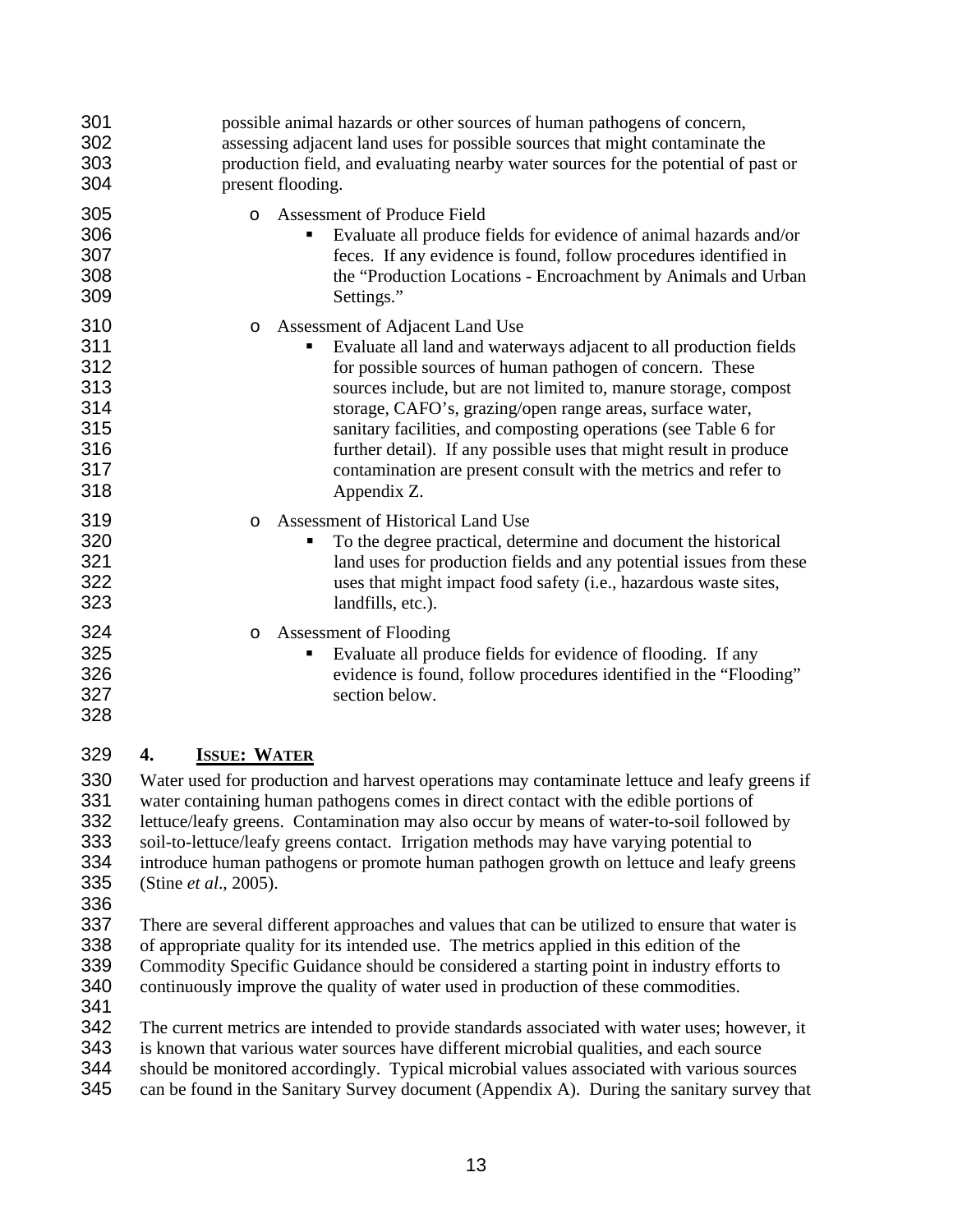is performed prior to each growing season expected microbial values and historical

monitoring data should be used to evaluate the quality of the water source.

### **The Best Practices Are:**

- A water system description shall be prepared. This description can use maps, photographs, drawings or other means to communicate the location of permanent fixtures and the flow of the water system (including any water captured for re-use.). Permanent fixtures include wells, gates, reservoirs, valves, returns and other above ground features that make up a complete irrigation system should be documented in such a manner as to enable location in the field. Water sources and the production blocks they may serve should be documented. 357 • Water systems that convey untreated human or animal waste must be separated from conveyances utilized to deliver irrigation water. • Use irrigation water and water in harvest operations that is of appropriate microbial quality for its intended use; see Table 1 and Decision Trees (1A, 1B and 1C) for specific numerical criteria. Appendix B provides the basis for these water quality metrics. • Perform a sanitary survey prior to use of water in agricultural operations and if water quality microbial tests are at levels that exceed the numerical values set
- forth in Table 1. The sanitary survey is described in Appendix A. • Test water as close to the point-of-use as practical, and if microbial levels are above specific action levels, take appropriate remedial and corrective actions.
- 368 Retain documentation of all test results and/or Certificates of Analysis available for inspection for a period of at least 2 years.
- Other Considerations for water
- 371 o Evaluate irrigation methods (drip irrigation, overhead sprinkler, furrow, etc.)<br>372 for their potential to introduce, support or promote the growth of human for their potential to introduce, support or promote the growth of human pathogens on lettuce and leafy greens. Consider such factors as the potential for depositing soil on the crop, presence of pooled or standing water that attracts animals, etc.
- o When waters from various sources are combined, consider the potential for pathogen growth in the water.
- 378 o For surface water sources, consider the impact of storm events on irrigation<br>379 cractices. Bacterial loads in surface water are generally much higher after a practices. Bacterial loads in surface water are generally much higher after a storm than normal, and caution shall be exercised when using these waters for irrigation.
- 382 o Use procedures for storing irrigation pipes and drip tape that reduce or<br>383 eliminate potential pest infestations. Develop procedures to provide fo eliminate potential pest infestations. Develop procedures to provide for microbiologically safe use of irrigation pipes and drip tape if a pest infestation does occur.
- 386 o Reclaimed water shall be subject to applicable state and federal regulations<br>387 and standards. Use of this water for agricultural purposes must meet the mo and standards. Use of this water for agricultural purposes must meet the most stringent standard as defined by the following: state and federal regulation or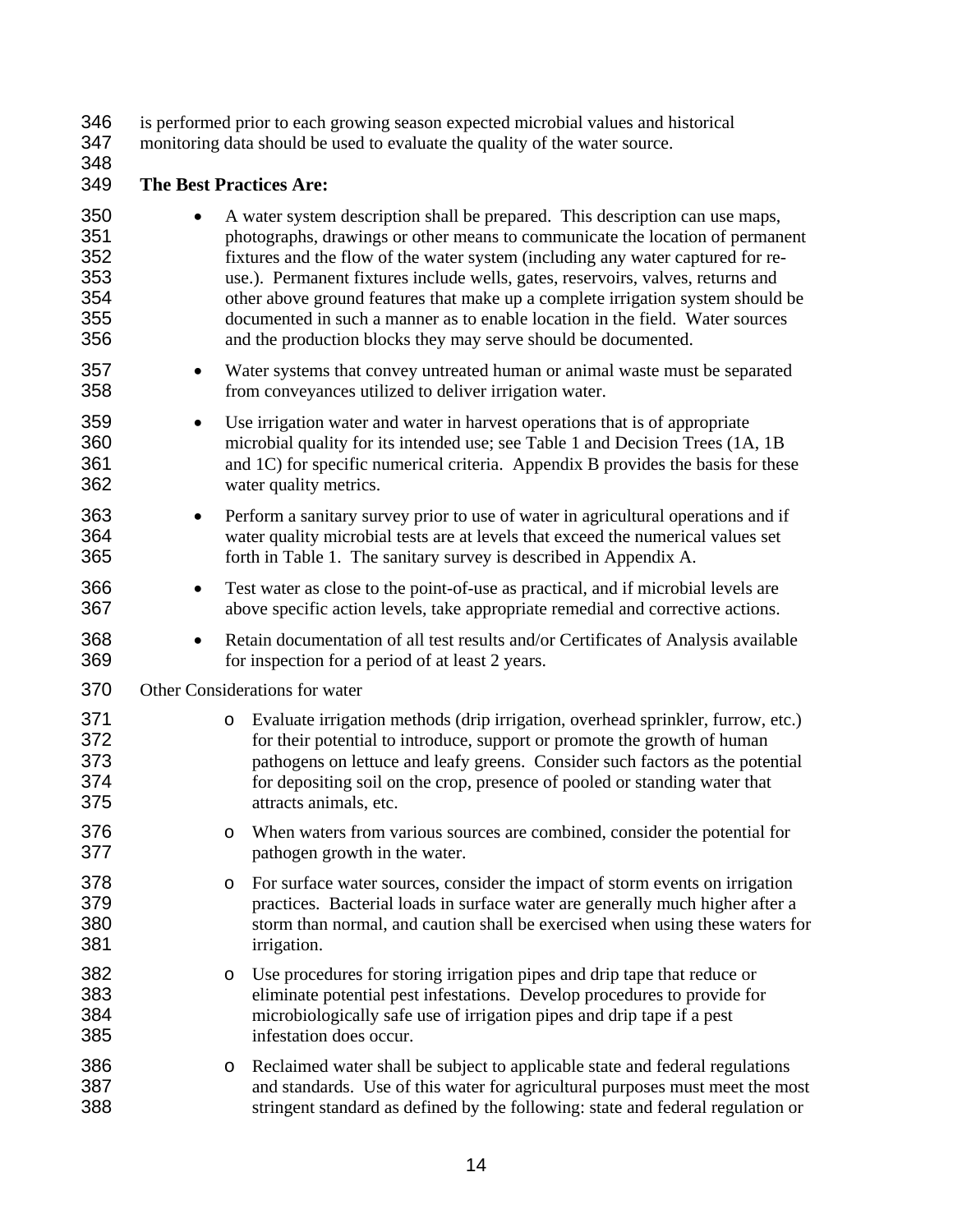Table 1 of this document. Water sample results and analysis provided by the water district or provider may be utilized as records of water source testing for verification and validation audits.

### **5. ISSUE: WATER USAGE TO PREVENT PRODUCT DEHYDRATION**

Lettuce/leafy greens may be sprayed with small amounts of water during machine harvest or in the field container just after harvest to reduce water loss. Water used in harvest operations may contaminate lettuce and leafy greens if there is direct contact of water containing human pathogens with edible portions of lettuce/leafy greens. 

### **The Best Practices Are:**

- 400 Due to the timing of application of water that directly contacts edible portions of lettuce/leafy greens, assure the water is of appropriate microbial quality (e.g., meets U.S. EPA microbial standards for drinking water).
- Test the water source periodically to demonstrate it is of appropriate microbial quality for its intended purpose (e.g., meets U.S. EPA or WHO microbial standards for drinking water) or assure that it has appropriate disinfection potential as described in Table1.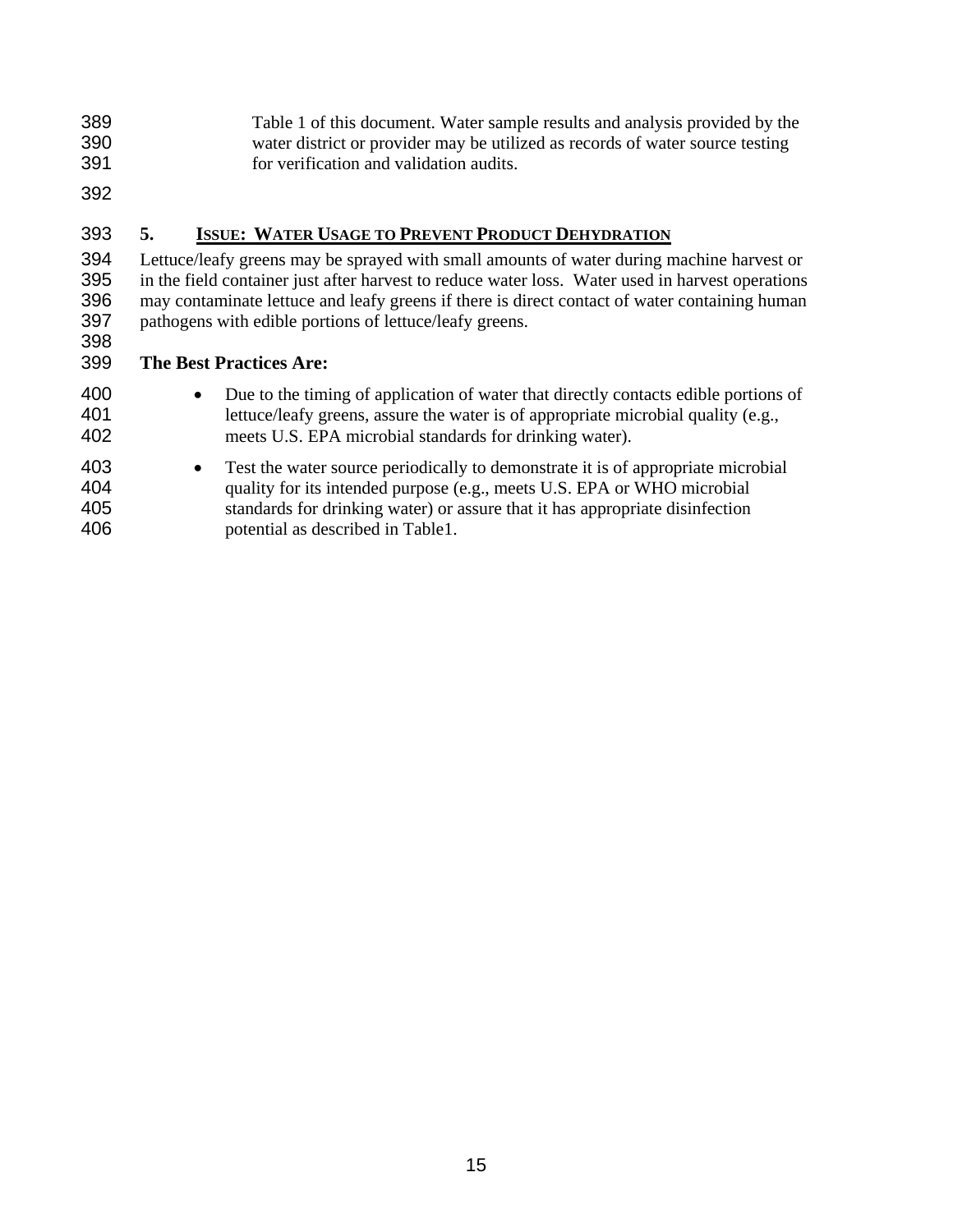### 407 **TABLE 1. WATER USE**

| <b>Use</b>                 | <b>Metric</b>                               | <b>Rationale /Remedial Actions</b>                                                                              |
|----------------------------|---------------------------------------------|-----------------------------------------------------------------------------------------------------------------|
| <b>PREHARVEST</b>          | <b>Target Organism:</b>                     | For any given water source (municipal, well, reclaimed water, reservoir or other surface water), samples        |
| <b>Foliar Applications</b> | generic E. coli.                            | for microbial testing shall be taken at a point as close to the point of use as practical (as determined by the |
| Whereby Edible             |                                             | sampler, to ensure the integrity of the sample, using sampling methods as prescribed in Table 1) where          |
| Portions of the Crop       | <b>Sampling Procedure:</b>                  | the water contacts the crop, so as to test both the water source and the water distribution system. In a        |
| <b>ARE</b> Contacted by    | 100 mL sample collected aseptically at      | closed water system (meaning no connection to the outside) water samples may be collected from any              |
| Water                      | the point of use; i.e., one sprinkler head  | point within the system but are still preferred as close to point of use as practical. No less than one sample  |
|                            | per water source for irrigation, water tap  | per month per distribution system is required under these metrics unless a system has qualified for an          |
| (e.g. overhead             | for pesticides, etc. Water utilized in      | exemption. If there are multiple potential point-of-use sampling points in a distribution system, then          |
| sprinkler irrigation,      | preseason irrigation operations may be      | samples shall be taken from different point-of-use locations each subsequent month (randomize or rotate         |
| pesticides/fungicide       | tested and utilized.                        | sample locations).                                                                                              |
| application, etc.)         |                                             |                                                                                                                 |
|                            | <b>Sampling Frequency:</b>                  | Water for preharvest, direct edible portion contact shall meet or exceed microbial standards for                |
|                            | One sample per water source shall be        | recreational water, based on a rolling geometric mean of the five most recent samples. However, a rolling       |
|                            | collected and tested prior to use if >60    | geometric mean of five samples is not necessarily required prior to irrigation or harvest. If less than five    |
|                            | days since last test of the water source.   | samples are collected prior to irrigation, the acceptance criteria depends on the number of samples taken.      |
|                            | Additional samples shall be collected no    | If only one sample has been taken, it must be below 126 CFU/100 mL. Once two samples are taken, a               |
|                            | less than 18 hr apart and at least monthly  | geometric mean can be calculated and the normal acceptance criteria apply. If the acceptance criteria are       |
|                            | during use from points within the           | exceeded during this time period, additional samples may be collected to reach a 5 sample rolling               |
|                            | distribution system.                        | geometric mean (as long as the water has not been used for irrigation). The rolling geometric mean              |
|                            |                                             | calculation starts after 5 samples have been collected. If the water source has not been tested in the past     |
|                            | <b>Municipal &amp; Well Exemption:</b>      | 60 days, the first water sample shall be tested prior to use, to avoid using a contaminated water source.       |
|                            | For wells and municipal water sources,      | After the first sample is shown to be within acceptance criteria, subsequent samples shall be collected no      |
|                            | if generic $E.$ coli are below detection    | less frequently than monthly at points of use within the distribution system.                                   |
|                            | limits for five consecutive samples, the    |                                                                                                                 |
|                            | sampling frequency may be decreased to      | Ideally, preharvest water should not contain generic E. coli, but low levels do not necessarily indicate that   |
|                            | no less than once every 180 days and the    | the water is unsafe. Investigation and/or remedial action SHOULD be taken when test results are higher          |
|                            | requirements for 60 and monthly             | than normal, or indicate an upward trend. Investigation and remedial action SHALL be taken when                 |
|                            | sampling are waived. Closed systems         | acceptance criteria are exceeded.                                                                               |
|                            | with records to demonstrate that all        |                                                                                                                 |
|                            | samples of generic E. coli are below        | <b>Remedial Actions:</b> If the rolling geometric mean $(n=5)$ or any one sample exceeds the acceptance         |
|                            | detection limits for the two preceding      | criteria, then the water shall not be used whereby edible portions of the crop are contacted by water until     |
|                            | seasons may decrease sampling to a          | remedial actions have been completed and generic E. coli levels are within acceptance criteria:                 |
|                            | single sample per season. This              | Conduct a sanitary survey of water source and distribution system to determine if a contamination               |
|                            | exemption is void if there is a significant | source is evident and can be eliminated. Eliminate identified contamination source(s).                          |
|                            | source or distribution system change.       |                                                                                                                 |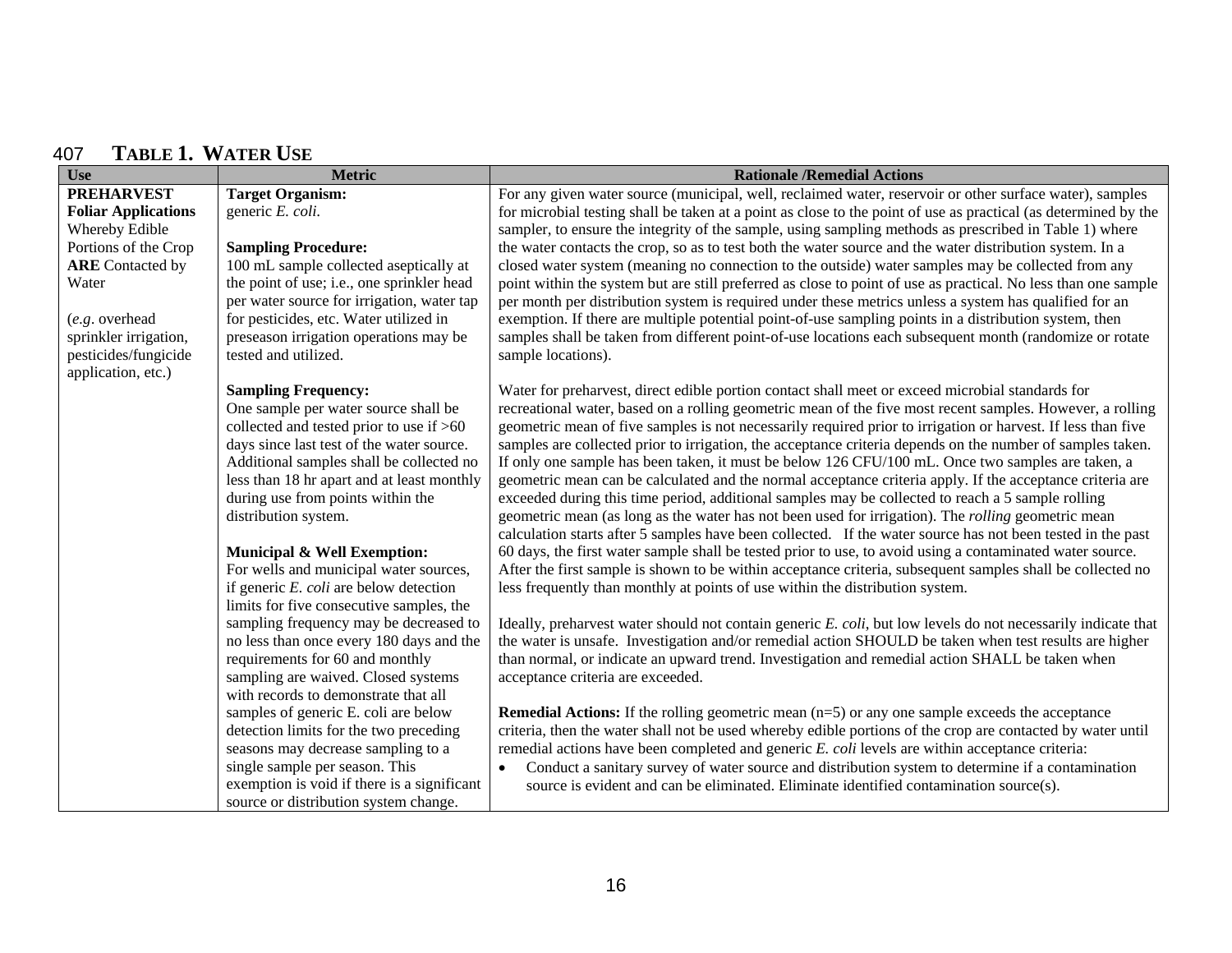|                                                                                                                                                                                                                                                                             | <b>Test Method:</b><br>FDA BAM method or any U.S. EPA<br>approved or AOAC accredited for<br>quantitative monitoring of water for<br>generic E. coli. Presence/absence<br>testing with a similar limit of detection<br>may be used as well.<br><b>Acceptance Criteria:</b><br>$\leq$ 126 MPN (or CFU*)/100 mL<br>(rolling geometric mean $n=5$ ) and $\leq 235$<br>MPN/100mL for any single sample.<br>*for the purposes of water testing, MPN<br>and CFU shall be considered equivalent. | For wells, perform a sanitary survey and/or treat as described in Appendix A Sanitary Survey.<br>$\bullet$<br>Retest the water after conducting the sanitary survey and/or taking remedial actions to determine if it<br>$\bullet$<br>meets the outlined microbial acceptance criteria for this use. This sample should represent the<br>conditions of the original water system, if feasible this test should be as close as practical to the<br>original sampling point A more aggressive sampling program (i.e., sampling once per week instead<br>of once per month) shall be instituted if an explanation for the exceedence is not readily apparent.<br>This type of sampling program should also be instituted if an upward trend is noted in normal<br>sampling results.<br>Crop Testing: If water testing indicates that a crop has been directly contacted with water exceeding<br>acceptance criteria, product shall be sampled and tested for E. coli O157:H7 and Salmonella as described<br>in Appendix C, prior to harvest. If crop testing indicates the presence of either pathogen, the crop shall<br>NOT be harvested for human consumption.<br>Records: Information requirements: Each water sample and analysis shall record: the type of water<br>(canal, reservoir, well, etc) date, time and location of the sample and the method of analysis and detection<br>limit. Records of the analysis of source water may be provided by municipalities, irrigation districts or<br>other water providers. All test results and remedial actions shall be documented and available for<br>verification from the grower/shipper who is the responsible party for a period of two years. |
|-----------------------------------------------------------------------------------------------------------------------------------------------------------------------------------------------------------------------------------------------------------------------------|------------------------------------------------------------------------------------------------------------------------------------------------------------------------------------------------------------------------------------------------------------------------------------------------------------------------------------------------------------------------------------------------------------------------------------------------------------------------------------------|--------------------------------------------------------------------------------------------------------------------------------------------------------------------------------------------------------------------------------------------------------------------------------------------------------------------------------------------------------------------------------------------------------------------------------------------------------------------------------------------------------------------------------------------------------------------------------------------------------------------------------------------------------------------------------------------------------------------------------------------------------------------------------------------------------------------------------------------------------------------------------------------------------------------------------------------------------------------------------------------------------------------------------------------------------------------------------------------------------------------------------------------------------------------------------------------------------------------------------------------------------------------------------------------------------------------------------------------------------------------------------------------------------------------------------------------------------------------------------------------------------------------------------------------------------------------------------------------------------------------------------------------------------------------------------------------------------|
| <b>PREHARVEST</b><br>Non-foliar<br><b>Applications</b><br>Whereby Edible<br>Portions of the Crop<br>are NOT Contacted<br>by Water<br>$(e.g.,$ furrow or drip<br>irrigation, dust<br>abatement water; if<br>water is not used in<br>the vicinity of<br>produce, then testing | <b>Target Organism, Sampling</b><br><b>Procedure, Sampling Frequency Test</b><br><b>Method and Municipal Well</b><br><b>Exemption:</b> as described for foliar<br>application.<br><b>Acceptance Criteria:</b><br>$\leq$ 126 MPN /100 mL<br>(rolling geometric mean $n=5$ ) and $\leq 576$<br>MPN /100 mL for any single sample.                                                                                                                                                          | Testing and remedial actions for preharvest water that does not come in direct contact with edible<br>portions of the crop are the same as for direct contact water, but acceptance criteria are less stringent<br>because of the reduced risk of contact of the edible portion with contamination from water. Acceptance<br>criteria here are derived from U.S. EPA recreational water standards.                                                                                                                                                                                                                                                                                                                                                                                                                                                                                                                                                                                                                                                                                                                                                                                                                                                                                                                                                                                                                                                                                                                                                                                                                                                                                                     |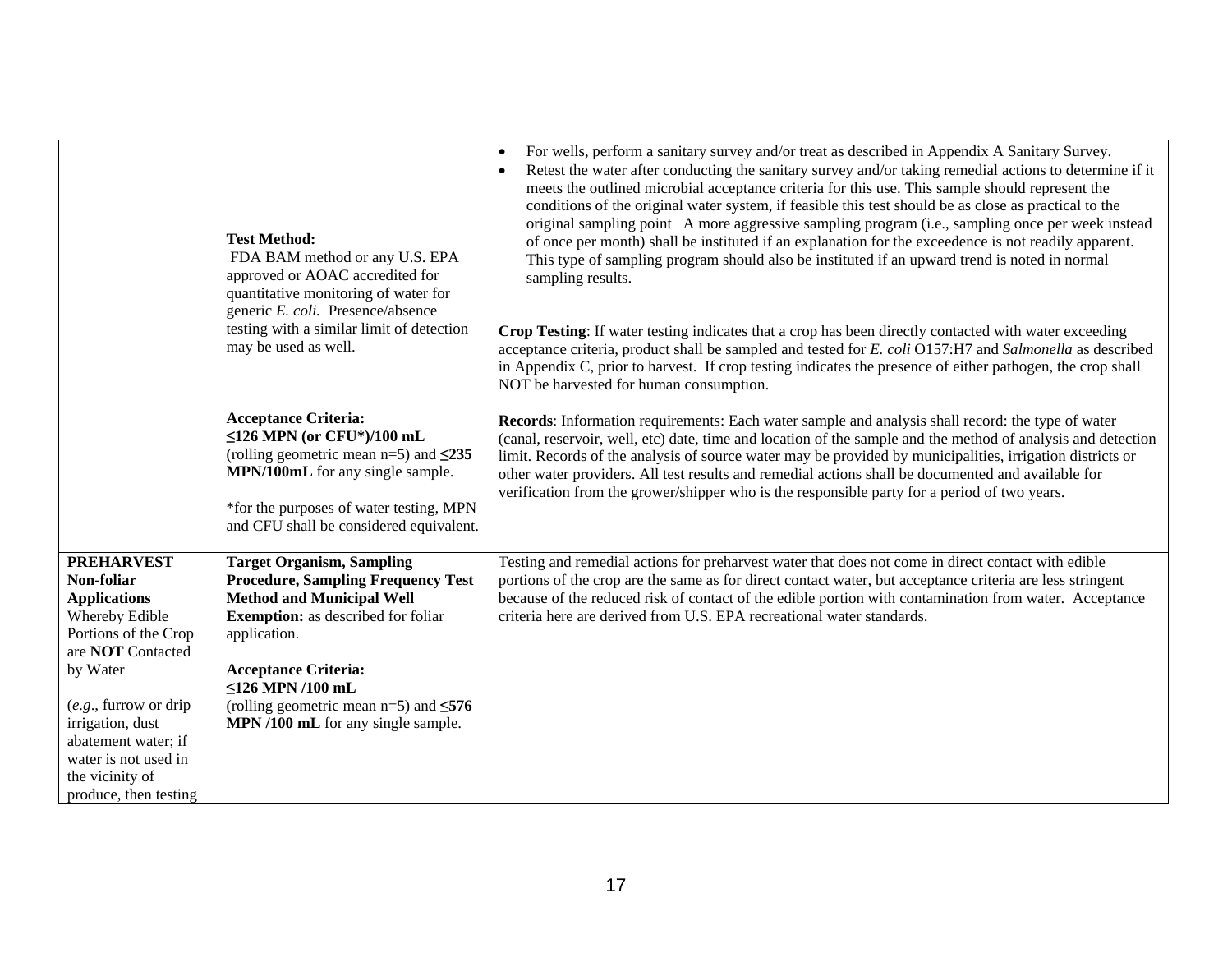| is not necessary)       |                                                  |                                                                                                                        |
|-------------------------|--------------------------------------------------|------------------------------------------------------------------------------------------------------------------------|
| <b>POSTHARVEST</b>      | <b>Microbial Testing</b>                         | Water that directly contacts edible portions of harvested crop, or is used on food contact surfaces, such as           |
| <b>Direct Product</b>   | <b>Target Organism, Sampling</b>                 | equipment or utensils, shall meet the Maximum Contaminant Level Goal for E. coli as specified by U.S.                  |
| <b>Contact or Food</b>  | <b>Procedure, and Test Method: as</b>            | EPA or contain an approved disinfectant at sufficient concentration to prevent cross contamination.                    |
| <b>Contact Surfaces</b> | described for foliar application.                | Microbial or physical/chemical testing shall be performed, as appropriate to the specific operation, to                |
|                         |                                                  | demonstrate that acceptance criteria have been met. No less than one sample per month per distribution                 |
|                         | <b>Sampling Frequency: One sample per</b>        | system is required under these metrics unless a system has qualified for an exemption.                                 |
|                         | water source shall be collected and              |                                                                                                                        |
|                         | tested prior to use if >60 days since last       | <b>Single Pass vs. Multiple Pass Systems</b>                                                                           |
|                         | test of the water source. Additional             | Single pass use $-$ Water must have non-detectable levels of $E.$ coli or breakpoint disinfectant present<br>$\bullet$ |
|                         | samples shall be collected at intervals of       | at point of entry                                                                                                      |
|                         | no less than 18 hr and at least monthly          | $\bullet$<br>Multi-pass use – Water must have non-detectable levels of E. coli and/or sufficient disinfectant to       |
|                         | during use.                                      | insure returned water has no detectable $E.$ coli (minimally 1 ppm chlorine)                                           |
|                         | <b>Municipal &amp; Well Exemption:</b>           |                                                                                                                        |
|                         | For wells and municipal water sources,           | <b>Remedial Actions:</b>                                                                                               |
|                         | if generic $E$ . <i>coli</i> are below detection | If any one sample exceeds the acceptance criteria, then the water shall not be used for this purpose unless            |
|                         | limits for five consecutive samples, the         | appropriate disinfectants have been added or until remedial actions have been completed and generic $E$ .              |
|                         | sampling frequency may be decreased to           | coli levels are within acceptance criteria:                                                                            |
|                         | no less than once every 180 days and the         | $\bullet$<br>Conduct a sanitary survey of water source and distribution system to determine if a contamination         |
|                         | requirements for 60 and monthly                  | source is evident and can be eliminated. Eliminate identified contamination source(s).                                 |
|                         | sampling are waived. Closed systems              | For wells, perform a sanitary survey and/or treat as described in Appendix A Sanitary Survey.                          |
|                         | with records to demonstrate that all             | Retest the water at the same sampling point after conducting the sanitary survey and/or taking                         |
|                         | samples of generic E. coli are below             | remedial actions to determine if it meets the outlined microbial acceptance criteria for this use.                     |
|                         | detection limits for the two preceding           |                                                                                                                        |
|                         | seasons may decrease sampling to a               | For example, if a water sample for water used to clean food contact surfaces has detectable E. coli, STOP              |
|                         | single sample per season. This                   | using that water system, examine the distribution line and source inlet as described in Appendix A                     |
|                         | exemption is void if there is a significant      | Sanitary Survey, and retest from the same point of use. Continue testing daily for 5 days at the point                 |
|                         | source or distribution system change.            | closest to use, and do not use the water system until it consistently delivers water that is safe, sanitary            |
|                         |                                                  | water and of appropriate microbial quality (i.e. Negative result) for the intended use. If any of the any of           |
|                         | <b>Acceptance Criteria:</b>                      | the five samples taken during the intensive sampling period after corrective actions have been taken have              |
|                         | <b>Negative or below DL for all samples</b>      | detectable E. coli, repeat remedial actions and DO NOT use that system until the source of contamination               |
|                         |                                                  | can be corrected.                                                                                                      |
|                         | <b>Physical/Chemical Testing</b>                 |                                                                                                                        |
|                         | <b>Target Variable:</b>                          |                                                                                                                        |
|                         | Water disinfectant (e.g. chlorine or other       |                                                                                                                        |
|                         | disinfectant compound, ORP)                      |                                                                                                                        |
|                         |                                                  | Records: All test results and remedial actions shall be documented and available for verification from the             |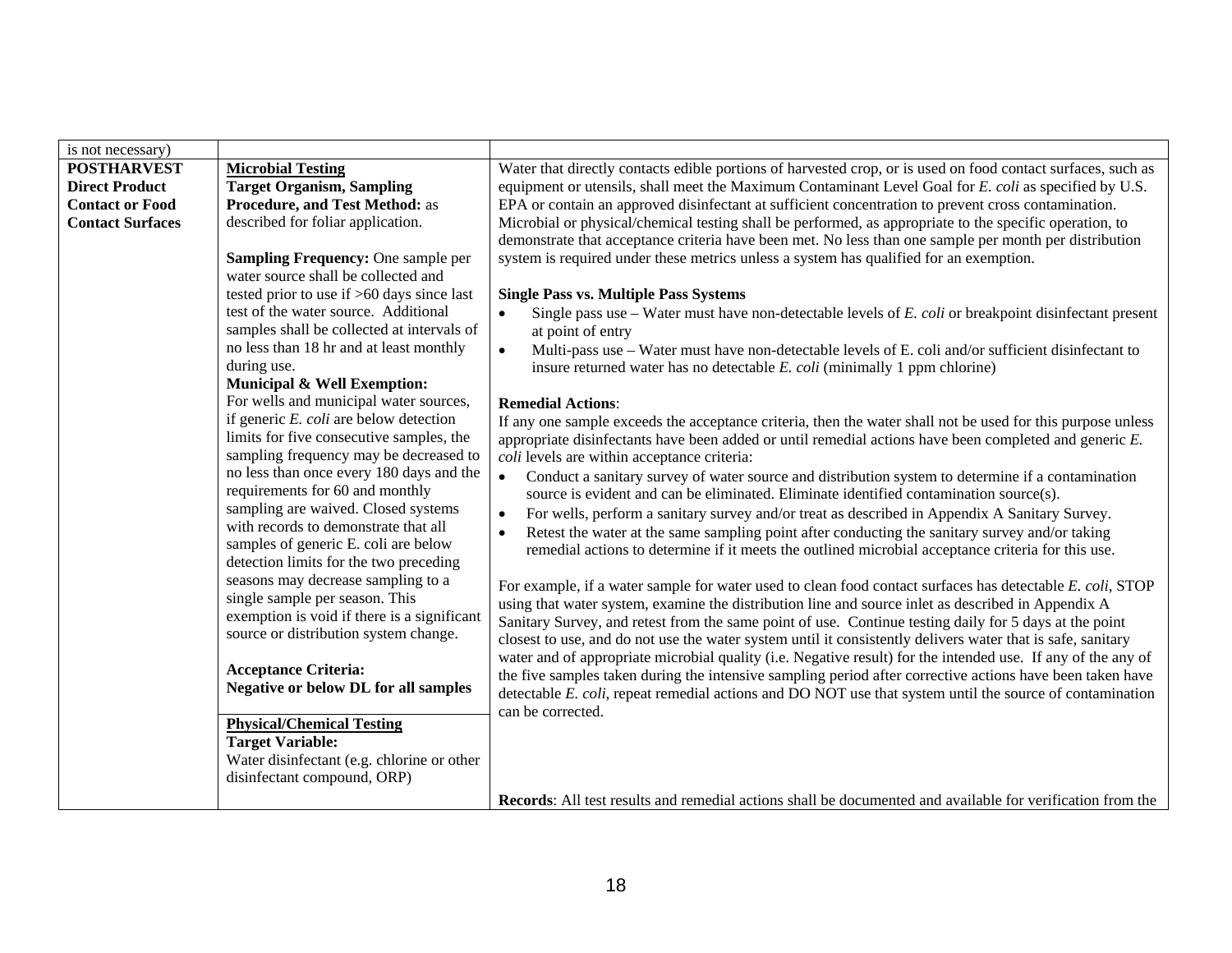| <b>Multi Pass Water Acceptance</b>       | user of the water for a period of two years. |
|------------------------------------------|----------------------------------------------|
| Criteria:                                |                                              |
| Chlorine                                 |                                              |
| $\geq$ 1 ppm free chlorine after         |                                              |
| application and pH $6.5 - 7.5$ OR        |                                              |
| ORP $\geq$ 650 mV, and pH 6.5 – 7.5      |                                              |
| Other approved treatments per            |                                              |
| product EPA label for human              |                                              |
|                                          |                                              |
| pathogen reduction in water.             |                                              |
| <b>Testing Procedure:</b>                |                                              |
| Chemical reaction based                  |                                              |
| colorimetric test, or                    |                                              |
| Ion specific probe, or                   |                                              |
| ORP, or                                  |                                              |
| Other as recommended by                  |                                              |
| disinfectant supplier.                   |                                              |
|                                          |                                              |
| <b>Testing Frequency:</b>                |                                              |
| Continuous monitoring (preferred) with   |                                              |
| periodic verification by titration       |                                              |
| <b>OR</b>                                |                                              |
| Routine monitoring if the system can be  |                                              |
| shown to have a low degree of variation. |                                              |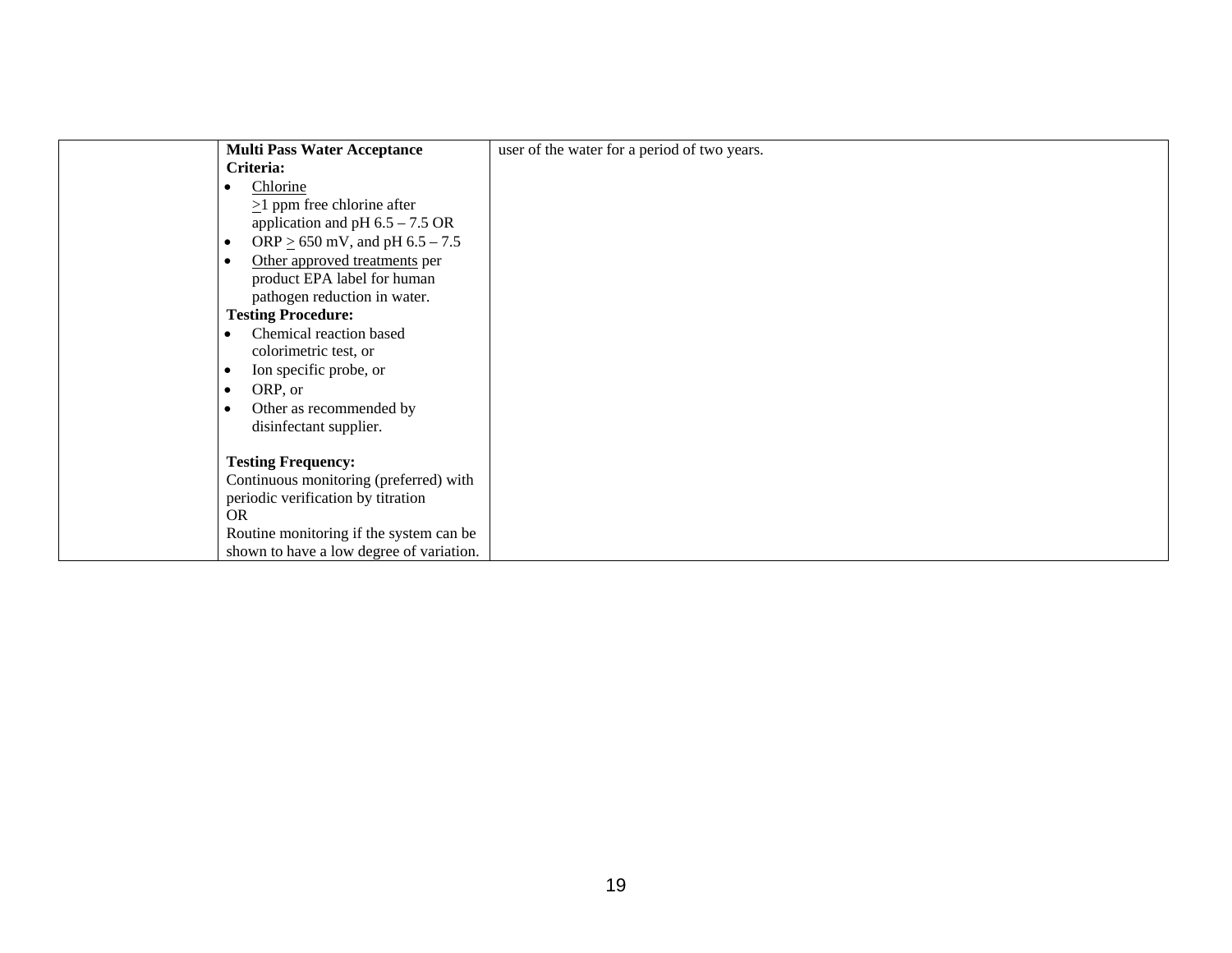# 408 **Figure 1A. Decision Tree for PRE-HARVEST WATER USE – Foliar Applications**

409 **whereby edible portions of the crop are contacted by water (e.g. overhead irrigation,**  410 **pesticide/fungicide applications)**

For any given water source (municipal, well, reclaimed water, reservoir or other surface water): **Sampling Frequency:** One sample per water source shall be collected and tested prior to use if >60 days since last test of the water source. Additional samples shall be collected at intervals of no less than 18 hr and at least monthly during use. • Sample sources as close to the point-of-use as practical, as determined by the sampler to ensure the integrity of the sample, using sampling methods as prescribed in Table 1. • Analyze samples for generic *E. coli* using a MPN methodology. Other EPA-, FDA- or AOACor other accredited method may be used. • Geometric means, including rolling geometric means shall be calculated using the five most recent samples. **Acceptance Criteria** < 126 MPN/100ml (geometric mean of five samples) **AND** <235 MPN/100ml (all single samples) **Action Level**  > 126 MPN/100ml (geometric mean of five samples) **OR** 35 MPN/100ml (any single sample) No further action necessary. Water from this source may be used for any pre-harvest use such as crop foliar applications and/or irrigation. However, when test results are higher than normal or indicate an upward trend, investigation and/or remedial action SHOULD be taken. Remedial Actions: • Discontinue use for foliar and direct contact with the edible portion of the plant applications until it returns to compliance. • Examine the water source and distribution system to determine if a contamination source is evident and can be eliminated. • For wells, perform a sanitary survey and/or treat as described in Appendix A Sanitary Survey. • After sanitary survey and/or remedial actions have been taken, retest the water at the same sampling point. • Test daily for five days, approximately 24h apart, at the point closest to use. • If any of the next five samples is >235 MPN/ 100mL, repeat sanitary survey and/or remedial action. • Do not use water from that water system, in a manner that directly contact edible portions of the crop, until the water can meet the outlined acceptance criteria for this use. Crop testing: • If crop has been directly contacted with water exceeding acceptance criteria, sample and test product for *E. coli* O157:H7 and *Salmonella* as described in Appendix C, prior to harvest.

• If crop testing indicates the presence of either pathogen, do NOT harvest for human consumption.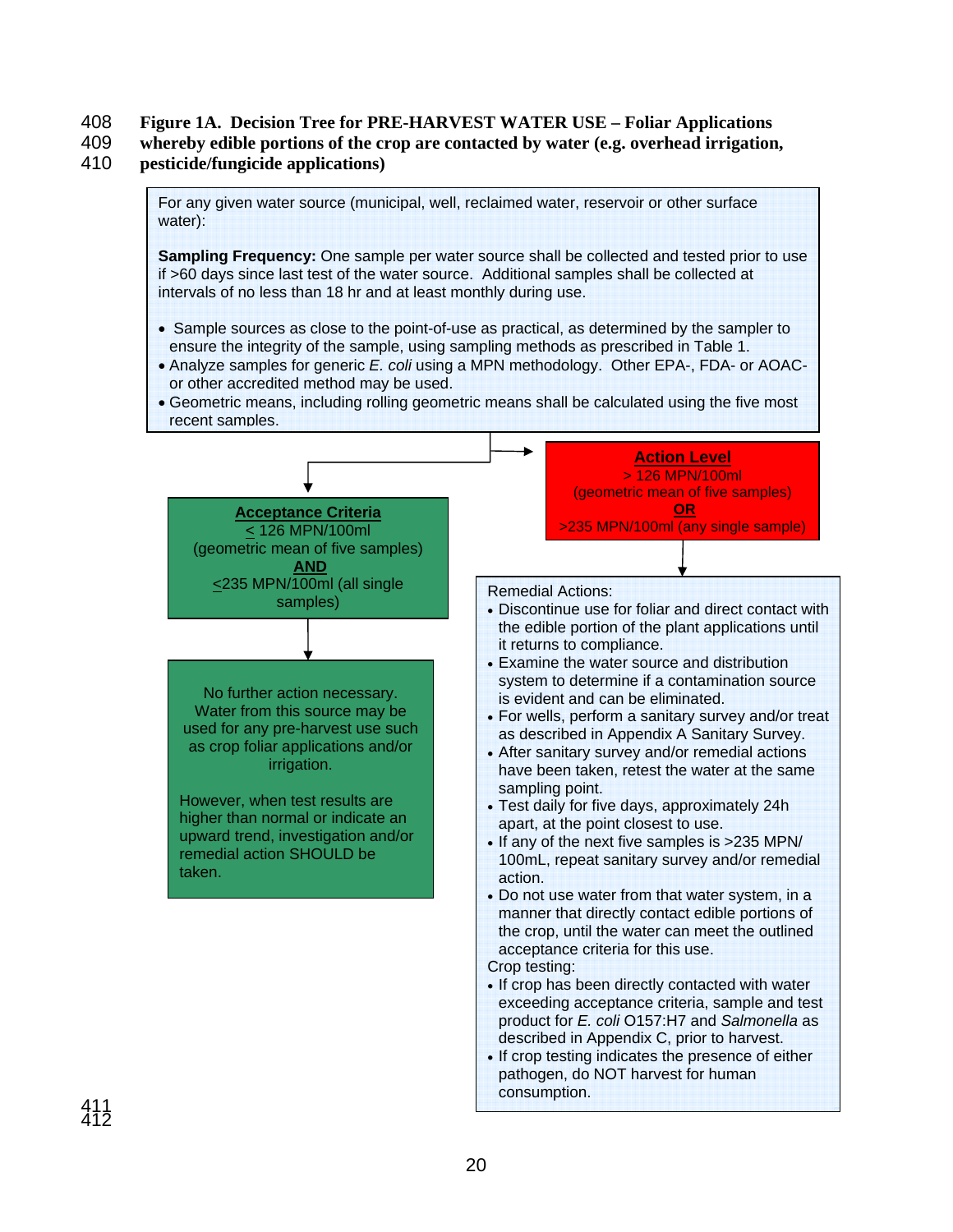### 413 **Figure 1B. Decision Tree for PRE-HARVEST WATER USE – Non-Foliar Applications**

- 414 **whereby edible portions of the crop are NOT contacted by water (e.g. furrow or drip**
- 415 **irrigation, dust abatement water)**
- 416

For any given water source (municipal, well, reclaimed water, reservoir or other surface water):

**Sampling Frequency:** One sample per water source shall be collected and tested prior to use if >60 days since last test of the water source. Additional samples shall be collected no less than 18 hr apart and at least monthly during use.

- Sample sources as close to the point-of-use as practical using sampling methods as prescribed in Table 1.
- Analyze samples for generic *E. coli* using a MPN methodology. Other EPA-, FDA- or AOAC International -accredited method may be used.
- Geometric means, including rolling geometric means shall be calculated using the five most recent samples.

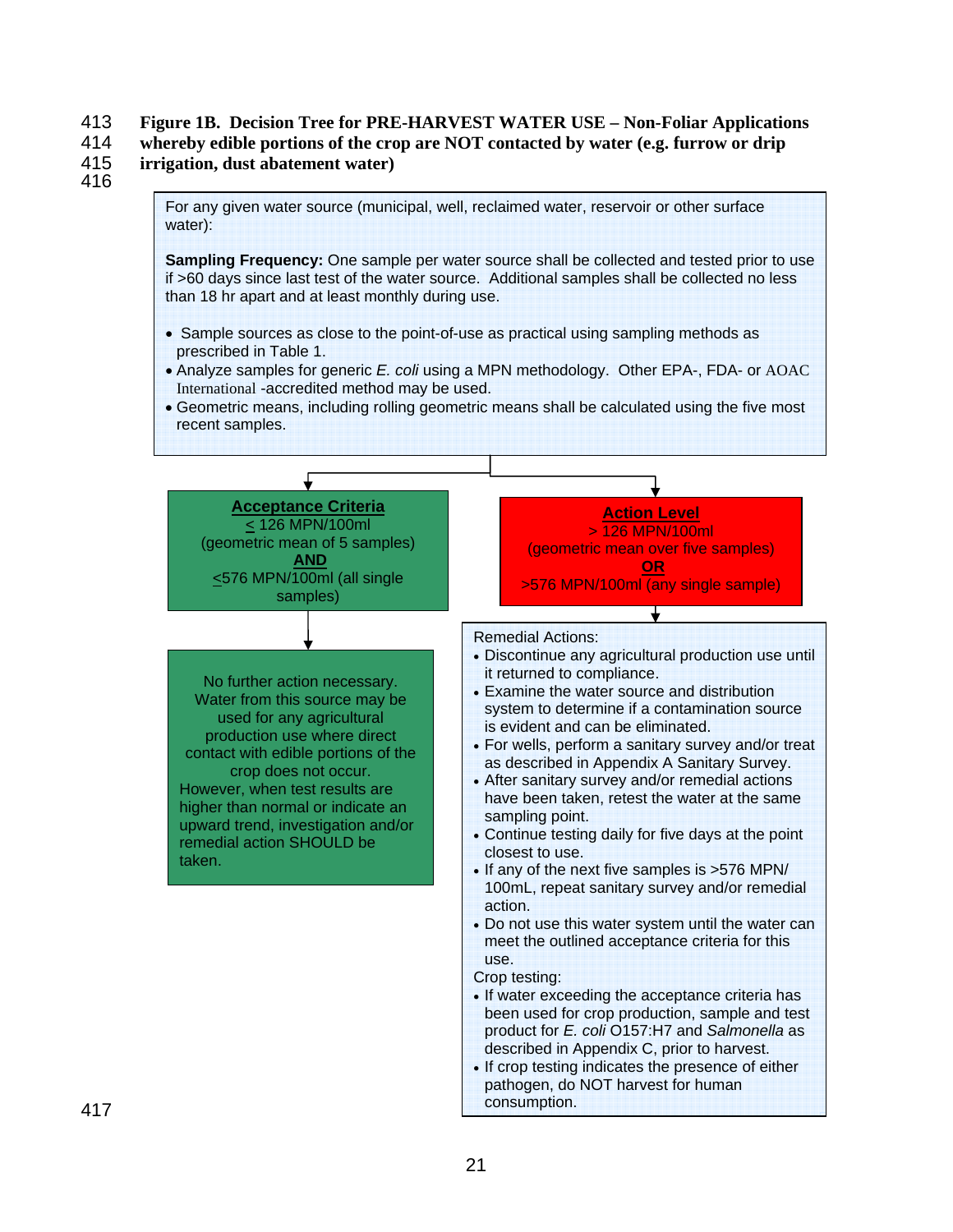### 418 **Figure 1C. POSTHARVEST WATER USE – Direct product contact (e.g. re-hydration,**  419 **core in field, etc.)**

For any given water source (municipal, well, reservoir or other surface water): Water that directly contacts edible portions of harvested crop, shall meet microbial standards set forth in U.S. EPA National Drinking Water Regulations, and/or contain an approved disinfectant at sufficient concentration to prevent cross contamination.

**Sampling Frequency:** One sample per water source shall be collected and tested prior to use if >60 days since last test of the water source. Additional samples shall be collected no less than 18 hr apart and a least monthly during use. No less than one sample per month per distribution system is required under these metrics unless a system has qualified for an exemption.

- Sample sources as close to the point-of-use as practical using sampling methods as prescribed in Table 1.
- Analyze samples for generic *E. coli* using a MPN methodology. Other EPA-, FDA- or AOAC International -accredited method may be used.
- Geometric means, including rolling geometric means shall be calculated using the 5 most



421 422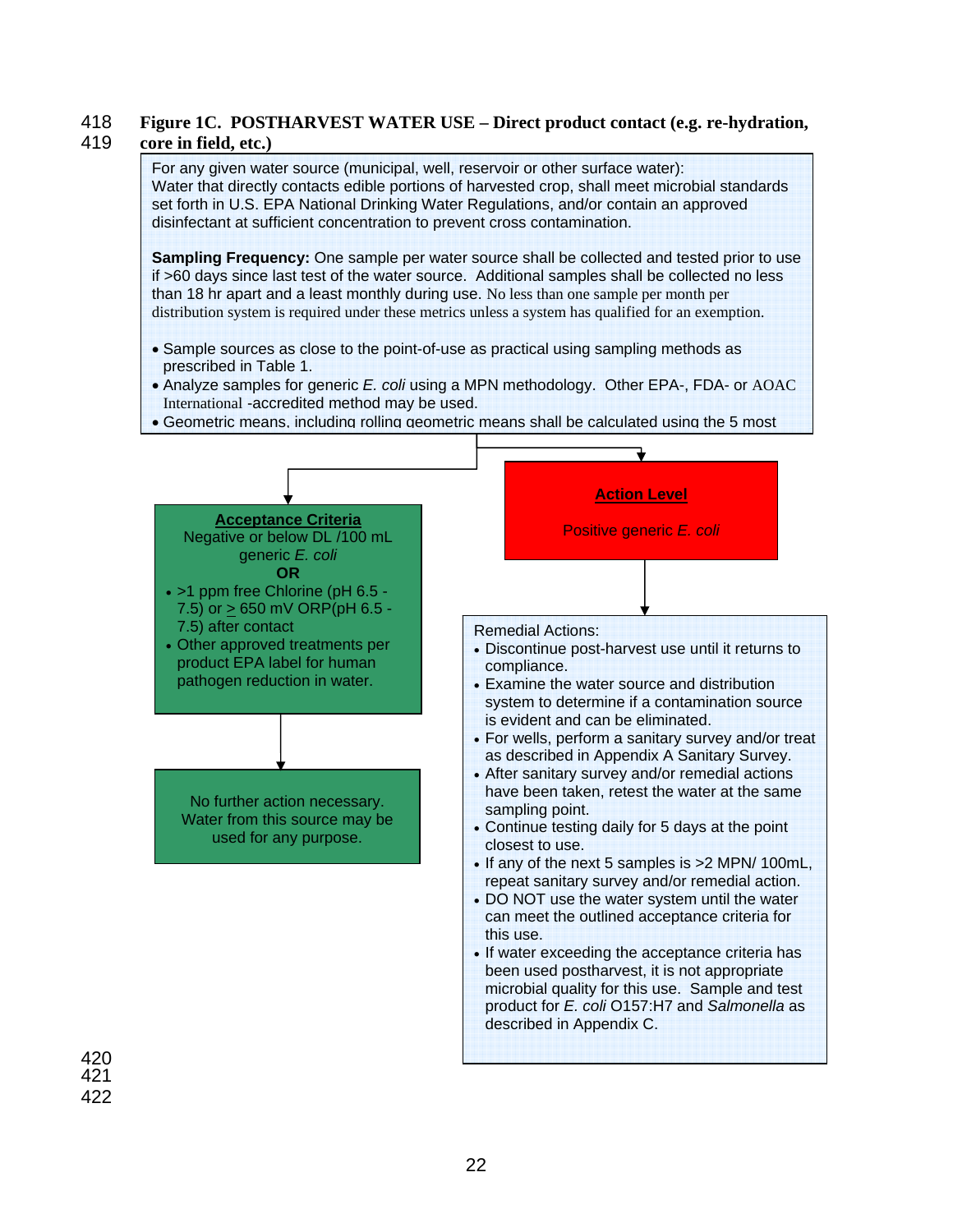# **6. ISSUE: SOIL AMENDMENTS**

Soil amendments are commonly but not always incorporated prior to planting into agricultural soils used for lettuce/leafy greens production to add organic and inorganic nutrients to the soil as well as intended to improve the physical, chemical, or biological characteristics of soil.. Human pathogens may persist in animal manures for weeks or even months (Fukushima *et al.* 1999; Gagliardi and Karns 2000). Proper composting of animal manures via thermal treatment will reduce the risk of potential human pathogen survival. However, the persistence of many human pathogens in agricultural soils depends on many factors (soil type, relative humidity, UV index, etc.) and the effects of these factors is under extensive investigation (Jiang *et al.* 2003; Islam *et al.* 2004).

Field soil contaminated with human pathogens may provide a means of lettuce and leafy greens contamination. Studies of human pathogens conducted in cultivated field vegetable production models point towards a rapid initial die-off from high pathogen populations but a characteristic and prolonged low level survival. Readily detectable survival is typically less 438 than 8 weeks following incorporation, but has been documented to exceed 12 weeks (Jiang et al. 2001; Islam et al. 2005).. Recoverable pathogen populations, using highly sensitive techniques, have been reported to persist beyond this period under some test conditions. The detection of introduced pathogens on mature lettuce plants from these low levels of surviving pathogens was not possible, and the risk was concluded to be negligible. Human pathogens 443 do not persist for long periods of time in high UV index and low relative humidity conditions, but may persist for longer periods of time within aged manure or inadequately composted soil amendments. Therefore, establishing suitably conservative pre-plant intervals, appropriate for specific regional and field conditions, is an effective step towards minimizing risk (Suslow et al. 2003). 

# **The Best Practices Are:**

- DO NOT USE raw manure or soil amendment that contain un-composted, incompletely composted animal manure and/or green waste or non-thermally treated animal manure to fields which will be used for lettuce and leafy green production.
- See Table 2 and Decision Trees (Figures 2A and 2B) for numerical criteria and guidance for compost and soil amendments used in lettuce and leafy greens production fields. The "Technical Basis Document" (Appendix B) describes the process used to develop these metrics.
- Any soil amendment that does not contain animal manure must have a document (e.g., ingredient list, statement of identity, letter of guaranty, etc.) from the producer or seller demonstrating that it is manure free. This document must indicate in some way that manure is not an ingredient used in the production of the amendment or provide the ingredients of the product. A statement of identity or product is sufficient for single-chemical amendments (i.e., "calcium carbonate" or "gypsum"). If "inert ingredients" are listed as part of an amendment, then a document from the producer or seller is necessary indicating manure has not been added. The manure free document must be available for verification before harvest begins and it must be saved and available for inspection for 2 years. A new document is required every two years unless there is a significant process or ingredient change.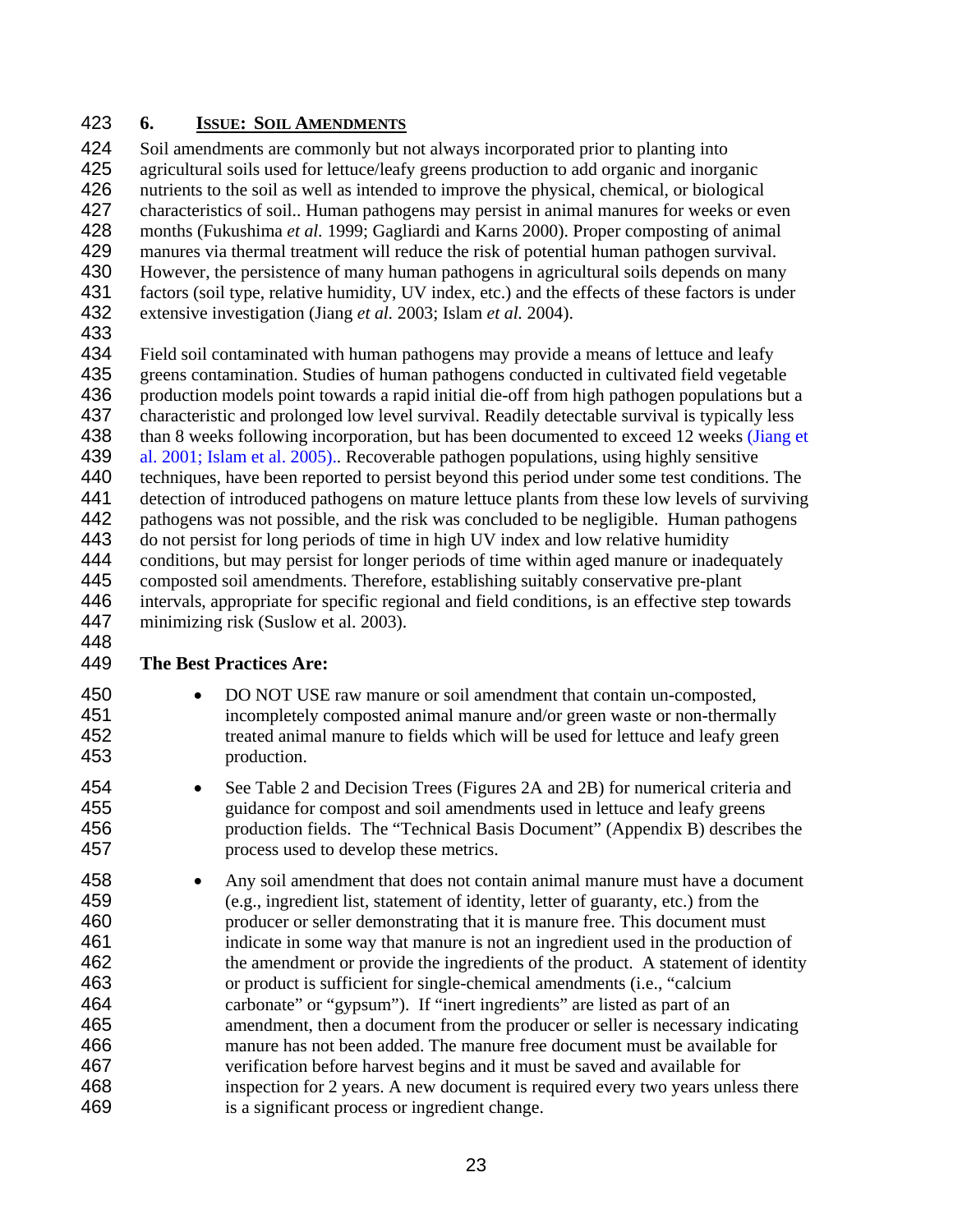| 470<br>471<br>472                            | Implement management plans (e.g., timing of applications, storage location,<br>source and quality, transport, etc.) that significantly reduce the likelihood that soil<br>amendments being used contain human pathogens.                                                                                                                                    |
|----------------------------------------------|-------------------------------------------------------------------------------------------------------------------------------------------------------------------------------------------------------------------------------------------------------------------------------------------------------------------------------------------------------------|
| 473<br>474<br>475                            | Verify that the time and temperature process used during the composting process<br>reduces, controls, or eliminates the potential for human pathogens being carried<br>in the composted materials, as applicable to regulatory requirements.                                                                                                                |
| 476<br>477                                   | Maximize the time interval between soil amendment application and time to<br>harvest.                                                                                                                                                                                                                                                                       |
| 478<br>$\bullet$<br>479                      | Implement practices that control, reduce or eliminate likely contamination of<br>lettuce/leafy green fields in close proximity to on-farm stacking of manure.                                                                                                                                                                                               |
| 480<br>$\bullet$<br>481<br>482               | Use soil amendment application techniques that control, reduce or eliminate<br>likely contamination of surface water and/or edible crops being grown in adjacent<br>fields.                                                                                                                                                                                 |
| 483<br>$\bullet$<br>484<br>485               | Segregate equipment used for soil amendment handling, preparation, distribution,<br>applications or use effective means of equipment sanitation before subsequent use<br>that effectively reduce the potential for cross contamination.                                                                                                                     |
| 486<br>$\bullet$<br>487<br>488<br>489<br>490 | Minimize the proximity of wind-dispersed or aerosolized sources of<br>contamination (e.g., water and manure piles) that may potentially contact growing<br>lettuce/leafy greens or adjacent edible crops. Segregate equipment used for soil<br>amendment applications or use effective means of equipment sanitation before<br>subsequent use.              |
| 491<br>$\bullet$<br>492<br>493               | Compost suppliers shall have written Standard Operating Procedures to prevent<br>cross-contamination of finished compost with raw materials through equipment,<br>runoff, or wind, and producers shall obtain proof that these documents exist.                                                                                                             |
| 494<br>$\bullet$<br>495<br>496<br>497<br>498 | Compost operations supplying compost to leafy greens crops shall maintain<br>temperature monitoring and turning records for at least two years, and producers<br>shall obtain proof that this documentation exists. This applies to composting<br>operations regulated under Title 14 CCR as well as smaller operations that do not<br>fall under Title 14. |
| 499<br>500                                   | Perform microbiological testing of soil amendments prior to application (Table<br>2).                                                                                                                                                                                                                                                                       |
| 501<br>502                                   | Do not use biosolids as a soil amendment for production of lettuce or leafy<br>greens.                                                                                                                                                                                                                                                                      |
| 503<br>504<br>505<br>506                     | Retain documentation of all processes and test results by lot (at the supplier)<br>and/or Certificates of Analysis available for inspection for a period of at least two<br>years.                                                                                                                                                                          |
| 507                                          |                                                                                                                                                                                                                                                                                                                                                             |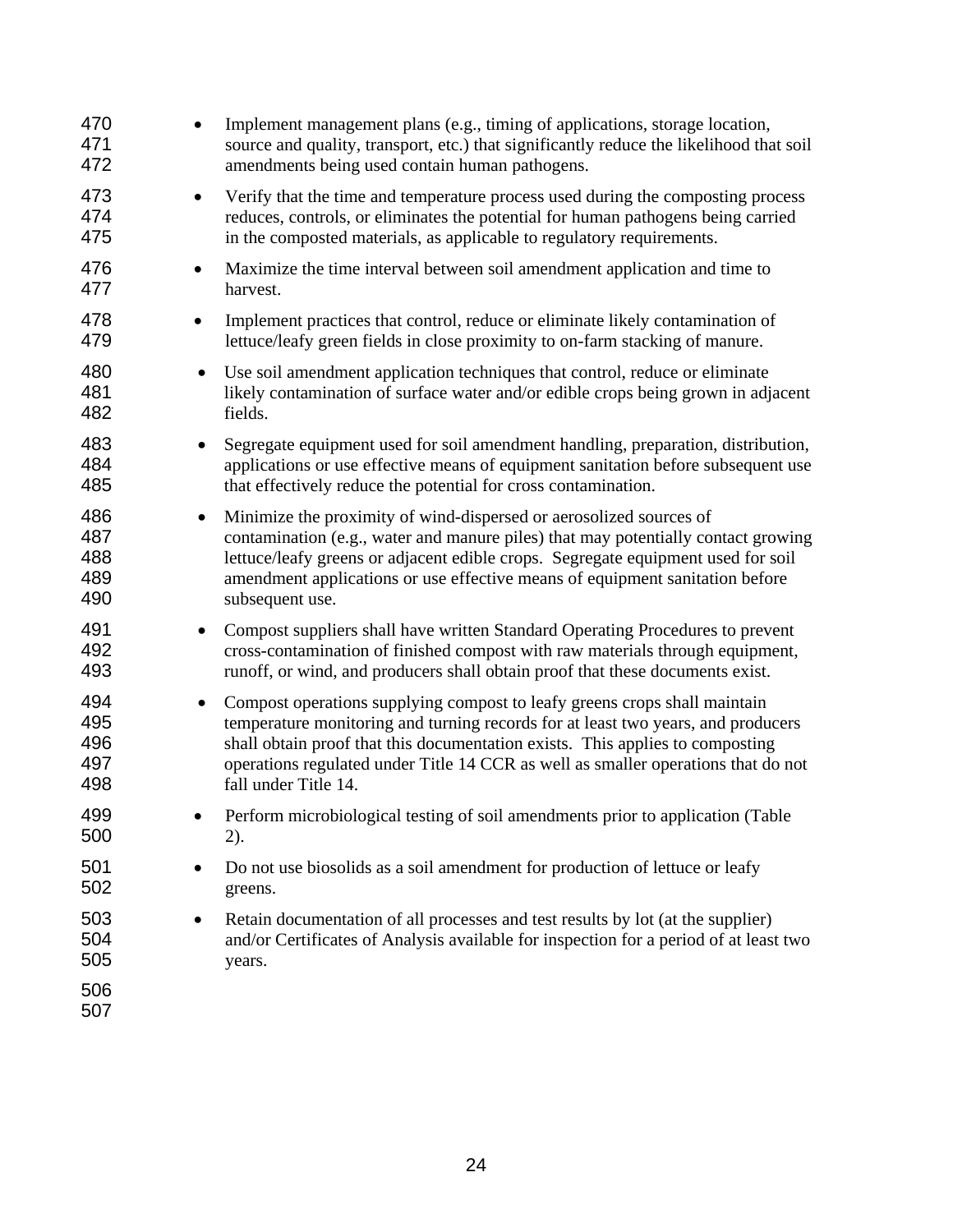### 508 **TABLE 2. SOIL AMENDMENTS**

| <b>Amendment</b>                                                                                                                                                    | <b>Metric/Rationale</b>                                                                                                                                                                                                                                                                                                                                                                                                                                                                                                                                                                                                                           |
|---------------------------------------------------------------------------------------------------------------------------------------------------------------------|---------------------------------------------------------------------------------------------------------------------------------------------------------------------------------------------------------------------------------------------------------------------------------------------------------------------------------------------------------------------------------------------------------------------------------------------------------------------------------------------------------------------------------------------------------------------------------------------------------------------------------------------------|
| Raw Manure or Not Fully Composted green waste<br>and/or Animal Manure Containing Soil<br><b>Amendments</b><br>(see composted manure process definition below)       | DO NOT USE OR APPLY soil amendments that contain un-composted, incompletely composted or non-thermally<br>treated (e.g., heated) animal manure to fields which will be used for lettuce and leafy greens production. If these<br>materials have been applied to a field, wait one year prior to producing leafy greens.                                                                                                                                                                                                                                                                                                                           |
| <b>Composted Soil Amendments (containing animal</b><br>manure or animal products)<br>*Composted soil amendments should not be applied<br>after emergence of plants. | Please see Figure 2A: Decision Tree for Use of Composted Soil Amendments.<br><b>Composting Process Validation:</b><br>Enclosed or within-vessel composting:<br>Active compost must maintain a minimum of 131°F for 3 days<br>Windrow composting:<br>Active compost must maintain aerobic conditions for a minimum of 131 <sup>°</sup> F or higher for 15 days or longer, with a<br>minimum of five turnings during this period.<br>Aerated static pile composting:<br>Active compost must be covered with at least 12 inches of insulating materials and maintain a minimum of 131°F for<br>3 days<br><b>Target Organisms:</b><br>Fecal coliforms |
|                                                                                                                                                                     | Salmonella spp<br>E. coli O157:H7<br><b>Acceptance Criteria:</b><br>Fecal coliforms <1000 MPN/gram<br>Negative or $\langle$ DL ( $\langle$ 1/30 grams)<br>Salmonella:<br>E. coli O157:H7: Negative or < DL $\left(\frac{1}{30}\right)$ grams)                                                                                                                                                                                                                                                                                                                                                                                                     |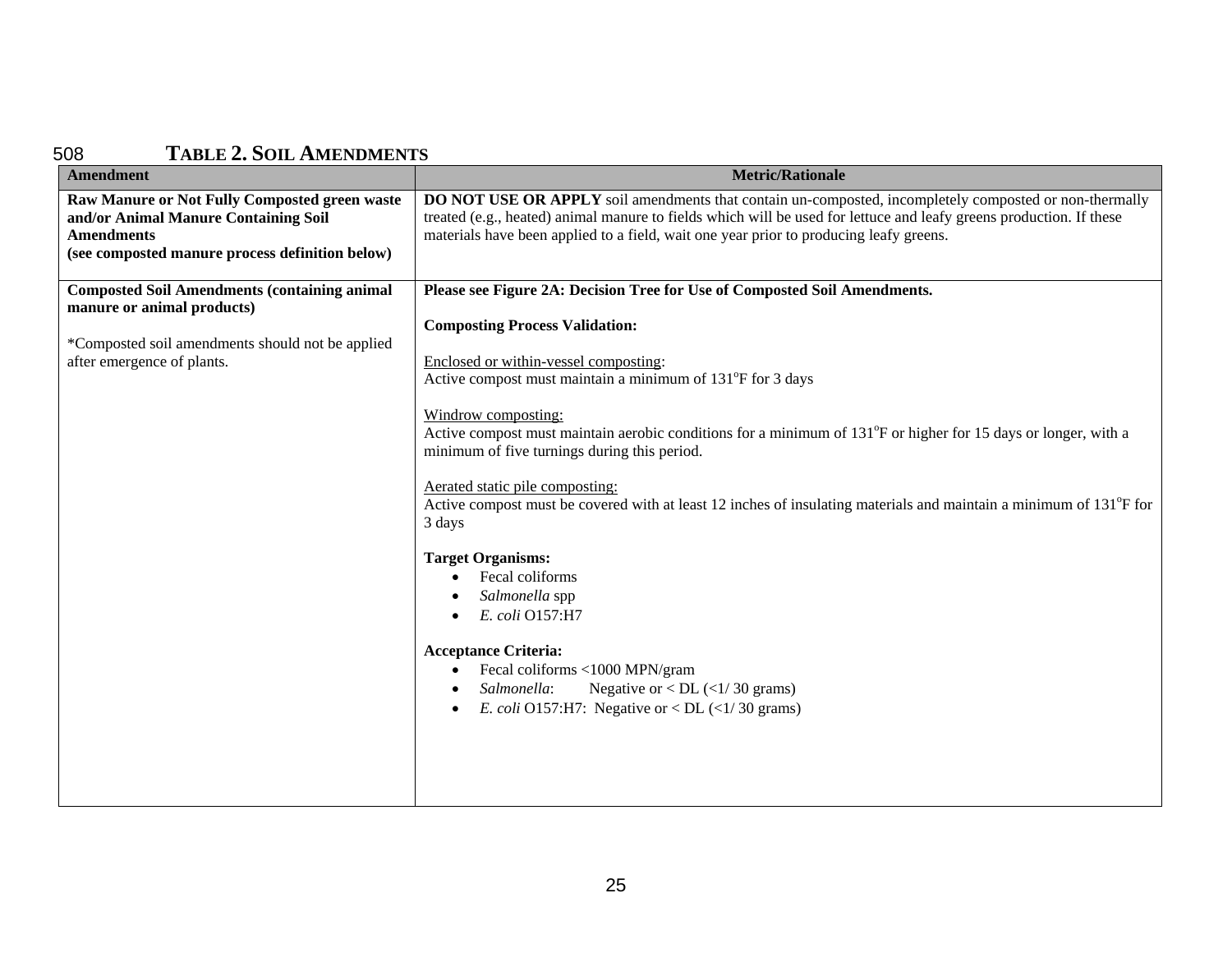| Amendment | <b>Metric/Rationale</b>                                                                                                                                                                                                                                                                                                                                                                                                                                                                                                                                                                     |
|-----------|---------------------------------------------------------------------------------------------------------------------------------------------------------------------------------------------------------------------------------------------------------------------------------------------------------------------------------------------------------------------------------------------------------------------------------------------------------------------------------------------------------------------------------------------------------------------------------------------|
|           | <b>Recommended Test Methods:</b><br>Fecal coliforms: 9 tube MPN<br>$\bullet$<br>Salmonella spp: U.S. EPA Method 1682<br>E. coli O157:H7: Any laboratory validated method for compost sampling.<br>$\bullet$<br>Other U.S. EPA, FDA, AOAC, TMECC or, accredited methods may be used as appropriate.                                                                                                                                                                                                                                                                                          |
|           | <b>Sampling Plan:</b><br>A composite sample shall be representative and random and obtained as described in the California state<br>$\bullet$<br>regulations. <sup>1</sup><br>Sample may be taken by the supplier if trained by a testing laboratory or state authority.<br>$\bullet$<br>Laboratory must be certified/accredited for microbial testing by an appropriate process authority<br>$\bullet$<br><b>Testing Frequency:</b><br>Each lot before application to production fields. A lot is defined as a unit of production equal to or less<br>$\bullet$<br>than 5,000 cubic yards. |
|           | <b>Application Interval:</b><br>Must be applied >45 days before harvest<br>Documentation:<br>All test results and/or Certificates of Analysis shall be documented and available for verification from the<br>$\bullet$<br>producer (the responsible party) for a period of two years.                                                                                                                                                                                                                                                                                                       |
|           | <b>Rationale:</b><br>The microbial metrics and validated processes for compost are based on allowable levels from California<br>$\bullet$<br>state regulations (CCR Title 14 - Chapter 3.1 - Article 7 2007), with the addition of testing for E. coli<br>O157:H7 as microbe of particular concern. The 45-day application interval was deemed appropriate due to<br>the specified multiple hurdle risk reduction approach outlined. Raw manure must be composted with an<br>approved process and pass testing requirements before an application.                                          |

 $\mathcal{L}_{\mathcal{A}}$ 

**<sup>1</sup>**CCR Title 14 - Chapter-Chapter 3.1 – Article 7 – Section 17868.1 http://www.calrecycle.ca.gov/Laws/Regulations/title14/ch31a5.htm#article7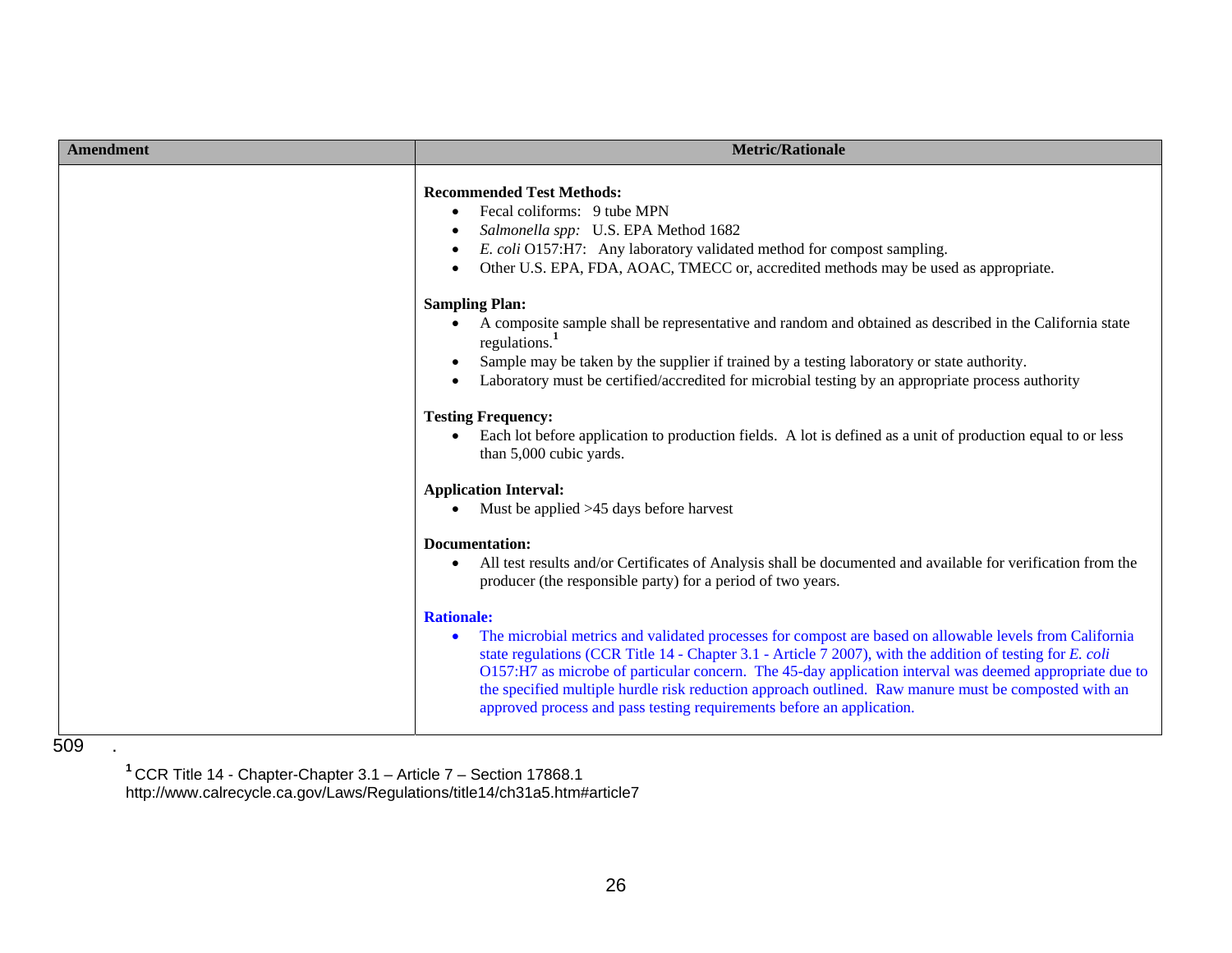| 510                                              |                                                                                                                                                                                                                                                                      |
|--------------------------------------------------|----------------------------------------------------------------------------------------------------------------------------------------------------------------------------------------------------------------------------------------------------------------------|
| Soil amendments containing animal manure that    | Please see Figure 2B: Decision Tree for Use of Physically Heat Treated Soil Amendments.                                                                                                                                                                              |
| has been physically heat treated or processed by |                                                                                                                                                                                                                                                                      |
| other equivalent methods.                        | <b>Physical Heat Process Validation</b>                                                                                                                                                                                                                              |
|                                                  | The physical heat treatment processes applied to the soil amendment containing animal manure shall be done<br>$\bullet$<br>via a process validated to assure that the process is capable of reducing pathogens of human health<br>significance to acceptable levels. |
|                                                  | <b>Target Organism:</b>                                                                                                                                                                                                                                              |
|                                                  | Fecal coliforms                                                                                                                                                                                                                                                      |
|                                                  | Salmonella spp                                                                                                                                                                                                                                                       |
|                                                  | E. coli O157:H7                                                                                                                                                                                                                                                      |
|                                                  | <b>Acceptance Criteria:</b>                                                                                                                                                                                                                                          |
|                                                  | Fecal coliforms Negative or < DL per gram                                                                                                                                                                                                                            |
|                                                  | <i>Salmonella:</i> Negative or < DL $(\langle 1/30 \text{ grams})$                                                                                                                                                                                                   |
|                                                  | E. coli O157:H7: Negative or < DL $\left(\frac{1}{30}\right)$ grams)                                                                                                                                                                                                 |
|                                                  | <b>Recommended Test Methods:</b>                                                                                                                                                                                                                                     |
|                                                  | Fecal coliforms: 9 tube MPN<br>$\bullet$                                                                                                                                                                                                                             |
|                                                  | Salmonella spp: U.S. EPA Method 1682                                                                                                                                                                                                                                 |
|                                                  | E. coli O157:H7: Any laboratory validated method for testing soil amendments.                                                                                                                                                                                        |
|                                                  | U.S. EPA, FDA, AOAC, TMECC or, other accredited methods may be used as appropriate                                                                                                                                                                                   |
|                                                  | <b>Sampling Plan:</b>                                                                                                                                                                                                                                                |
|                                                  | Extract at least 12 equivolume samples (identify 12 separate locations from which to collect the sub-<br>sample, in case of bagged product 12 individual bags).                                                                                                      |
|                                                  | Sample may be taken by the supplier if trained by a testing laboratory or state authority.<br>$\bullet$                                                                                                                                                              |
|                                                  | Laboratory must be certified/accredited by annual review of laboratory protocols based on GLPs by<br>recognized NGO.                                                                                                                                                 |
|                                                  | <b>Testing Frequency:</b>                                                                                                                                                                                                                                            |
|                                                  | Each lot before application to production fields.                                                                                                                                                                                                                    |
|                                                  | In lieu of the above analysis requirement a Certificate of Process Validity Issued by a                                                                                                                                                                              |
|                                                  | recognized Process Authority can be substituted. This certificate will attest to the process                                                                                                                                                                         |
|                                                  | validity as determined by either a documented (included w/Certificate)) inoculated pack study                                                                                                                                                                        |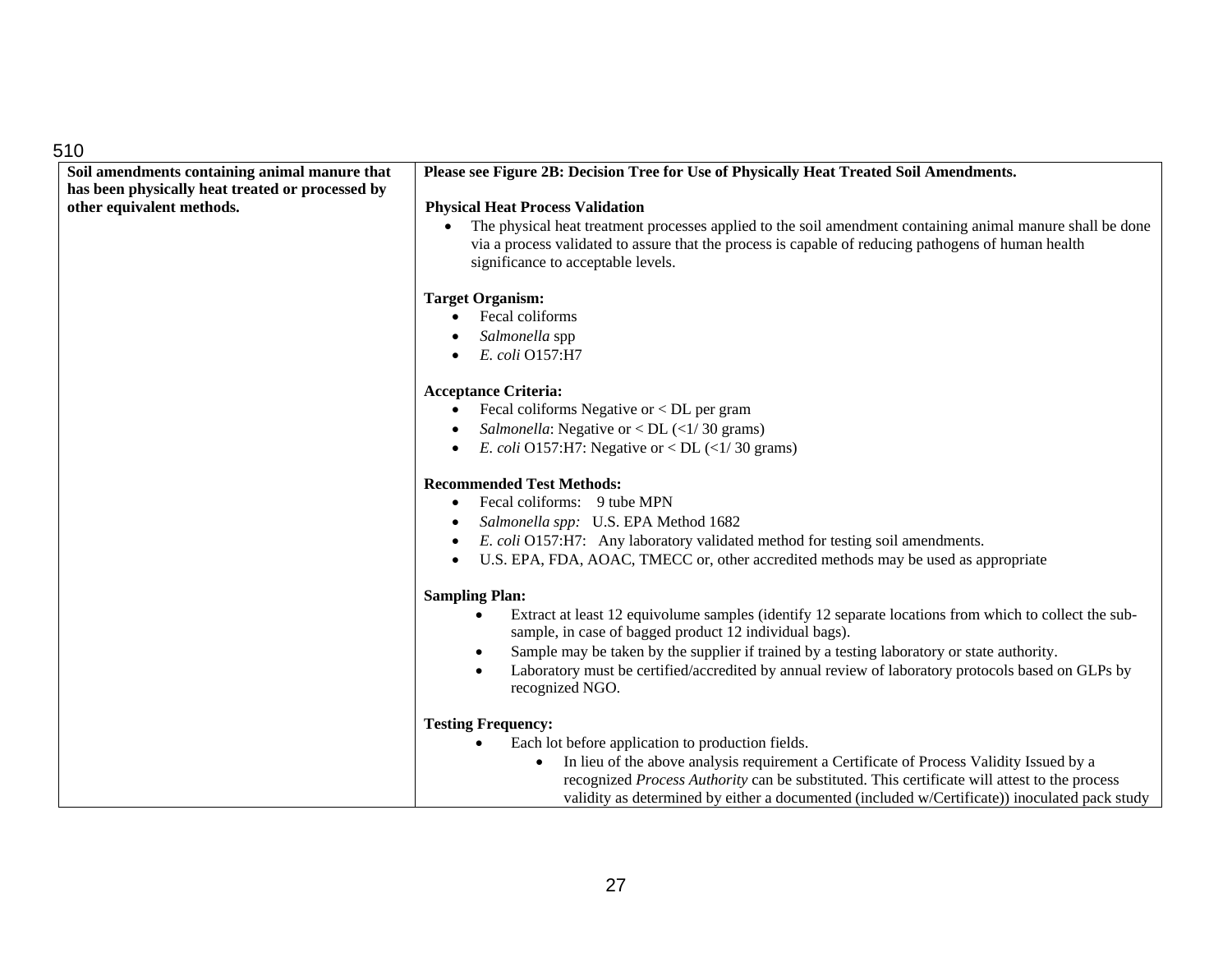| of the standard process or microbial inactivation calculations of organisms of significant risk<br>(included w/Certificate) as outlined in FDA CFSAN publication "Kinetics of Microbial<br><b>Inactivation for Alternative Food Processing Technologies. Overarching Principles:</b><br>Kinetics and Pathogens of Concern for All Technologies" (Incorporated for reference in<br>Appendix E Thermal Process Overview)                                                                                                                                                                                                                                                                                                                                                                                                                                                                                                                                                                                                                                                     |
|----------------------------------------------------------------------------------------------------------------------------------------------------------------------------------------------------------------------------------------------------------------------------------------------------------------------------------------------------------------------------------------------------------------------------------------------------------------------------------------------------------------------------------------------------------------------------------------------------------------------------------------------------------------------------------------------------------------------------------------------------------------------------------------------------------------------------------------------------------------------------------------------------------------------------------------------------------------------------------------------------------------------------------------------------------------------------|
| <b>Application Interval:</b><br>• If the physical heat treatment process used to inactivate human pathogens of significant public health concern<br>that may be found in animal manure containing soil amendments, is validated and meets the microbial<br>acceptance criteria outlined below, then no time interval is needed between application and harvest.<br>If the physical heat treatment process used to inactivate human pathogens of significant public health concern<br>$\bullet$<br>that may be found in animal manure containing soil amendments is not validated but will likely significantly<br>reduce microbial populations of human pathogens and meets microbial acceptance criteria outlined above,<br>then a 45 day interval between application and harvest is required.                                                                                                                                                                                                                                                                           |
| <b>Documentation:</b><br>All test results and/or Certificates of Analysis and/or Certificates of Process Validation shall be documented<br>$\bullet$<br>and available for verification from the producer who is the responsible party for a period of two years. The<br>suppliers operation should be validated by a process authority and a record maintained by the producer for a<br>period of two years.                                                                                                                                                                                                                                                                                                                                                                                                                                                                                                                                                                                                                                                               |
| <b>Rationale:</b><br>The microbial metrics and validated processes for compost are based on allowable levels from California<br>$\bullet$<br>state regulations (CCR Title 14 - Chapter 3.1 - Article 7 2007), with the addition of testing for E. coli<br>O157:H7 as the microbe of particular concern. A more stringent level of fecal coliform was also included<br>to address the much more controlled nature of soil amendments produced in this manner. The above<br>suggested application interval was deemed appropriate due to the specified multiple hurdle risk reduction<br>approach outlined. Raw manure must be composted with an approved process and pass testing<br>requirements before application.<br>FDA has established the validity of D-values and Z-values for key pathogens of concern in foods. This<br>$\bullet$<br>method of process validation is currently acceptable to US regulators. Alternatively, results of an inoculated<br>test pack utilizing the specific process is also an acceptable validation of the lethality of the process. |
|                                                                                                                                                                                                                                                                                                                                                                                                                                                                                                                                                                                                                                                                                                                                                                                                                                                                                                                                                                                                                                                                            |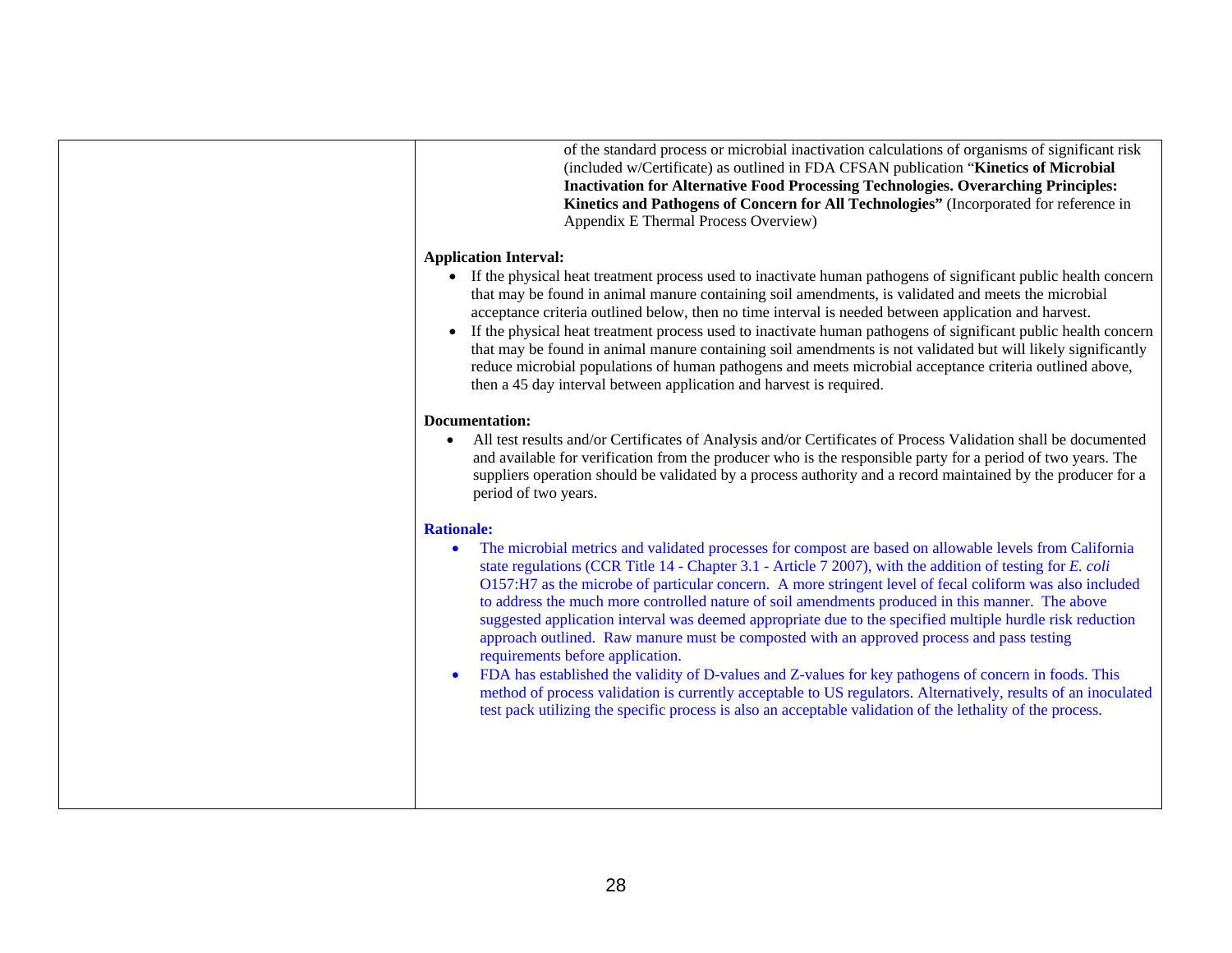| <b>Soil Amendments Not Containing Animal Manure</b> | Any soil amendment that DOES NOT contain animal manure must have documentation that it is manure-<br>$\bullet$ |
|-----------------------------------------------------|----------------------------------------------------------------------------------------------------------------|
|                                                     | free.                                                                                                          |
|                                                     | The documentation must be available for verification before harvest begins.                                    |
|                                                     | If there is documentation that the amendment does not contain manure or animal products then no additional     |
|                                                     | testing is required, and there is no application interval necessary                                            |
|                                                     | Any test results and/or documentation shall be available for verification from the producer who is the         |
|                                                     | responsible party for a period of two years.                                                                   |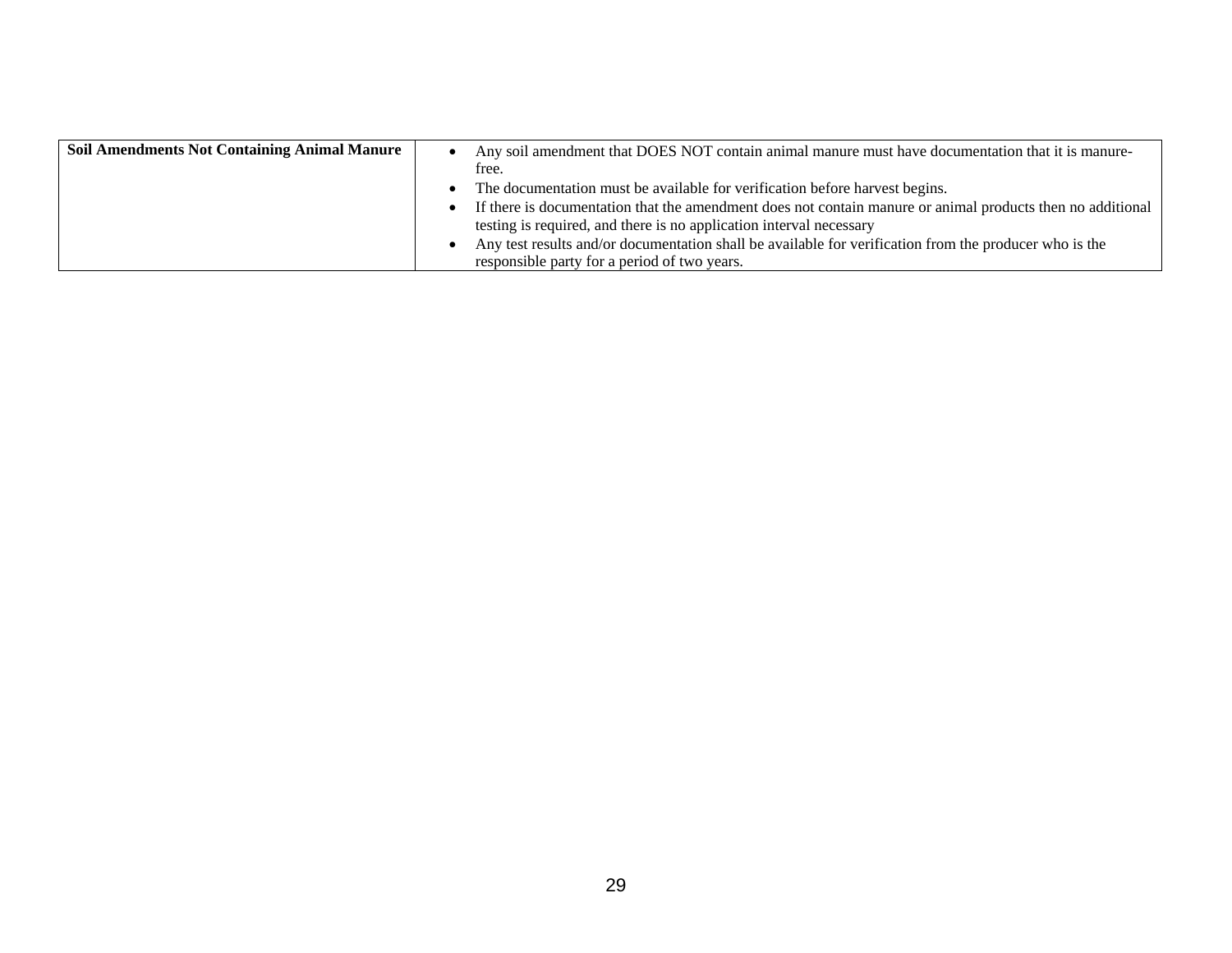# 511 **Figure 2A. Decision Tree for Composted Soil Amendments (SA)**

- 512 If raw manure has been directly applied to the field in the past, a 1 year waiting period shall be observed 513 before planting any variety of leafy green crops.
- before planting any variety of leafy green crops.

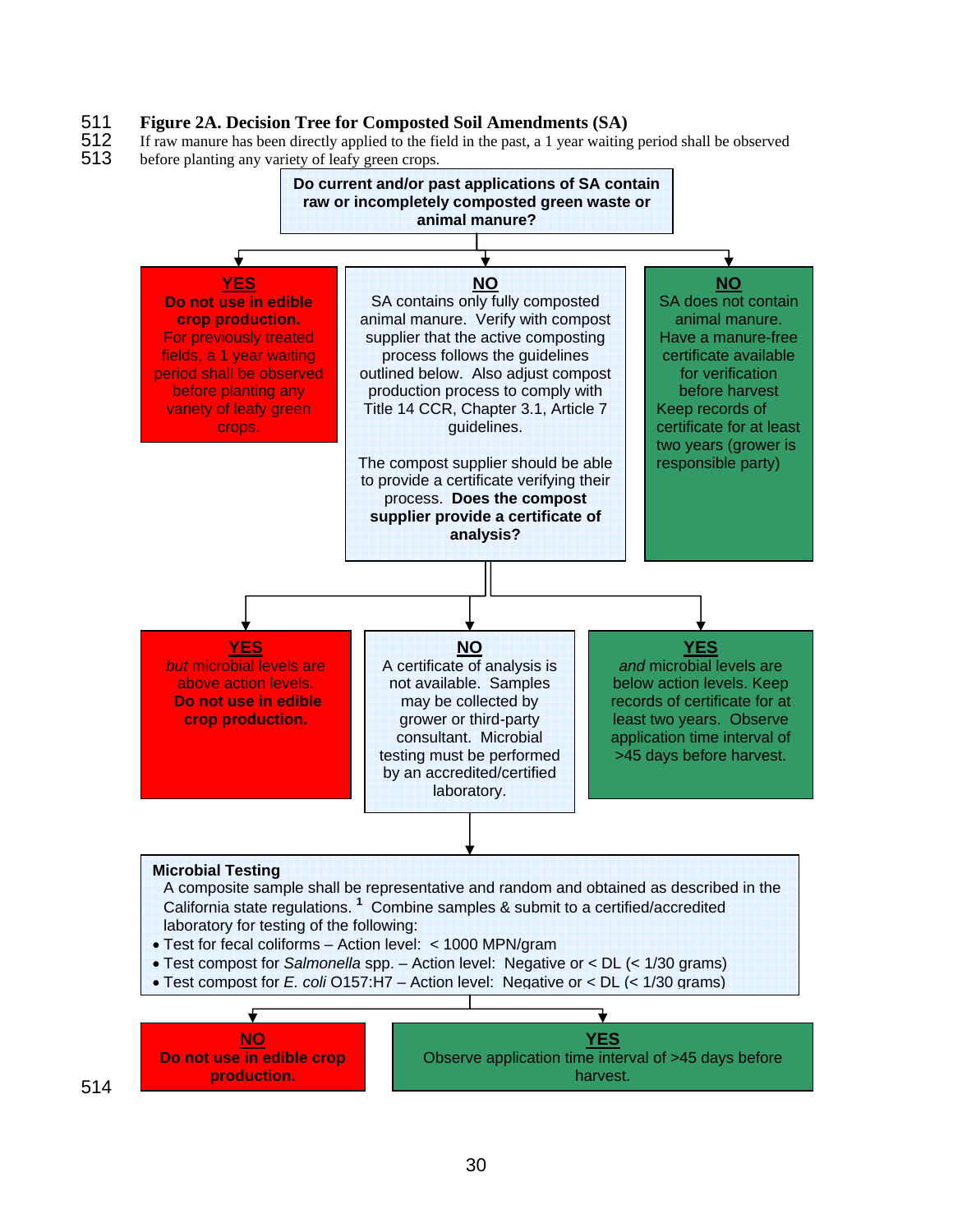### 515 **Figure 2B. Decision Tree for Physically Heat Treated Animal Manure Containing Soil**

- 516 **Amendments (SA)**
- 517



518 519 520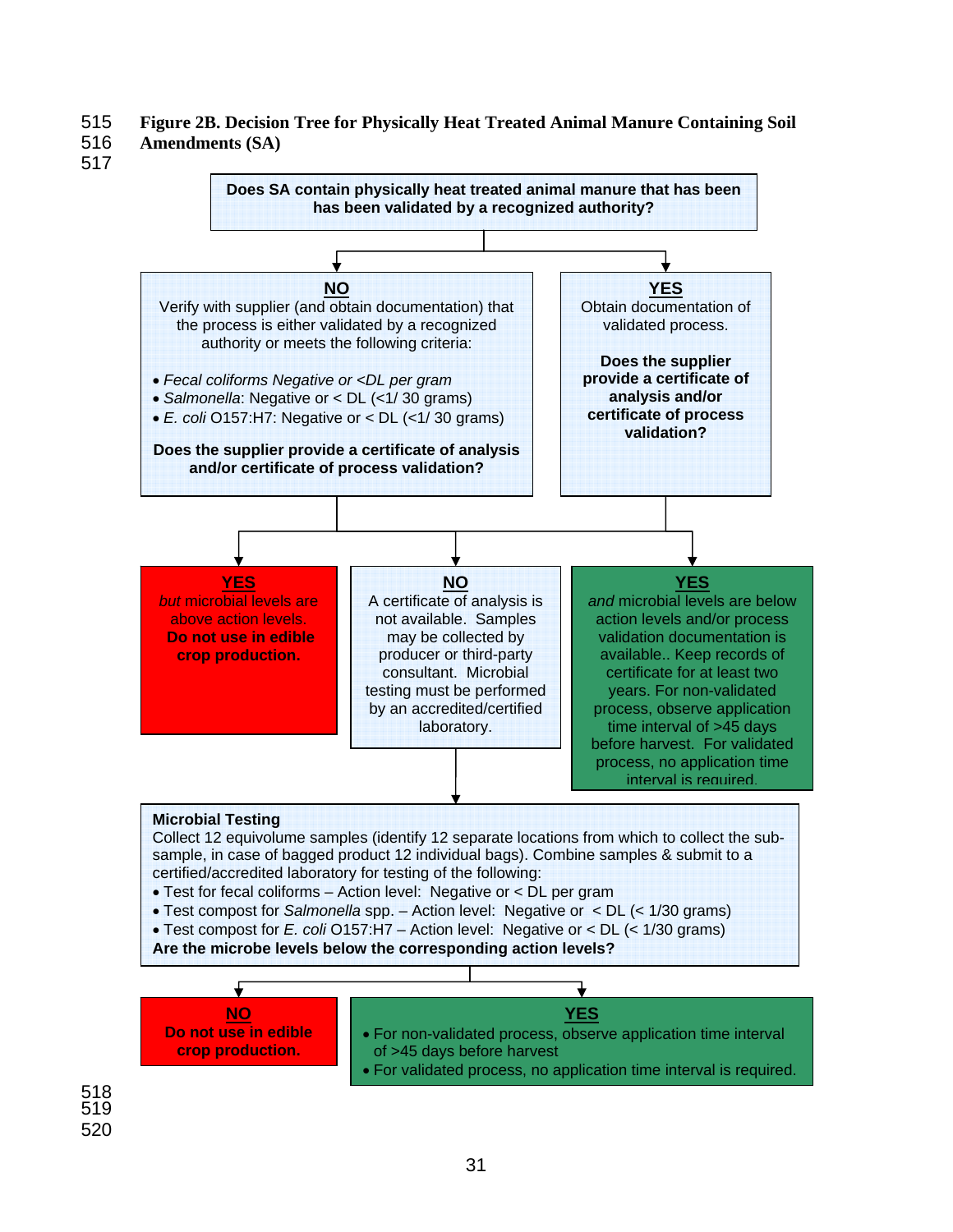### **7. ISSUE: NONSYNTHETIC CROP TREATMENTS**

Nonsynthetic crop treatments are commonly applied post-emergence for pest and disease control, greening, and to provide organic and inorganic nutrients to the plant during the growth cycle. For the purposes of this document, they are defined as any crop input that contains animal manure, an animal product, and/or an animal by-product that is reasonably likely to contain human pathogens. Due to the potential for human pathogen contamination, these treatments should only be used under conditions that minimize the risk for crop contamination.

# **The Best Practices Are:**

- Do not use crop treatments that contain raw manure for lettuce or leafy green produce.
- Retain documentation of all test results available for inspection for a period of at least two years.
- Implement management plans (e.g. timing of applications, storage location, source and quality, transport, etc.) that assure to the greatest degree practicable that the use of crop treatments does not pose a significant pathogen contamination hazard.
- Verify that the time and temperature process used during crop treatment manufacture reduces, controls, or eliminates the potential for human pathogens being carried in the composted materials, as applicable to regulatory requirements.
- Maximize the time interval between the crop treatment application and time to harvest.
- Implement practices that control, reduce or eliminate likely contamination of lettuce/leafy green fields that may be in close proximity to on-farm storage of crop treatments.
- Use crop treatment application techniques that control, reduce or eliminate the likely contamination of surface water and/or edible crops being grown in adjacent fields.
- Segregate equipment used for crop treatment applications or use effective means of equipment sanitation before subsequent use.
- See Table 3 and Decision Tree (Figure 3) for numerical criteria and guidance for nonsynthetic crop treatments used in lettuce and leafy greens production fields. The "Technical Basis Document" (Appendix B) describes the process used to develop these metrics.
- 
- 
-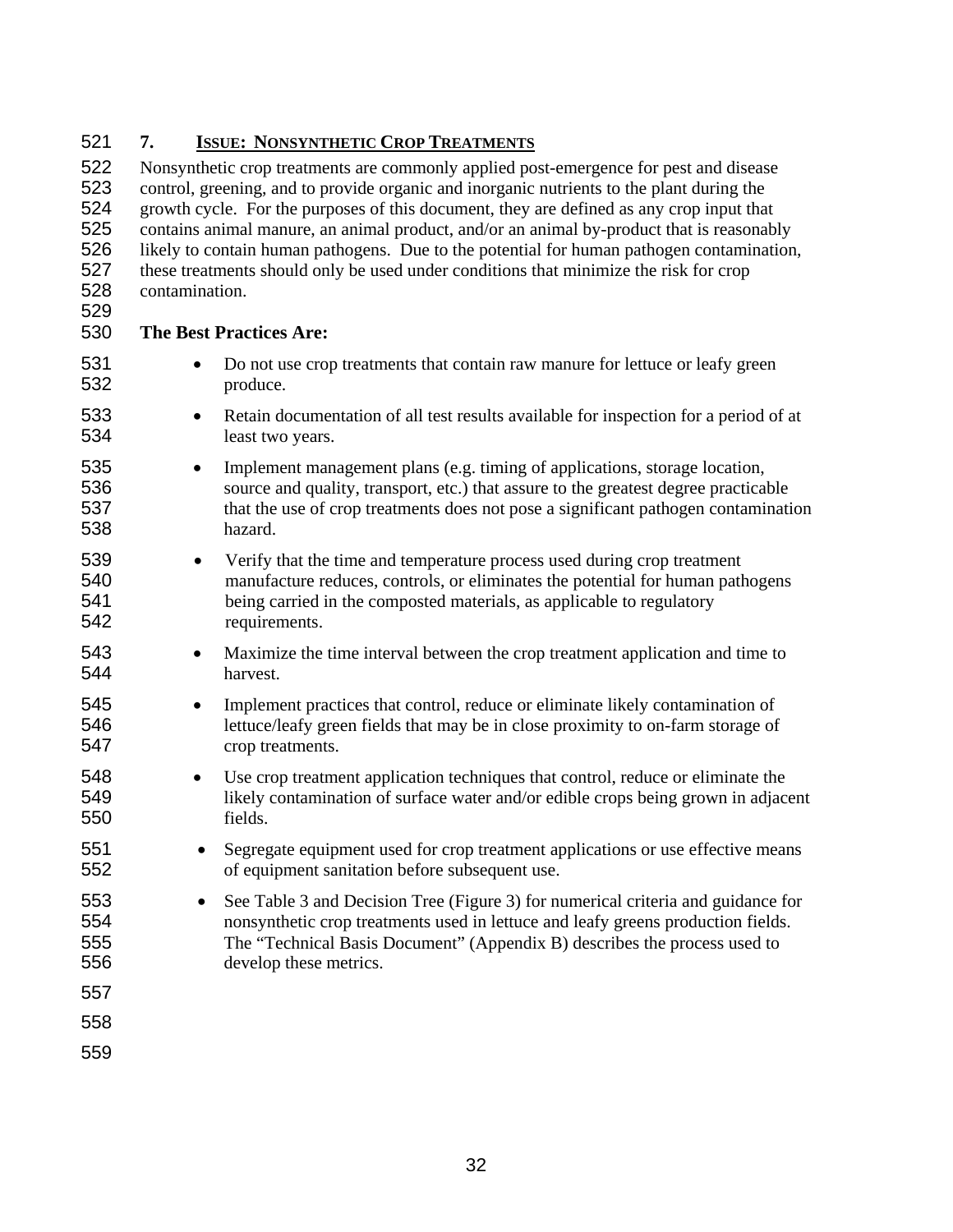| 560                                                                                                                                                        | <b>TABLE 3. NONSYNTHETIC CROP TREATMENTS</b>                                                                                                                                                                                                            |
|------------------------------------------------------------------------------------------------------------------------------------------------------------|---------------------------------------------------------------------------------------------------------------------------------------------------------------------------------------------------------------------------------------------------------|
| <b>Treatment</b>                                                                                                                                           | <b>Metric/Rationale</b>                                                                                                                                                                                                                                 |
| Any crop input that contains animal manure,<br>an animal product, and/or an animal by-<br>product that is reasonably likely to contain<br>human pathogens. | Non synthetic crop treatments that contain animal products or animal manure that have not been physically heat<br>treated or processed by other equivalent methods shall NOT be directly applied to the edible portions of lettuce and<br>leafy greens. |
|                                                                                                                                                            | Please see Figure 3: Decision Tree for Use of Nonsynthetic Crop Treatments.                                                                                                                                                                             |
| Examples include but are not limited to:                                                                                                                   |                                                                                                                                                                                                                                                         |
| Compost teas,<br>$\bullet$                                                                                                                                 | <b>Process Validation</b>                                                                                                                                                                                                                               |
| Fish emulsions                                                                                                                                             | The physical, chemical and/or biological treatment process(es) used to render the crop input safe for application to<br>$\bullet$                                                                                                                       |
| Fish meal<br>٠                                                                                                                                             | edible crops must be validated.                                                                                                                                                                                                                         |
| Blood meal                                                                                                                                                 | <b>Target Organism:</b>                                                                                                                                                                                                                                 |
| "Bio-fertilizers" commonly used for                                                                                                                        | Salmonella spp                                                                                                                                                                                                                                          |
| pest control, greening, disease<br>control, fertilizing.                                                                                                   | E. coli O157:H7                                                                                                                                                                                                                                         |
|                                                                                                                                                            |                                                                                                                                                                                                                                                         |
| Suppliers of these products shall disclose                                                                                                                 | Acceptance Criteria (at point of use):                                                                                                                                                                                                                  |
| on labels, certificates of analysis, or other                                                                                                              | <i>Salmonella:</i> Negative or < DL $(\langle 1/30 \text{ grams})$<br>$\bullet$                                                                                                                                                                         |
| companion paperwork whether the                                                                                                                            | E. coli O157:H7: Negative or < DL $(\langle 1/30 \text{ grams})$                                                                                                                                                                                        |
| product contains any animal manure or<br>products.                                                                                                         | Other pathogens appropriate for the source material                                                                                                                                                                                                     |
|                                                                                                                                                            | <b>Recommended Test Methods:</b>                                                                                                                                                                                                                        |
|                                                                                                                                                            | Salmonella spp: U.S. EPA Method 1682                                                                                                                                                                                                                    |
|                                                                                                                                                            | E. coli O157:H7: Any laboratory validated method for the non synthetic material to be tested.                                                                                                                                                           |
|                                                                                                                                                            | Other U.S. EPA, FDA, AOAC, TMECC or, accredited methods may be used as appropriate                                                                                                                                                                      |
|                                                                                                                                                            |                                                                                                                                                                                                                                                         |
|                                                                                                                                                            | <b>Sampling Plan:</b>                                                                                                                                                                                                                                   |
|                                                                                                                                                            | 12 point sampling plan composite sample (if solid), one sample per batch if liquid (if liquid-based, then water<br>$\bullet$                                                                                                                            |
|                                                                                                                                                            | quality acceptance levels as described in Table 1 should be used)<br>Sample may be taken by the supplier if trained by the testing laboratory<br>$\bullet$                                                                                              |
|                                                                                                                                                            | Laboratory must be certified/accredited by annual review of laboratory protocols based on GLPs by<br>$\bullet$                                                                                                                                          |
|                                                                                                                                                            | recognized NGO                                                                                                                                                                                                                                          |
|                                                                                                                                                            |                                                                                                                                                                                                                                                         |
|                                                                                                                                                            | <b>Testing Frequency:</b>                                                                                                                                                                                                                               |
|                                                                                                                                                            | Each lot before application to production fields.                                                                                                                                                                                                       |
|                                                                                                                                                            |                                                                                                                                                                                                                                                         |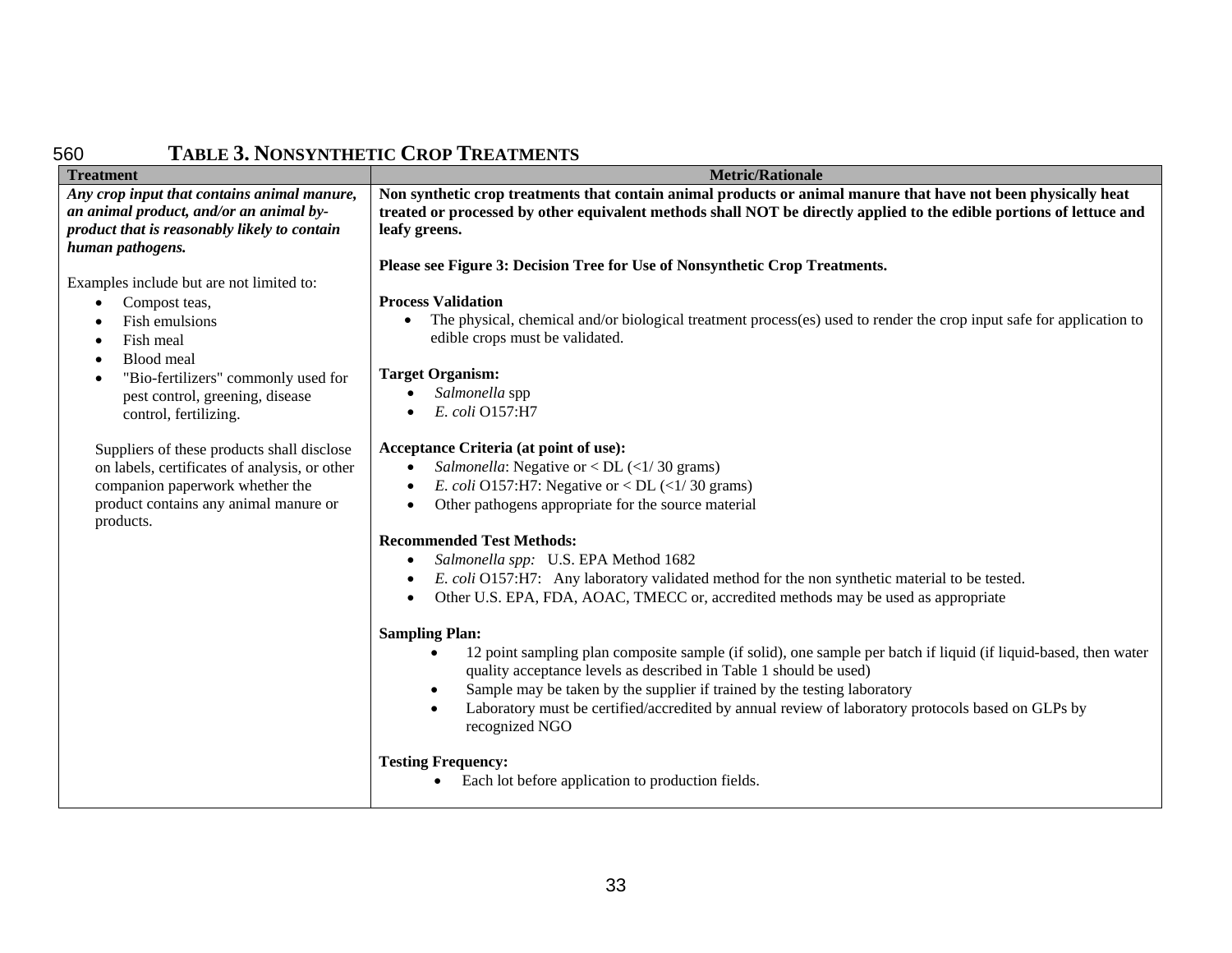| <b>Treatment</b> | <b>Metric/Rationale</b>                                                                                                                                                                                                                                                                                                                                                                                                                                                                                                                                                                                                                                                                                 |
|------------------|---------------------------------------------------------------------------------------------------------------------------------------------------------------------------------------------------------------------------------------------------------------------------------------------------------------------------------------------------------------------------------------------------------------------------------------------------------------------------------------------------------------------------------------------------------------------------------------------------------------------------------------------------------------------------------------------------------|
|                  | <b>Application Interval:</b><br>If the physical, chemical and/or biological treatment process used to render the crop input safe for application to<br>edible crops is validated and meets that microbial acceptance criteria outlined above, no time interval is needed<br>between application and harvest.<br>If the physical, chemical and/or biological treatment process used to render the crop input safe for application to<br>edible crops is not validated yet meets the microbial acceptance criteria outlined above, a 45 day time interval<br>between application and harvest is required.                                                                                                 |
|                  | Documentation:<br>All test results and/or Certificates of Analysis shall be documented and available from the producer for<br>verification for a period of 2 years. The producer the party responsible party for maintaining the appropriate<br>records.                                                                                                                                                                                                                                                                                                                                                                                                                                                |
|                  | <b>Rationale:</b><br>The microbial metrics and validated processes for compost are based on allowable levels from California state<br>regulations (CCR Title 14 - Chapter 3.1 - Article 5 2007), with the addition of testing for E. coli O157:H7 as the<br>microbe of particular concern. The above suggested application interval was deemed appropriate due to the<br>specified multiple hurdle risk reduction approach outlined. Any non synthetic crop treatment that contains animal<br>manure must use only fully composted manure in addition to a validated process and pass testing requirements<br>before a application to soils or directly to edible portions of lettuce and leafy greens. |
| E C 1            |                                                                                                                                                                                                                                                                                                                                                                                                                                                                                                                                                                                                                                                                                                         |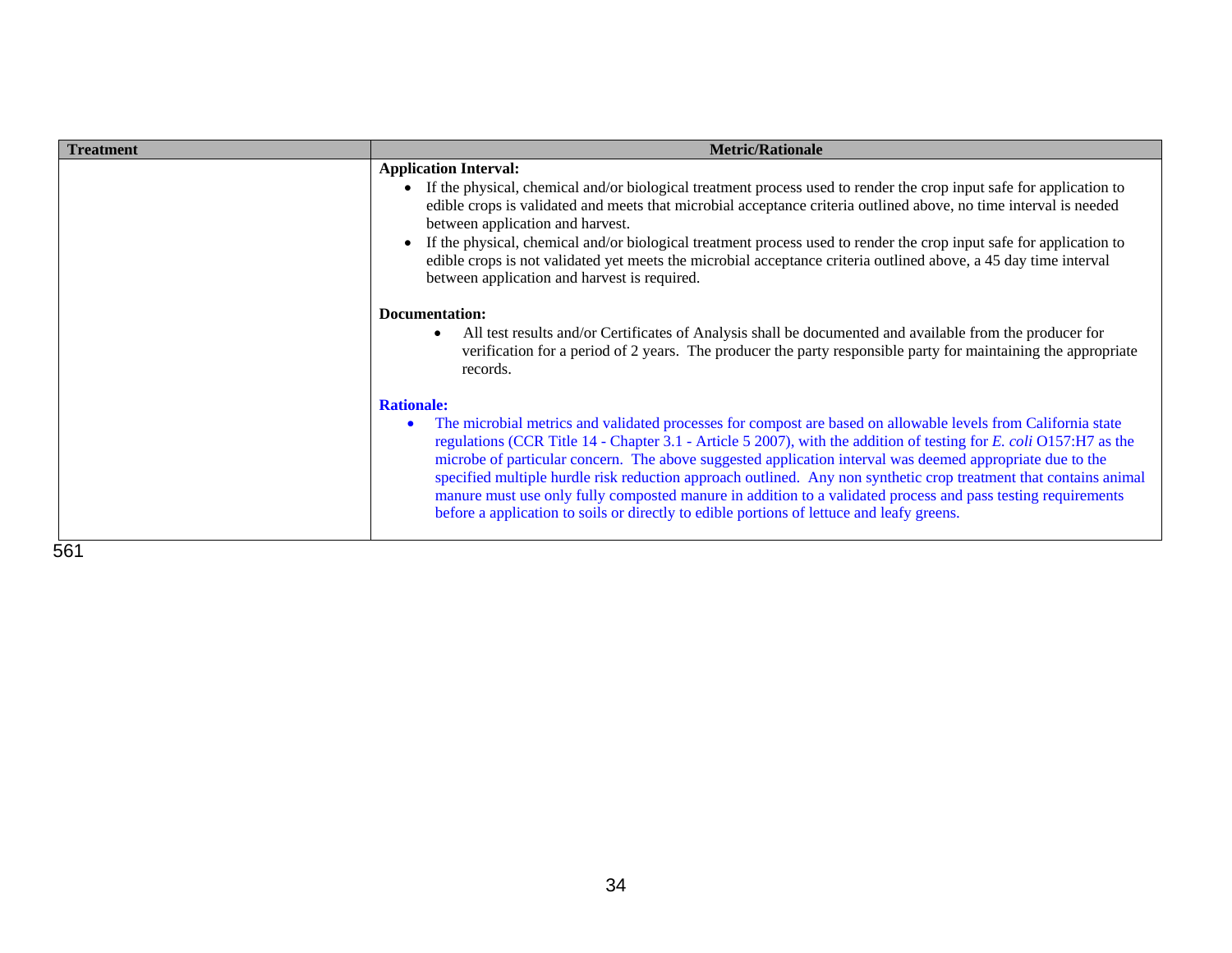### 562 563 **Figure 3. Decision Tree for Nonsynthetic Crop Treatments That Contain Animal**  564 **Products**

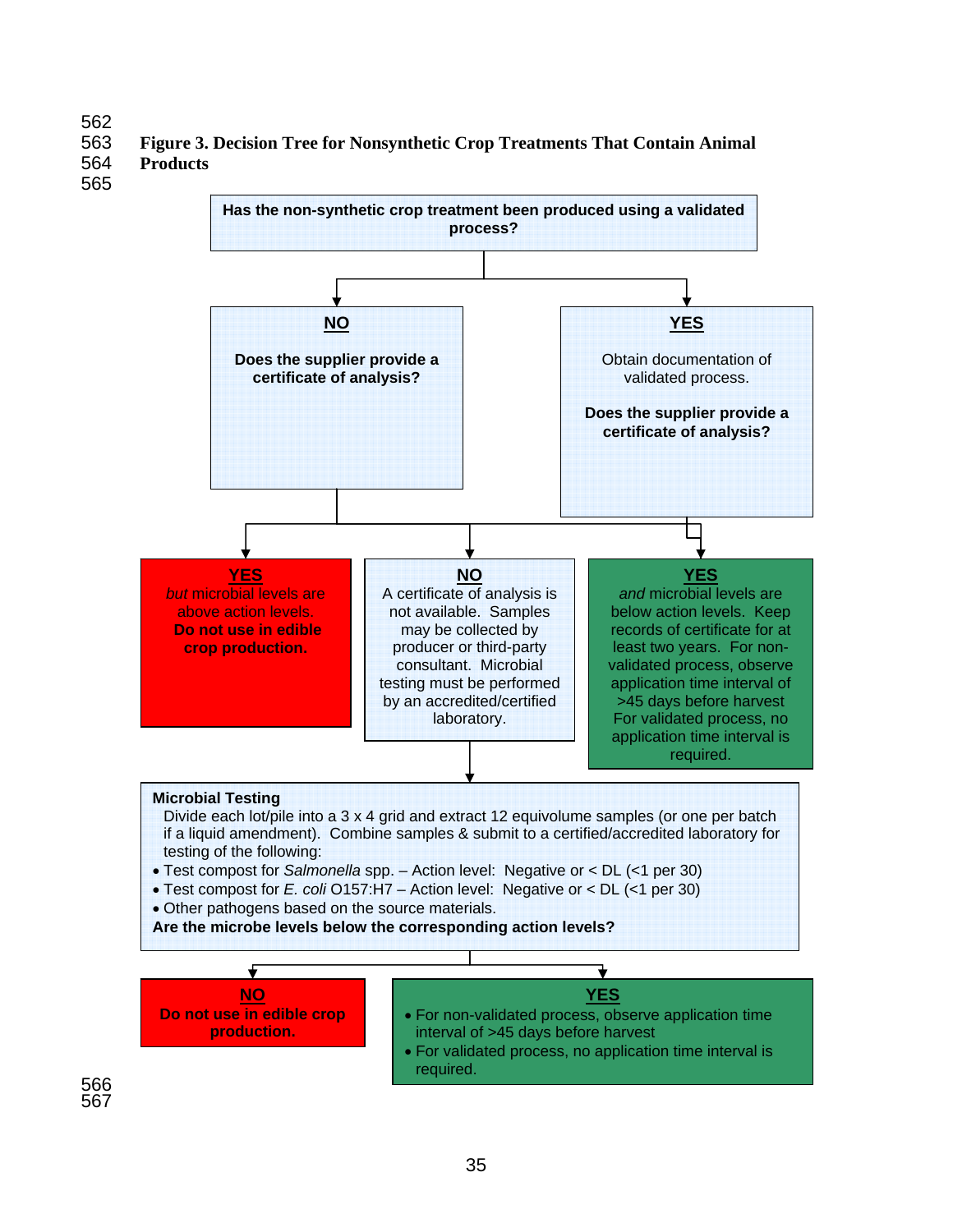### **Note: Mixtures of soil amendment materials**

 For soil amendments that contain mixtures of materials each component must meet the requirements of its respective class of materials. The usages allowed will conform to that of the most stringent class of materials utilized in the mixture.

 For example; Soil amendments containing animal manure that has been physically heat treated or processed by other equivalent methods mixed with soil amendments not containing animal manure would require a process certification for the physically heat treated or processed by other equivalent methods materials and the components from non-animal manure would require documentation attesting to its manure free status. The resulting mixture could then be applied in accordance with the guidelines associated with the physically heated treated class of materials (most stringent limits).

### **8. ISSUE: HARVEST EQUIPMENT**

This section addresses harvest and harvest aid equipment used for lettuce/leafy greens. Mechanical or machine harvest has become increasingly prevalent and provides opportunity for increased surface contact exposure. This includes field cored lettuce operations that use various harvest equipment and aids. 

### **The Best Practices Are:**

- Prepare an SOP for harvest equipment that addresses the following:
- o Sanitation verification
- o Daily inspection
- 591 o Proper cleaning, sanitation and storage of hand harvest equipment (knives, scythes, etc.) scythes, etc.)
- 593 o Control procedures when equipment is not in use, including policy for<br>594 control of equipment from the work area or site and the use of scabball removal of equipment from the work area or site and the use of scabbards, sheathes or other storage equipment.
- Prepare an SOP for handling and storage of product containers that addresses the following:
- o Overnight storage
- o Contact with the ground
- o Container assembly (RPC, fiber bin, plastic bin, etc)
- o Damaged containers
- o Use of containers only as intended
- Prepare an SOP for sanitary operation of equipment which addresses:.
- o Spills and leaks
- o Inoperative water sprays
- o Exclusion of foreign objects (including glass, plastic, metal and other debris)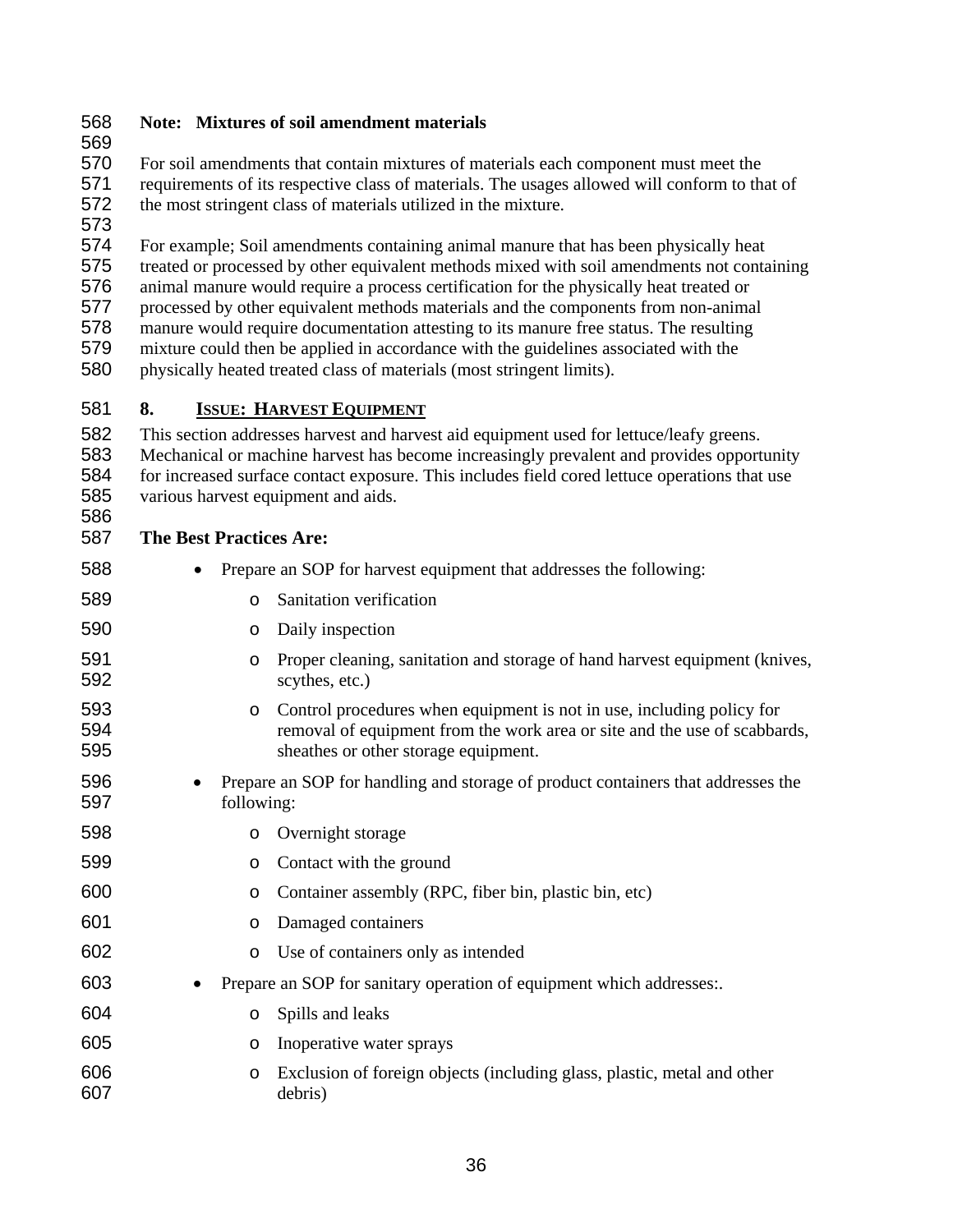| 608<br>609                             | Establish and implement cleaning and sanitation schedules for containers<br>$\circ$<br>and equipment that will be used in hydration.                                                                                                                                                                                                                                                                                               |
|----------------------------------------|------------------------------------------------------------------------------------------------------------------------------------------------------------------------------------------------------------------------------------------------------------------------------------------------------------------------------------------------------------------------------------------------------------------------------------|
| 610<br>611                             | Maintain logs documenting cleaning and sanitation, and retain these<br>O<br>records for at least two years.                                                                                                                                                                                                                                                                                                                        |
| 612<br>613                             | Establish policies for the storage and control of water tanks and<br>O<br>equipment used for hydration operations when not in use.                                                                                                                                                                                                                                                                                                 |
| 614                                    |                                                                                                                                                                                                                                                                                                                                                                                                                                    |
| 615<br>616<br>617<br>618<br>619<br>620 | Establish appropriate measures that reduce and control the potential introduction<br>of human pathogens at the cut surface during and after mechanical harvest<br>operations. Due to the cut surface being more vulnerable to microbial<br>contamination, this best practice is extremely important and all practical means<br>should be taken to reduce the possibility of introduction of contamination at this<br>process step. |
| 621<br>622<br>623                      | If re-circulated rinse or antioxidant solutions are used on the cut surface, take all<br>practicable precautions to prevent them from becoming a source of<br>contamination.                                                                                                                                                                                                                                                       |
| 624<br>625<br>626                      | Design equipment to facilitate cleaning by using materials and construction that<br>facilitate cleaning and sanitation of equipment food contact surfaces (e.g.,<br>transportation tarps, conveyor belts, etc.).                                                                                                                                                                                                                   |
| 627<br>628<br>629                      | Establish the frequency of equipment cleaning and sanitation by developing<br>$\bullet$<br>Sanitation Standard Operating Procedures (SSOPs) and a sanitation schedule for<br>machine harvest operations.                                                                                                                                                                                                                           |
| 630<br>631                             | Evaluate the use of cleaning verification methods for harvesting equipment (e.g.,<br>$\bullet$<br>ATP test methods).                                                                                                                                                                                                                                                                                                               |
| 632<br>633                             | Locate equipment cleaning and sanitizing operations away from product and other<br>$\bullet$<br>equipment to reduce the potential for cross contamination.                                                                                                                                                                                                                                                                         |
| 634<br>635<br>636                      | Establish equipment storage and control procedures to minimize the potential for<br>$\bullet$<br>contamination when not in use. Establish policies and sanitary design options that<br>facilitate frequent and thorough cleaning and sanitizing of food contact surfaces.                                                                                                                                                          |
| 637<br>638<br>639                      | Develop and implement appropriate cleaning, sanitizing, storage and handling<br>procedures of all food contact surfaces to reduce and control the potential for<br>microbial cross contamination.                                                                                                                                                                                                                                  |
| 640<br>641<br>642                      | Allow adequate distance for the turning and manipulation of harvest equipment to<br>prevent cross contamination from areas or adjacent land, that may pose a risk.                                                                                                                                                                                                                                                                 |
| 643<br>644<br>645                      | 9.<br><b>ISSUE: HARVEST PERSONNEL - DIRECT CONTACT WITH SOIL DURING HARVEST</b><br><b>(FIELD SANITATION)</b>                                                                                                                                                                                                                                                                                                                       |
| 646                                    | After manual harvest of lettuce/leafy greens, placing or stacking product on soil before the<br>product is placed into a container may expose the product to human pathogens if the soil is                                                                                                                                                                                                                                        |

contaminated. Research has demonstrated that microbes, including human pathogens, can readily attach to cut lettuce/leafy green surfaces (Takeuchi *et al.* 2001).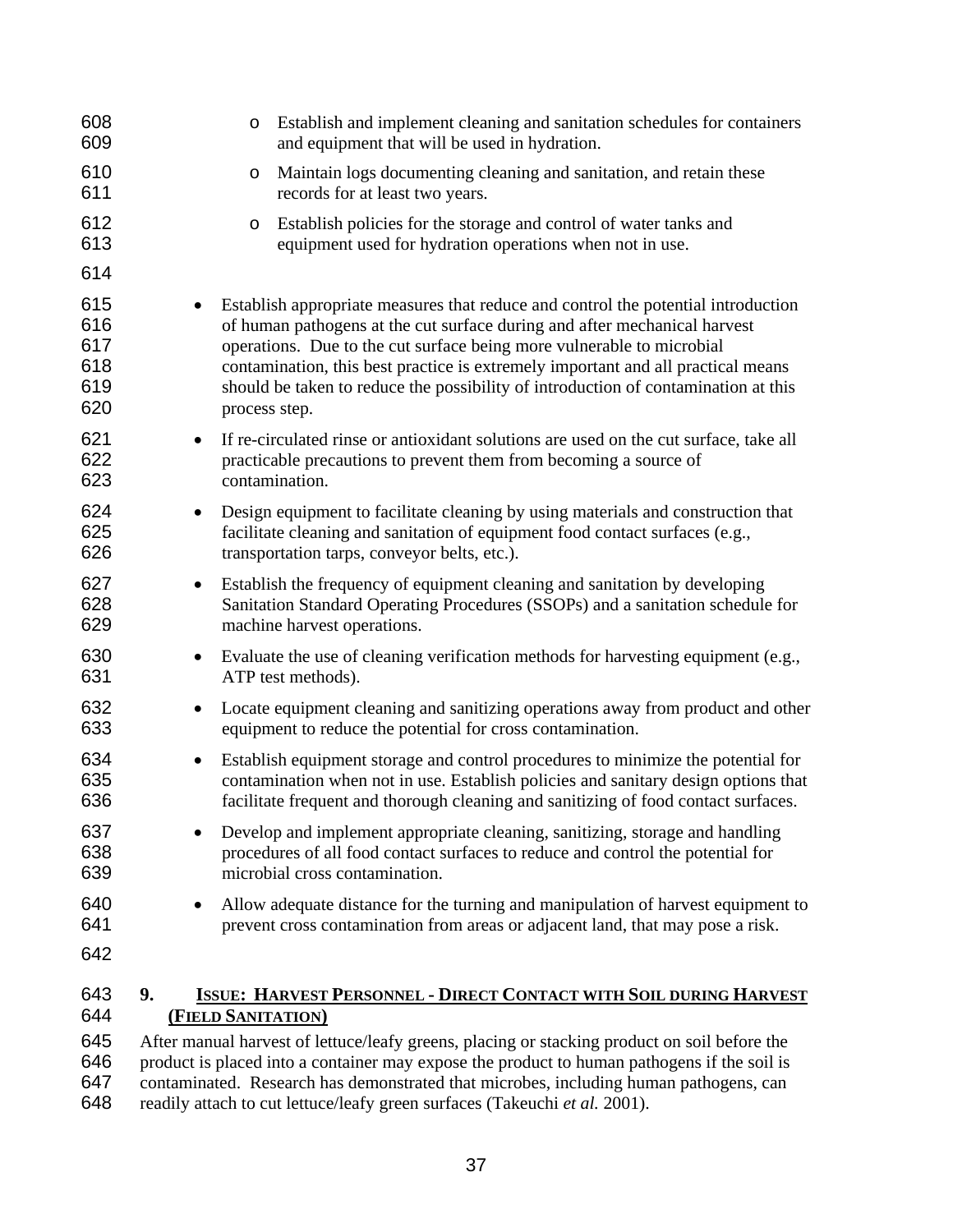| 649<br>650                      | <b>The Best Practices Are:</b>                                                                                                                                                                                                                                                                                                                                      |
|---------------------------------|---------------------------------------------------------------------------------------------------------------------------------------------------------------------------------------------------------------------------------------------------------------------------------------------------------------------------------------------------------------------|
| 651<br>652<br>653<br>654        | Evaluate appropriate measures that reduce and control the potential introduction<br>$\bullet$<br>of human pathogens through soil contact at the cut surface after harvest (e.g.<br>frequency of knife sanitation, no placement of cut surfaces of harvested product<br>on the soil, container sanitation, single use container lining, etc.).                       |
| 655<br>656<br>657<br>658        | Do not stack soiled bins on top of each other if the bottom of one bin has had<br>$\bullet$<br>direct contact with soil unless a protective barrier (i.e., liner, cover, etc.) is used<br>to separate the containers                                                                                                                                                |
| 659<br>660                      | <b>ISSUE: FIELD AND HARVEST PERSONNEL - TRANSFER OF HUMAN PATHOGENS</b><br>10.<br><b>BY WORKERS (FIELD SANITATION)</b>                                                                                                                                                                                                                                              |
| 661<br>662<br>663<br>664<br>665 | Lettuce/leafy greens are handled by harvest crews during harvest in that each lettuce/leafy<br>greens plant is touched/handled as part of the harvest process. It is possible that persons<br>working with produce in the field may transfer microorganisms of significant public health<br>concern. Workers may be asymptomatic.<br><b>The Best Practices Are:</b> |
| 666<br>667<br>668               | Use appropriate preventive measures outlined in GAPs such as training in appropriate<br>and effective hand washing, glove use and replacement, and mandatory use of<br>sanitary field latrines to reduce and control potential contamination.                                                                                                                       |
| 669<br>670<br>671               | Establish a written worker practices program (i.e., an SOP) that can be used to verify<br>$\bullet$<br>employee compliance with company food safety policy. This program shall establish<br>the following practices for field and harvest employees as well as visitors.                                                                                            |
| 672<br>673                      | Prior to harvest, an individual should be designated as responsible for<br>$\circ$<br>harvesting food safety                                                                                                                                                                                                                                                        |
| 674                             | Use, storage, record keeping, and proper labeling of chemicals<br>O                                                                                                                                                                                                                                                                                                 |
| 675                             | Training on proper sanitation and hygiene practices<br>O                                                                                                                                                                                                                                                                                                            |
| 676<br>677                      | Requirements for workers to wash their hands before beginning or returning<br>O<br>to work                                                                                                                                                                                                                                                                          |
| 678<br>679                      | Confinement of smoking, eating and drinking of beverages other than water<br>O<br>to designated areas.                                                                                                                                                                                                                                                              |
| 680                             | Prohibitions on spitting, urinating or defecating in the field.<br>O                                                                                                                                                                                                                                                                                                |
| 681                             | Personal item storage<br>O                                                                                                                                                                                                                                                                                                                                          |
| 682<br>683<br>684               | A written physical hazard prevention program should be developed for leafy green<br>products that are intended for further processing. The program must address the<br>following:                                                                                                                                                                                   |
| 685<br>686                      | Employee clothing and jewelry (head and hair restraints, aprons, gloves,<br>$\circ$<br>visible jewelry, etc.)                                                                                                                                                                                                                                                       |
| 687                             | Removal of all objects from upper pockets<br>O                                                                                                                                                                                                                                                                                                                      |
| 688                             | Foreign objects in the field.<br>O                                                                                                                                                                                                                                                                                                                                  |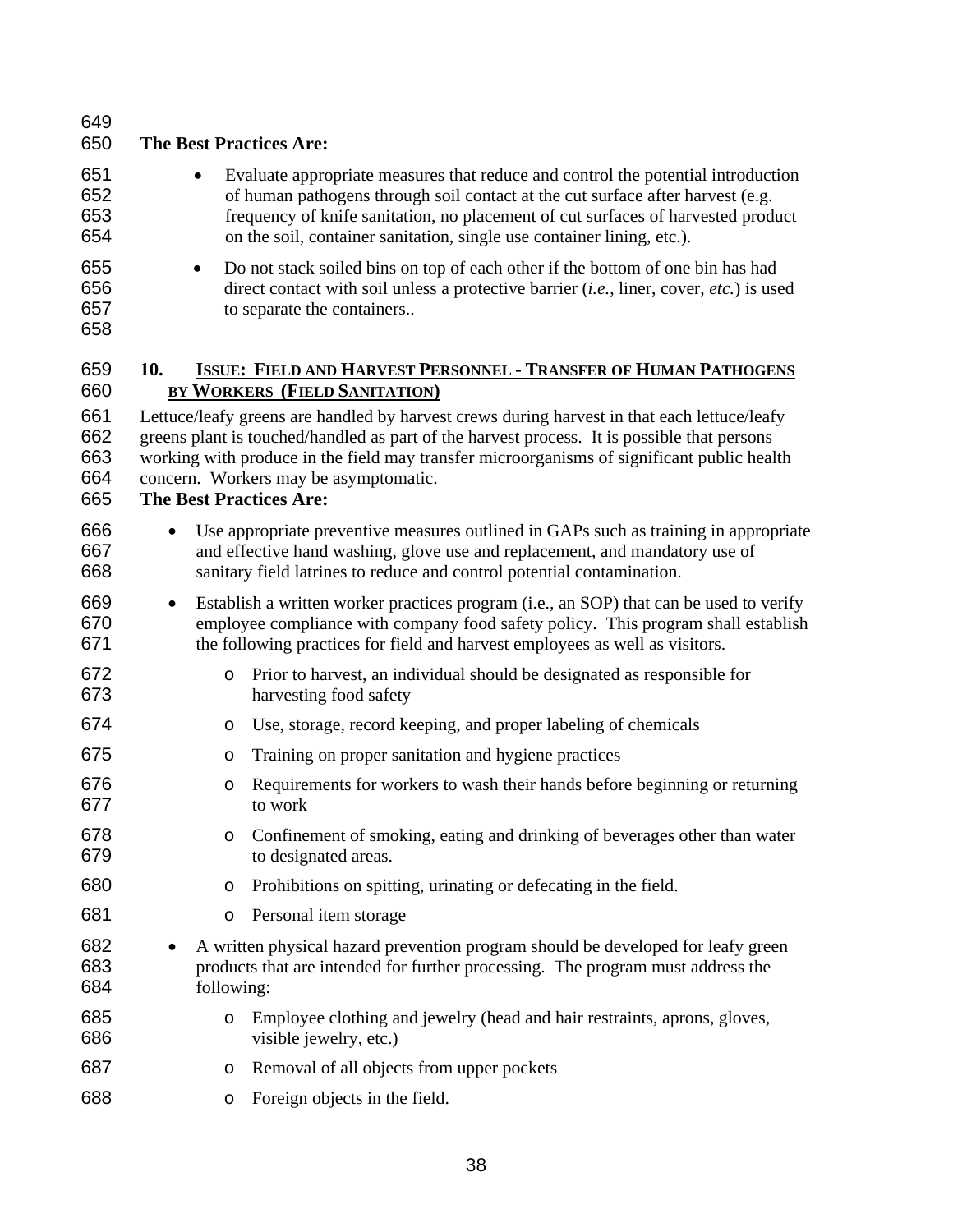| 689<br>690                             | Establish a worker health practices program (i.e., an SOP) that address the following<br>issues:                                                                                                                                                                                                                                                                                                                                                      |
|----------------------------------------|-------------------------------------------------------------------------------------------------------------------------------------------------------------------------------------------------------------------------------------------------------------------------------------------------------------------------------------------------------------------------------------------------------------------------------------------------------|
| 691<br>692                             | Workers with diarrhea disease or symptoms of other infectious disease are<br>$\circ$<br>prohibited from handling fresh produce.                                                                                                                                                                                                                                                                                                                       |
| 693<br>694                             | Workers with open cuts or lesions are prohibited from handling fresh produce<br>O<br>without specific measures to prevent cross contamination of product.                                                                                                                                                                                                                                                                                             |
| 695                                    | Actions for employee to take in the event of injury or illness.<br>O                                                                                                                                                                                                                                                                                                                                                                                  |
| 696<br>697                             | A policy describing procedures for handling/disposition of produce or food<br>$\circ$<br>contact surfaces that have come into contact with blood or other body fluids.                                                                                                                                                                                                                                                                                |
| 698<br>699<br>700<br>701<br>702        | A field sanitary facility program (i.e., an SOP) shall be implemented, and it should<br>address the following issues: the number, condition, and placement of field sanitation<br>units, the accessibility of the units to the work area, facility maintenance, facility<br>supplies (i.e., hand soap, water, paper towels, toilet paper, etc.), facility signage,<br>facility cleaning and servicing, and a response plan for major leaks or spills. |
| 703<br>704<br>705                      | Sanitary facilities should be placed such that the location minimizes the<br>$\circ$<br>impact from potential leaks and/or spills while allowing access for cleaning<br>and service.                                                                                                                                                                                                                                                                  |
| 706<br>707<br>708<br>709<br>710        | The location and sanitary design of toilets and hand wash facilities should be<br>O<br>optimized to facilitate the control, reduction and elimination of human<br>pathogens from employee hands. Evaluate the location of worker hygiene<br>facilities to maximize accessibility and use, while minimizing the potential<br>for the facility to serve as a source of contamination.                                                                   |
| 711<br>712                             | Establish the frequency of toilet and hand washing facility<br>O<br>maintenance/sanitation.                                                                                                                                                                                                                                                                                                                                                           |
| 713<br>714                             | Establish equipment and supply storage and control procedures when not in<br>O<br>use.                                                                                                                                                                                                                                                                                                                                                                |
| 715<br>716                             | Maintain documentation of maintenance and sanitation schedules and any<br>$\circ$<br>remedial practices for a period of two years.                                                                                                                                                                                                                                                                                                                    |
| 717<br>718                             | <b>ISSUE: EQUIPMENT FACILITATED CROSS CONTAMINATION (FIELD</b><br>11.<br><b>SANITATION</b>                                                                                                                                                                                                                                                                                                                                                            |
| 719<br>720<br>721<br>722<br>723<br>724 | When farm equipment has had direct contact with raw untreated manure, untreated compost,<br>waters of unknown quality, animals, or other potential human pathogen reservoirs it may be a<br>source of cross contamination. Such equipment should not be used in proximity to or in<br>areas where it may contact edible portions of lettuce and or leafy greens without proper<br>sanitation.                                                         |
| 725                                    | <b>The Best Practices Are:</b>                                                                                                                                                                                                                                                                                                                                                                                                                        |
| 726<br>727<br>728                      | Identify any field operations that may pose a risk for cross-contamination. These<br>include management personnel in the fields, vehicles used to transport workers,<br>as well as many other possibilities.                                                                                                                                                                                                                                          |
| 729<br>730                             | Segregate equipment used in high-risk operations or potentially exposed to high<br>levels of contamination.                                                                                                                                                                                                                                                                                                                                           |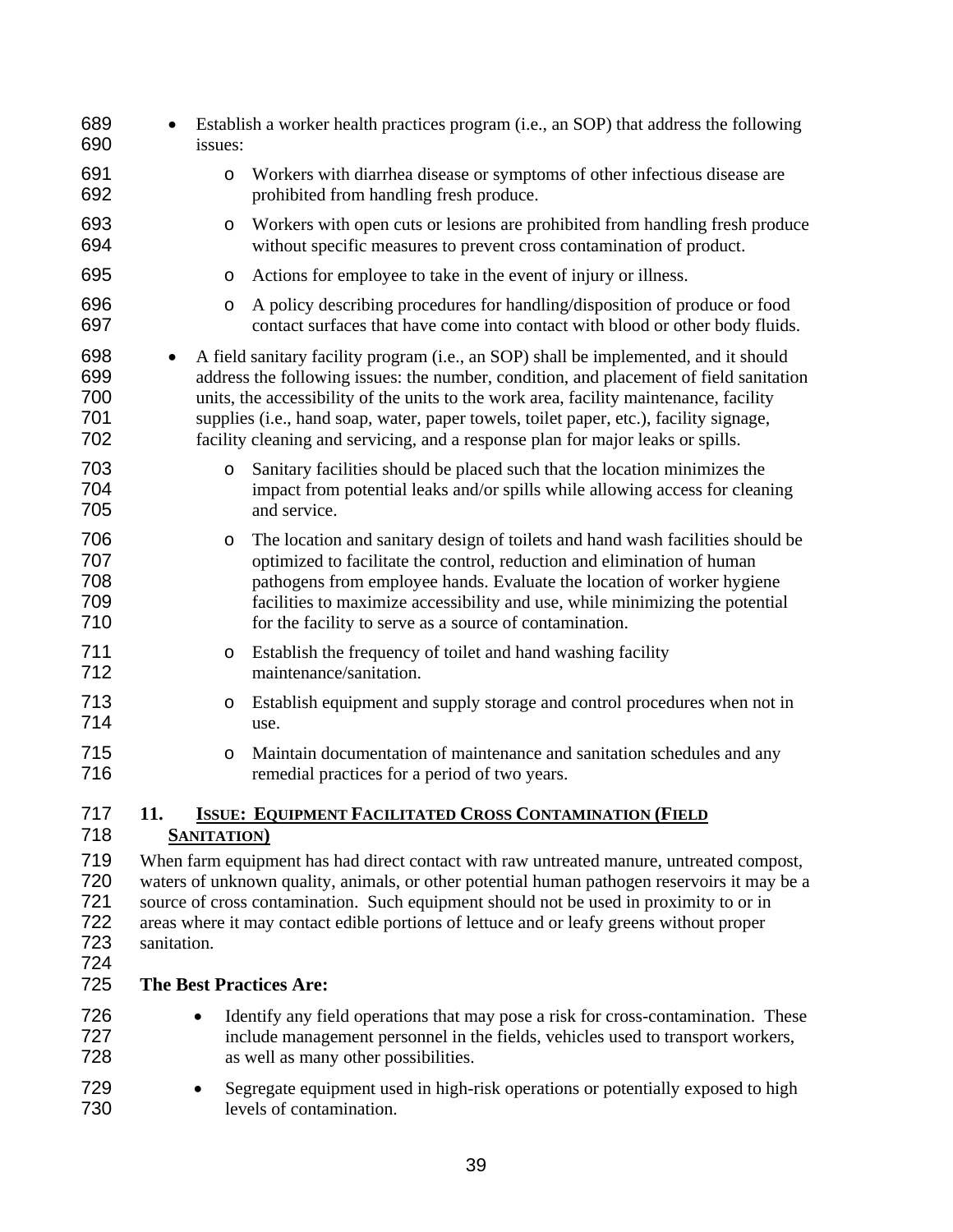- Use effective means of equipment cleaning and sanitation before subsequent equipment use in lettuce/leafy greens production, if it was previously used in a high-risk operation.
- 
- Develop appropriate means of reducing and controlling the possible transfer of human pathogens to soil and water that may directly contact edible lettuce/leafy green tissues through use of equipment.
- Maintain appropriate records related to equipment cleaning and possible cross-contamination issues for a period of two years.
- 

# **12. ISSUE: FLOODING**

Flooding for purposes of this document is defined as the flowing or overflowing of a field with water outside of a producer's control, that is reasonably likely to contain microorganisms of significant public health concern and is reasonably likely to cause adulteration of the edible portions of fresh produce in that field. Pooled water (e.g., rainfall) that is not reasonably likely to contain microorganisms of significant public health concern and is not reasonably likely to cause adulteration of the edible portion of fresh produce 747 should not be considered flooding.

If flood waters contain microorganisms of significant public health concern, crops in close proximity to soil such as lettuce/leafy greens may be contaminated if there is direct contact between flood water or contaminated soil and the edible portions of lettuce/leafy greens (Wachtel *et al.* 2002a;2002b).

In the November 4, 2005 FDA "Letter to California Firms that Grow, Pack, Process, or Ship Fresh and Fresh-cut Lettuce/leafy greens" the agency stated that it "considers ready to eat crops (such as lettuce/leafy greens) that have been in contact with flood waters to be adulterated due to potential exposure to sewage, animal waste, heavy metals, pathogenic microorganisms, or other contaminants. FDA is not aware of any method of reconditioning these crops that will provide a reasonable assurance of safety for human food use or otherwise bring them into compliance with the law. Therefore, FDA recommends that such crops be excluded from the human food supply and disposed of in a manner that ensures they do not contaminate unaffected crops during harvesting, storage or distribution.

"Adulterated food may be subject to seizure under the Federal Food, Drug, and Cosmetic Act, and those responsible for its introduction or delivery for introduction into interstate commerce may be enjoined from continuing to do so or prosecuted for having done so. Food produced under unsanitary conditions whereby it may be rendered injurious to health is adulterated under § 402(a)(4) of the Federal Food, Drug, and Cosmetic Act (21 U.S.C. 342(a) (4); (US FDA 2004).

Areas that have been flooded can be separated into three groups: 1) product that has come into contact with flood water, 2) product that is in proximity to a flooded field but has not been contacted by flood water, and 3) production ground that was partially or completely flooded in the past before a crop was planted. The considerations for each situation are described below and presented in Table 4.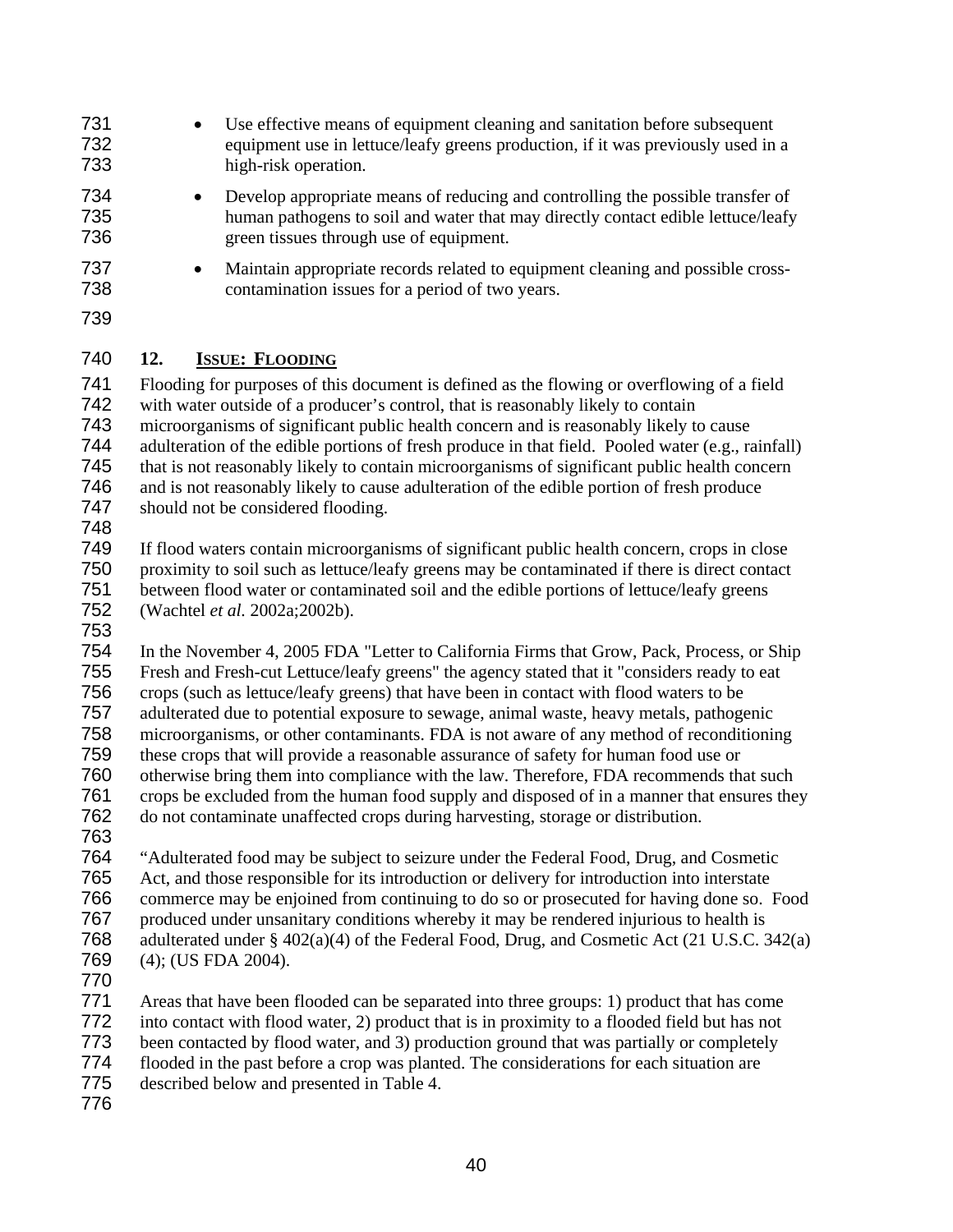| 777               | The Best Practices For Product That Has Come Into Contact With Flood Water                                                                                                                                                                                     |
|-------------------|----------------------------------------------------------------------------------------------------------------------------------------------------------------------------------------------------------------------------------------------------------------|
| 778               | Are:                                                                                                                                                                                                                                                           |
| 779<br>780<br>781 | See Table 4 for numerical criteria for lettuce and leafy greens production fields<br>$\bullet$<br>that have possibly come into contact with flood waters. The "Technical Basis"<br>Document" (Appendix B) describes the process used to develop these metrics. |
| 782               | • FDA considers any crop that has come into contact with floodwater to be an                                                                                                                                                                                   |
| 783               | "adulterated" commodity that cannot be sold for human consumption.                                                                                                                                                                                             |
| 784               | • To reduce the potential for cross contamination do not drive harvest equipment                                                                                                                                                                               |
| 785               | through flooded areas reasonably likely to contain microorganisms of public                                                                                                                                                                                    |
| 786               | health significance (see previous section).                                                                                                                                                                                                                    |
| 787               |                                                                                                                                                                                                                                                                |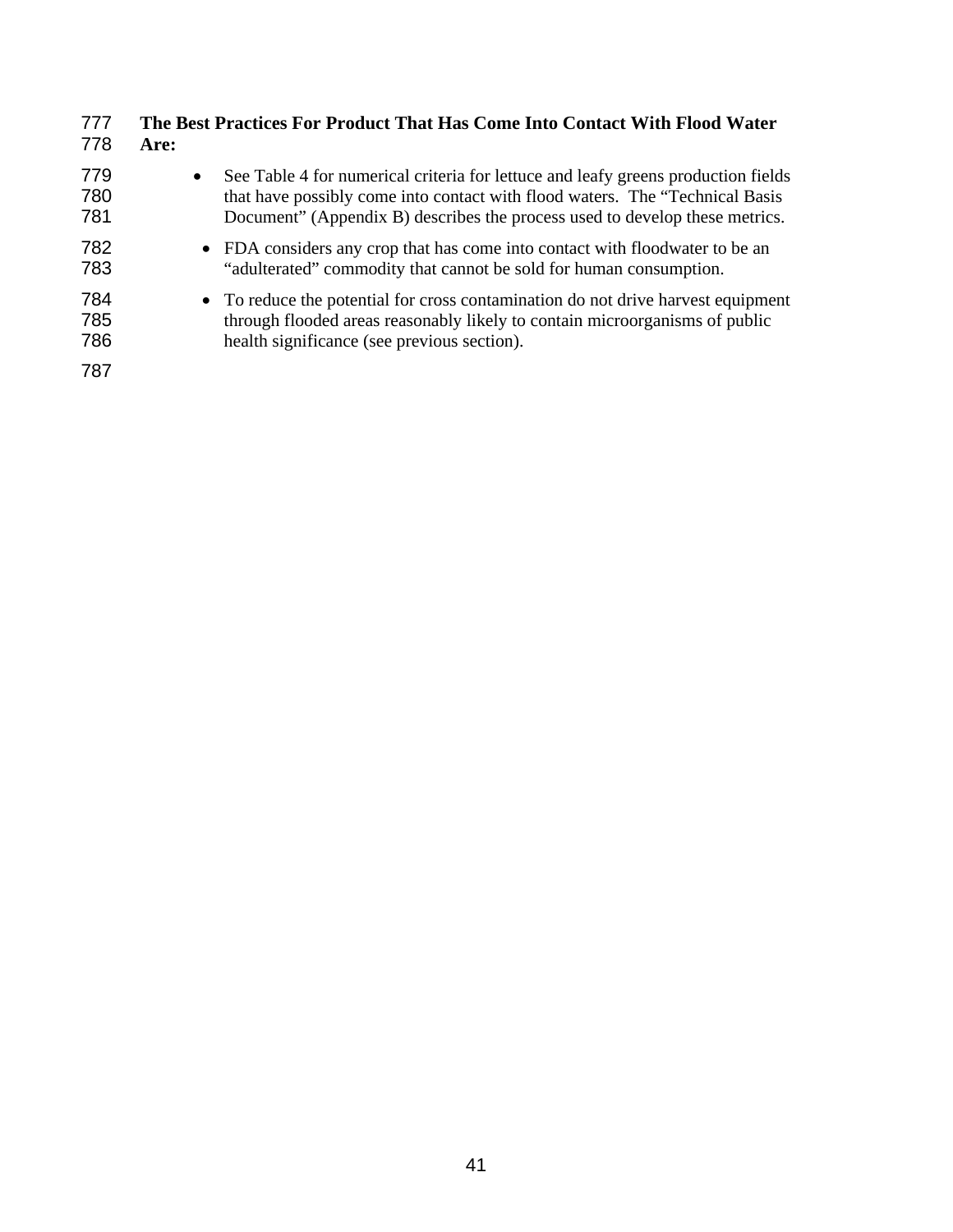# 788 **TABLE 4. FLOODING**

| <b>Practice</b>                                                                                             | <b>Metric/Rationale</b>                                                                                                                                                                                                                                                                                                                                                                                                                                                                                                                                                                                                                                                                                                                                                                                                                                                                                                                                              |
|-------------------------------------------------------------------------------------------------------------|----------------------------------------------------------------------------------------------------------------------------------------------------------------------------------------------------------------------------------------------------------------------------------------------------------------------------------------------------------------------------------------------------------------------------------------------------------------------------------------------------------------------------------------------------------------------------------------------------------------------------------------------------------------------------------------------------------------------------------------------------------------------------------------------------------------------------------------------------------------------------------------------------------------------------------------------------------------------|
| <b>Flooding Defined</b>                                                                                     | The flowing or overflowing of a field with water outside a producer's control that is reasonably likely to contain microorganisms<br>of significant public health concern and is reasonably likely to cause adulteration of edible portions of fresh produce in that field.<br>Additional discussion of this definition and implications for production is provided in the text portion of this document.                                                                                                                                                                                                                                                                                                                                                                                                                                                                                                                                                            |
| <b>Allowable Harvest Distance</b><br>from Flooding                                                          | Buffer and do not harvest any product within 30 ft of the flooding.<br>$\bullet$<br>Required buffer distance may be greater than 30 ft based on risk analysis by food safety professional.<br>$\bullet$<br>If there is evidence of flooding, the production block must undergo a detailed food safety assessment by appropriately trained<br>food safety personnel (see Glossary) prior to harvest, as defined in the text of this document.                                                                                                                                                                                                                                                                                                                                                                                                                                                                                                                         |
| <b>Verification</b>                                                                                         | Documentation must be archived for a period of two years following the flooding event. Documentation may include<br>$\bullet$<br>photographs, sketched maps, or other means of delineating affected portions of production fields.                                                                                                                                                                                                                                                                                                                                                                                                                                                                                                                                                                                                                                                                                                                                   |
| <b>Time Interval Before Planting</b><br><b>Can Commence Following the</b><br><b>Receding of Floodwaters</b> | 60 days prior to planting provided that the soil has sufficient time to dry out.<br>Appropriate soil testing can be used to shorten this period to 30 days prior to planting. This testing must be performed in a<br>manner that accurately represents the production field and indicates soil levels of microorganisms lower than the<br>recommended standards for processed compost. Suitable representative samples should be collected for the entire area<br>suspected to have been exposed to flooding. For additional guidance on appropriate soil sampling techniques, use the Soil<br>Screening Guidance: Technical Background Document (US EPA 1996). Specifically, Part 4 provides guidance for site<br>investigations. Reputable third-party environmental consultants or laboratories provide sampling services consistent with this<br>guidance.<br>Appropriate mitigation and mitigation strategies are included in the text portion of the document. |
| <b>Rationale</b>                                                                                            | The basis for the 30 foot distance is the turn around distance for production equipment to prevent cross-contamination of non-<br>$\bullet$<br>flooded ground or produce.                                                                                                                                                                                                                                                                                                                                                                                                                                                                                                                                                                                                                                                                                                                                                                                            |

789 When evidence of flooding in a production block occurs.

790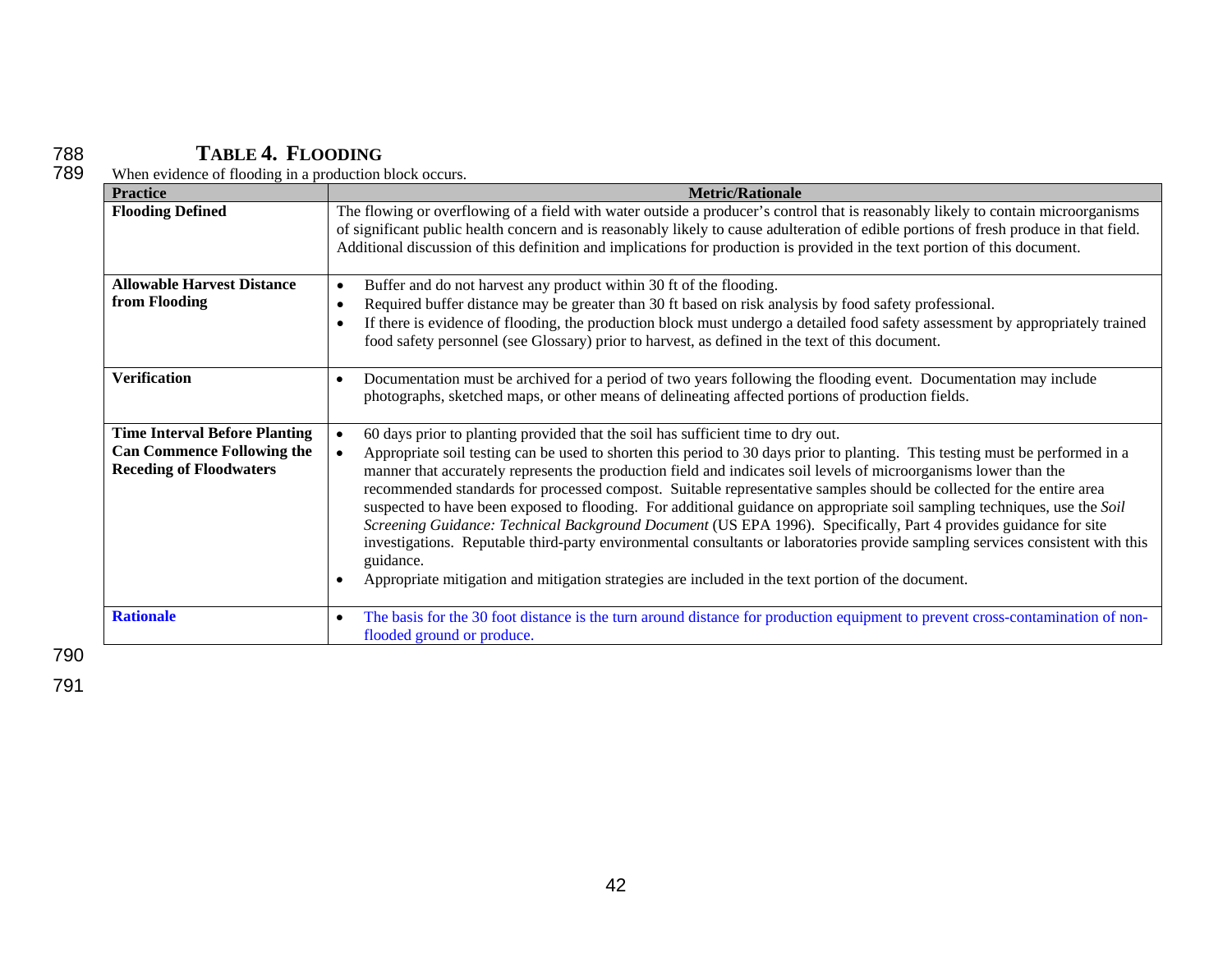## **The Best Practices for Product in Proximity to a Flooded Area But Not Contacted By Flood Water Are:**

| 794<br>795<br>796<br>797               | Prevent cross contamination between flooded and non-flooded areas (e.g.<br>cleaning equipment, eliminating contact of any farming or harvesting equipment<br>or personnel with the flooded area during growth and harvest of non-flooded<br>areas).                                                                                                                                                                                                                                                                     |
|----------------------------------------|-------------------------------------------------------------------------------------------------------------------------------------------------------------------------------------------------------------------------------------------------------------------------------------------------------------------------------------------------------------------------------------------------------------------------------------------------------------------------------------------------------------------------|
| 798<br>799<br>800<br>801<br>802<br>803 | To facilitate avoiding contaminated/adulterated produce, place markers<br>$\bullet$<br>identifying both the high-water line of the flooding and an interval 30 feet beyond<br>this line. If 30 feet is not sufficient to prevent cross contamination while turning<br>harvesting or other farm equipment in the field, use a greater appropriate interval.<br>Take photographs of the area for documentation. Do not harvest product within<br>the 30 foot buffer zone.                                                 |
| 804<br>805                             | The Best Practices For Formerly Flooded Production Ground Are:                                                                                                                                                                                                                                                                                                                                                                                                                                                          |
| 806<br>807<br>808<br>809<br>810<br>811 | Prior to replanting or soil testing, the designated food safety professional for the<br>$\bullet$<br>producer shall perform a detailed food safety assessment of the production field.<br>This designated professional will be responsible for assessing the relative merits<br>of testing versus observing the appropriate time interval for planting, and also<br>will coordinate any soil testing plan with appropriate third-party consultants<br>and/or laboratories that have experience in this type of testing. |
| 812<br>813<br>814                      | Evaluate the source of flood waters (e.g., drainage canal, river, irrigation canal,<br>$\bullet$<br>etc.) for potential significant upstream contributors of human pathogens at levels<br>that pose a significant threat to human health.                                                                                                                                                                                                                                                                               |
| 815<br>816                             | Allow soils to dry sufficiently and be reworked prior to planting subsequent crops<br>$\bullet$<br>on formerly flooded production ground.                                                                                                                                                                                                                                                                                                                                                                               |
| 817<br>818<br>819                      | Do not replant formerly flooded production ground for at least 60 days following<br>$\bullet$<br>the receding of floodwaters. This period or longer and active tillage of the soil<br>provide additional protection against the survival of pathogenic organisms.                                                                                                                                                                                                                                                       |
| 820<br>821<br>822<br>823<br>824<br>825 | If flooding has occurred in the past on the property, soil clearance testing may be<br>$\bullet$<br>conducted prior to planting leafy greens. Soil testing may be used to shorten the<br>clearance period to 30 days. If performed, testing must indicate soil levels of<br>microorganisms lower than the standards for processed compost. Suitable<br>representative samples should be collected for the entire area suspected to have<br>been exposed to flooding.                                                    |
| 826<br>827<br>828<br>829<br>830        | Sample previously flooded soil for the presence of microorganisms of significant<br>$\bullet$<br>public health concern or appropriate indicator microorganisms. Microbial soil<br>sampling can provide valuable information regarding relative risks; however,<br>sampling by itself does not guarantee that crops grown within the formerly<br>flooded production area will be free of the presence of human pathogens.                                                                                                |
| 831<br>832                             | Evaluate the field history and crop selection on formerly flooded production<br>$\bullet$<br>ground.                                                                                                                                                                                                                                                                                                                                                                                                                    |
| 833<br>834                             | Assess the time interval between the flooding event, crop planting, and crop<br>harvest. Comparative soil samples may be utilized to assess relative risk if                                                                                                                                                                                                                                                                                                                                                            |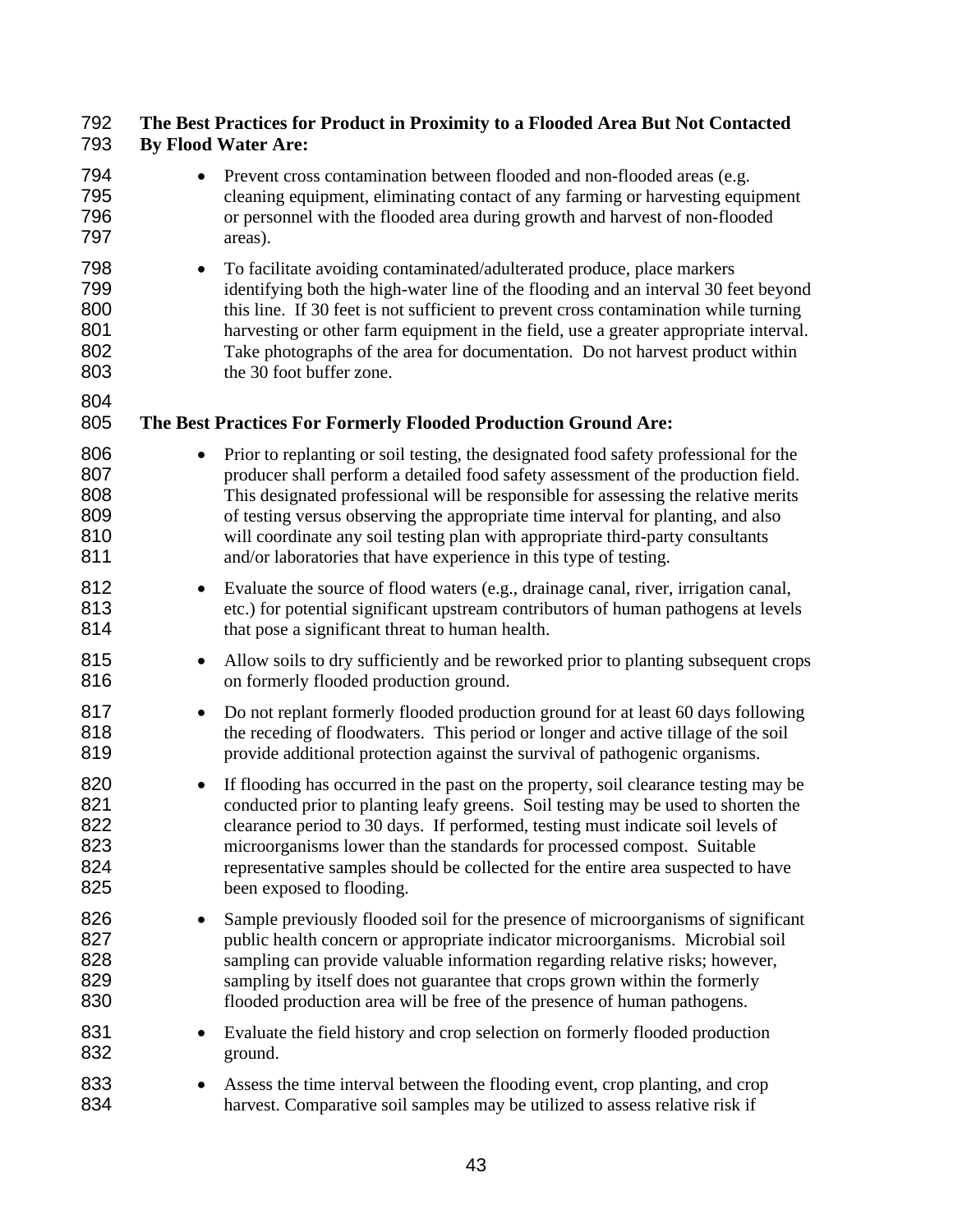| 835 | significant reductions in indicator microorganisms have occurred within this time |
|-----|-----------------------------------------------------------------------------------|
| 836 | interval.                                                                         |

837 • Prevent cross-contamination by cleaning or sanitizing any equipment that may have contacted previously flooded soil (also see the section on Equipment Facilitated Cross Contamination above).

## **13. ISSUE: PRODUCTION LOCATIONS - CLIMATIC CONDITIONS AND ENVIRONMENT**

Lettuce/leafy greens are grown in varying regions but generally in moderate weather conditions. Cool, humid conditions favor human pathogen persistence (Takeuchi and Frank 2000; Takeuchi *et al.* 2000) while drier climates may present other problems such as 844 requirements for additional water that may increase the potential for introduction of human 845 pathogens. Heavy rains in certain areas may also cause lettuce/leafy greens to be exposed to 846 contaminated soil due to rain splashing. It is important to tailor practices and procedures 847 designed to promote food safety to the unique environment in which each crop may be produced 

### **The Best Practices Are:**

- Consider harvest practices such as removing soiled leaves, not harvesting soiled heads, etc., when excessive soil or mud builds up on lettuce/leafy greens.
- Take care to reduce the potential for windborne soil, including soil from roads 854 adjacent to fields, water, or other media that may be a source of contamination to come into direct contact with the edible portions of lettuce and leafy greens. Do not come into direct contact with the edible portions of lettuce and leafy greens. Do not allow runoff from adjacent properties to come into contact with produce.
- Evaluate and implement practices to reduce the potential for the introduction of pathogens into production blocks by wind or runoff. Such practices may include but are not limited to berms, windbreaks, diversions ditches and vegetated filter strips.
- 860 When soil has accumulated on plants, remove soil during the harvest or further processing.
- 

### **14. ISSUE: PRODUCTION LOCATIONS - ENCROACHMENT BY ANIMALS AND URBAN SETTINGS**

Lettuce/leafy greens are generally grown in rural areas that may have adjacent wetlands, 866 wildlands, parks and/or other areas where animals may be present. Some animal species are known to be potential carriers of various human pathogens (Fenlon 1985; Gorski et al. 2011; jay et al. 2007; keene et al. 1997; LeJeune et al. 2008; perz et al. 2001). In addition, extensive development in certain farming communities has also created situations with urban encroachment and unintentional access by domestic animals and/or livestock which may also 871 pose varying degrees of risk. Finally, it is possible that some land uses may be of greater 872 concern than others when located near production fields. Table 6 provides a list of these uses 873 and recommended buffer distances.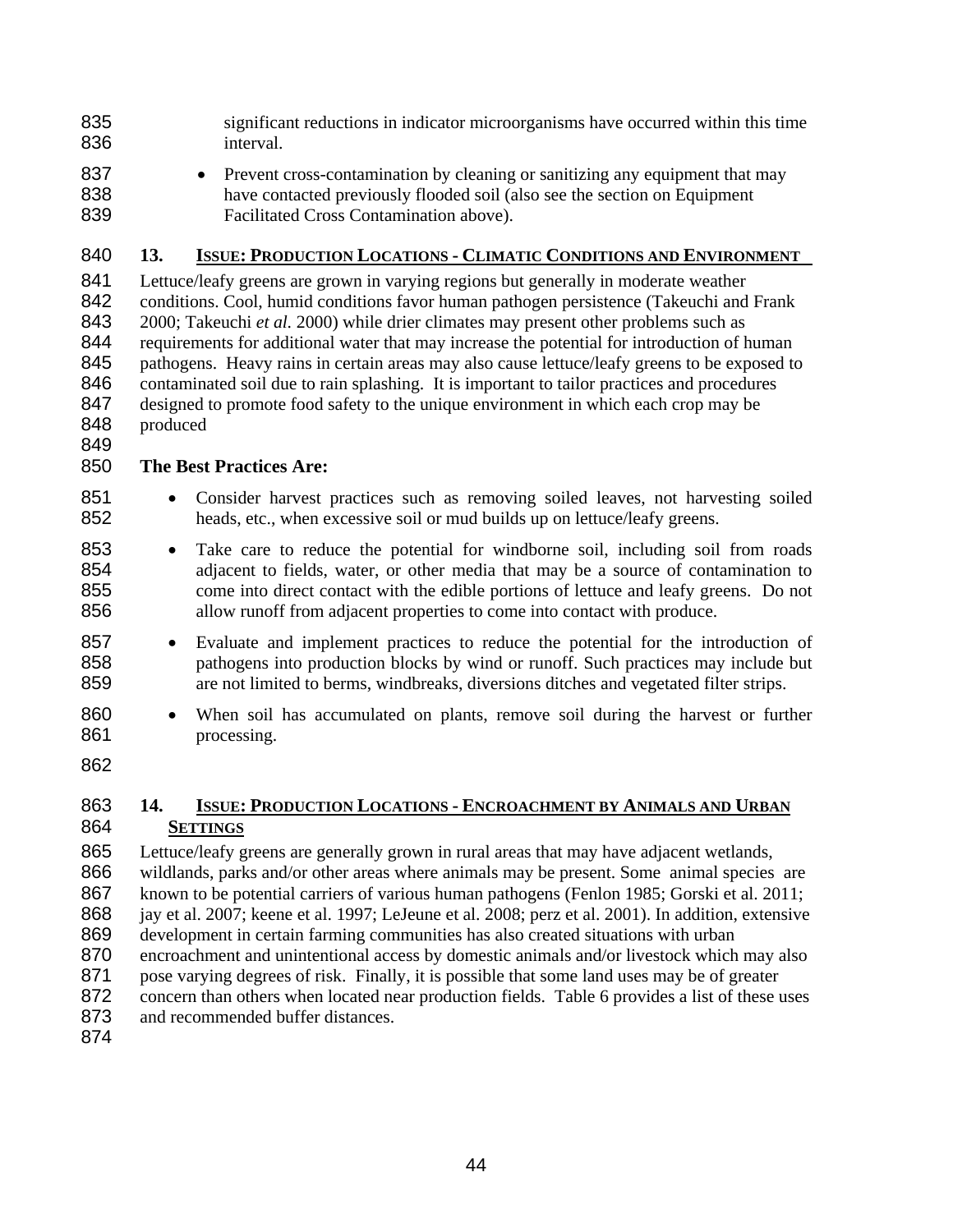| 875                                                         |           | <b>The Best Practices Are:</b>                                                                                                                                                                                                                                                                                                                                                                                                                                                                                                                                                                                                                                                                                                                     |
|-------------------------------------------------------------|-----------|----------------------------------------------------------------------------------------------------------------------------------------------------------------------------------------------------------------------------------------------------------------------------------------------------------------------------------------------------------------------------------------------------------------------------------------------------------------------------------------------------------------------------------------------------------------------------------------------------------------------------------------------------------------------------------------------------------------------------------------------------|
| 876<br>877<br>878<br>879                                    |           | See Tables 5 and 6 and Decision Tree (Figure 5) for numerical criteria and<br>guidance applicable to animal encroachment and adjacent land uses. The<br>"Technical Basis Document" (Appendix B) describes the process used to develop<br>these metrics.                                                                                                                                                                                                                                                                                                                                                                                                                                                                                            |
| 880<br>881<br>882<br>883<br>884                             | ٠         | During the Environmental Assessments discussed in Section 2, the location of<br>any adjacent land uses that are likely to present a food safety risk should be<br>documented. In addition, as specified in Table 6, any deviations from the<br>recommended buffer distances due to mitigation factors or increased risk should<br>be documented.                                                                                                                                                                                                                                                                                                                                                                                                   |
| 885<br>886<br>887<br>888<br>889                             | $\bullet$ | Evaluate and monitor animal activity in and proximate to lettuce/leafy greens<br>fields and production environments. Conduct and document periodic monitoring,<br>and pre-season, pre-harvest, and harvest assessments. If animals present a<br>probable risk (medium/high hazard), make particular efforts to reduce their<br>access to lettuce and leafy green produce.                                                                                                                                                                                                                                                                                                                                                                          |
| 890<br>891<br>892<br>893<br>894<br>895<br>896<br>897<br>898 |           | Fencing, vegetation removal, and destruction of habitat may result in adverse<br>impacts to the environment. Potential adverse impacts include loss of habitat to<br>beneficial insects and pollinators; wildlife loss; increased discharges of sediment<br>and other pollutants resulting from the loss of vegetative filtering; and increased<br>air quality impacts if bare soil is exposed to wind. It is recommended that<br>producers check for local, state, and federal laws and regulations that protect<br>riparian habitat and wetland areas, restrict removal of vegetation or habitat, or<br>regulate wildlife deterrence measures, including hazing, harassment, lethal and<br>non-lethal removal, etc.                              |
| 899<br>900<br>901                                           | $\bullet$ | Evaluate the risk to subsequent crop production on production acreage that has<br>experienced recent postharvest grazing with or by domesticated animals that used<br>field culls as a source of animal feed.                                                                                                                                                                                                                                                                                                                                                                                                                                                                                                                                      |
| 902<br>903<br>904                                           | $\bullet$ | Document any probable risk (medium/high hazard) during production and/or<br>harvest periods and take appropriate corrective action per Table 5 in LGMA<br>metrics.                                                                                                                                                                                                                                                                                                                                                                                                                                                                                                                                                                                 |
| 905<br>906<br>907<br>908<br>909<br>910<br>911<br>912<br>913 |           | Locate production blocks to minimize potential access by animals and maximize<br>distances to possible sources of microbial contamination. For example, consider<br>the proximity to water (i.e., riparian areas), animal harborage, open range lands,<br>non-contiguous blocks, urban centers, etc. Periodically monitor these factors and<br>assess during preseason and pre-harvest assessments as outlined in Tables 5 and<br>6. If the designated food safety professional deems that there is the potential for<br>microbial contamination from adjacent areas, a risk assessment shall be<br>performed to determine the risk level as well as to evaluate potential strategies to<br>control or reduce the introduction of human pathogens. |
| 914<br>915<br>916<br>917                                    |           | DO NOT harvest areas of fields where unusually heavy activity by animals<br>occurred. If animal intrusions are common on a particular production field,<br>consider fencing, barriers, noisemakers, and other practices that may reduce<br>intrusions.                                                                                                                                                                                                                                                                                                                                                                                                                                                                                             |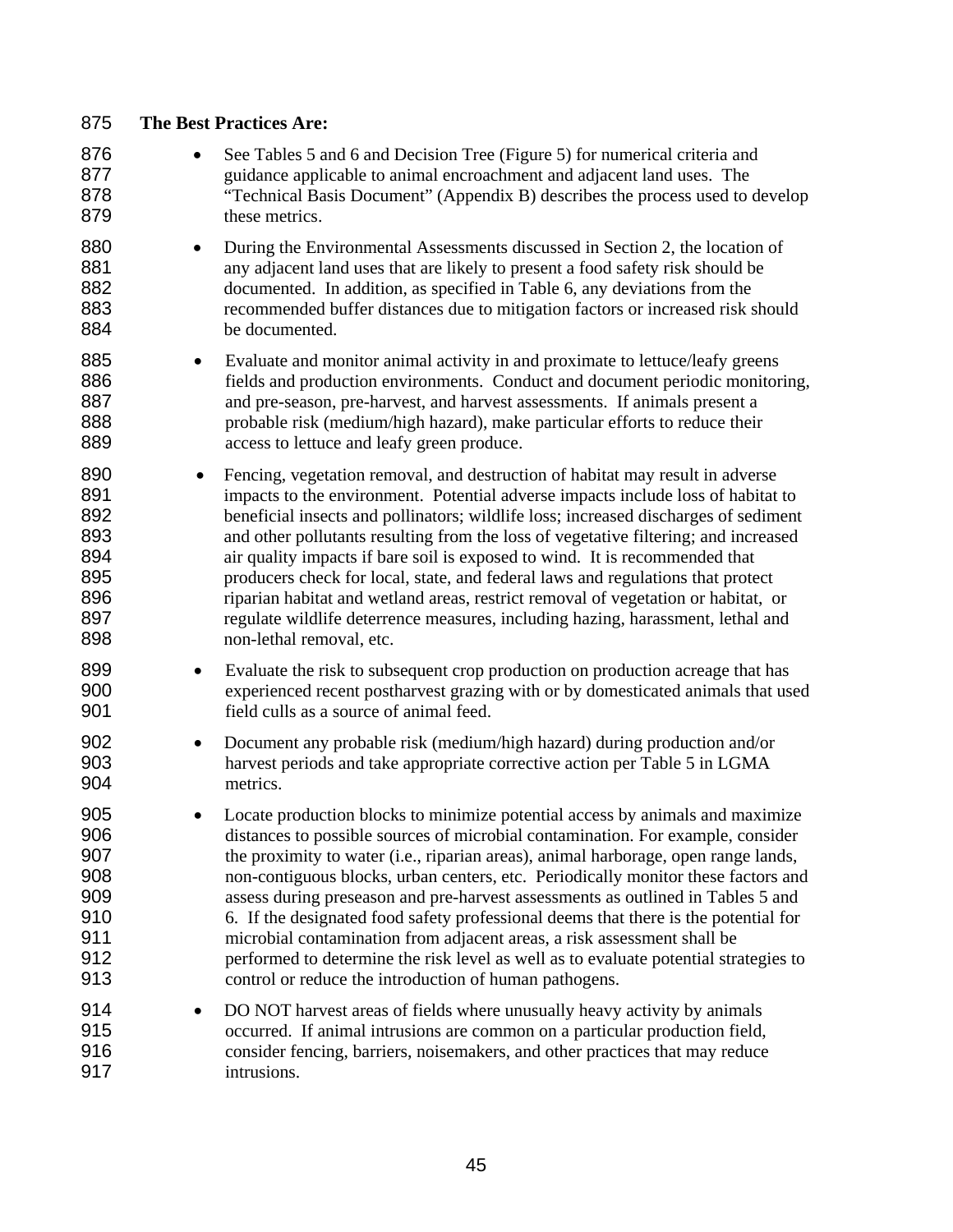| 918<br>919                                                 | Train harvest employees to recognize and report evidence (e.g., feces) of animal<br>activity.                                                                                                                                                                                                                                                                                                                                                                                                                                          |
|------------------------------------------------------------|----------------------------------------------------------------------------------------------------------------------------------------------------------------------------------------------------------------------------------------------------------------------------------------------------------------------------------------------------------------------------------------------------------------------------------------------------------------------------------------------------------------------------------------|
| 920<br>$\bullet$<br>921                                    | Pooled water (e.g., a seasonal lake) from rainfall may attract animals and should<br>be considered as part of any land use evaluation.                                                                                                                                                                                                                                                                                                                                                                                                 |
| 922<br>$\bullet$<br>923<br>924                             | Consider controlling risks associated with encroachment by urban development.<br>Risks may include, but are not limited to, domestic animal fecal contamination of<br>production fields and harvest equipment and septic tank leaching.                                                                                                                                                                                                                                                                                                |
| 925<br>$\bullet$<br>926<br>927<br>928<br>929<br>930<br>931 | Producers are encouraged to contact the relevant agencies (e.g., the Regional<br>Water Quality Control Board and state and federal fish and wildlife agencies) to<br>confirm the details of these requirements. In addition, producers may wish to<br>consult with local NRCS to evaluate the food safety risks associated with<br>wildlife, livestock, domestic animals and other adjacent land uses and to develop<br>and document strategies to control or reduce the introduction of human pathogens<br>for each production block. |
| 932                                                        |                                                                                                                                                                                                                                                                                                                                                                                                                                                                                                                                        |
| 933                                                        |                                                                                                                                                                                                                                                                                                                                                                                                                                                                                                                                        |
| 934                                                        |                                                                                                                                                                                                                                                                                                                                                                                                                                                                                                                                        |
| 935                                                        |                                                                                                                                                                                                                                                                                                                                                                                                                                                                                                                                        |
| 936                                                        |                                                                                                                                                                                                                                                                                                                                                                                                                                                                                                                                        |
| 937                                                        |                                                                                                                                                                                                                                                                                                                                                                                                                                                                                                                                        |
| 938                                                        |                                                                                                                                                                                                                                                                                                                                                                                                                                                                                                                                        |
| 939                                                        |                                                                                                                                                                                                                                                                                                                                                                                                                                                                                                                                        |
| 940                                                        |                                                                                                                                                                                                                                                                                                                                                                                                                                                                                                                                        |
| 941                                                        |                                                                                                                                                                                                                                                                                                                                                                                                                                                                                                                                        |
| 942                                                        |                                                                                                                                                                                                                                                                                                                                                                                                                                                                                                                                        |
| 943                                                        |                                                                                                                                                                                                                                                                                                                                                                                                                                                                                                                                        |
| 944                                                        |                                                                                                                                                                                                                                                                                                                                                                                                                                                                                                                                        |
| 945                                                        |                                                                                                                                                                                                                                                                                                                                                                                                                                                                                                                                        |
| 946                                                        |                                                                                                                                                                                                                                                                                                                                                                                                                                                                                                                                        |
| 947                                                        |                                                                                                                                                                                                                                                                                                                                                                                                                                                                                                                                        |
| 948<br>949                                                 |                                                                                                                                                                                                                                                                                                                                                                                                                                                                                                                                        |
| 950                                                        |                                                                                                                                                                                                                                                                                                                                                                                                                                                                                                                                        |
|                                                            |                                                                                                                                                                                                                                                                                                                                                                                                                                                                                                                                        |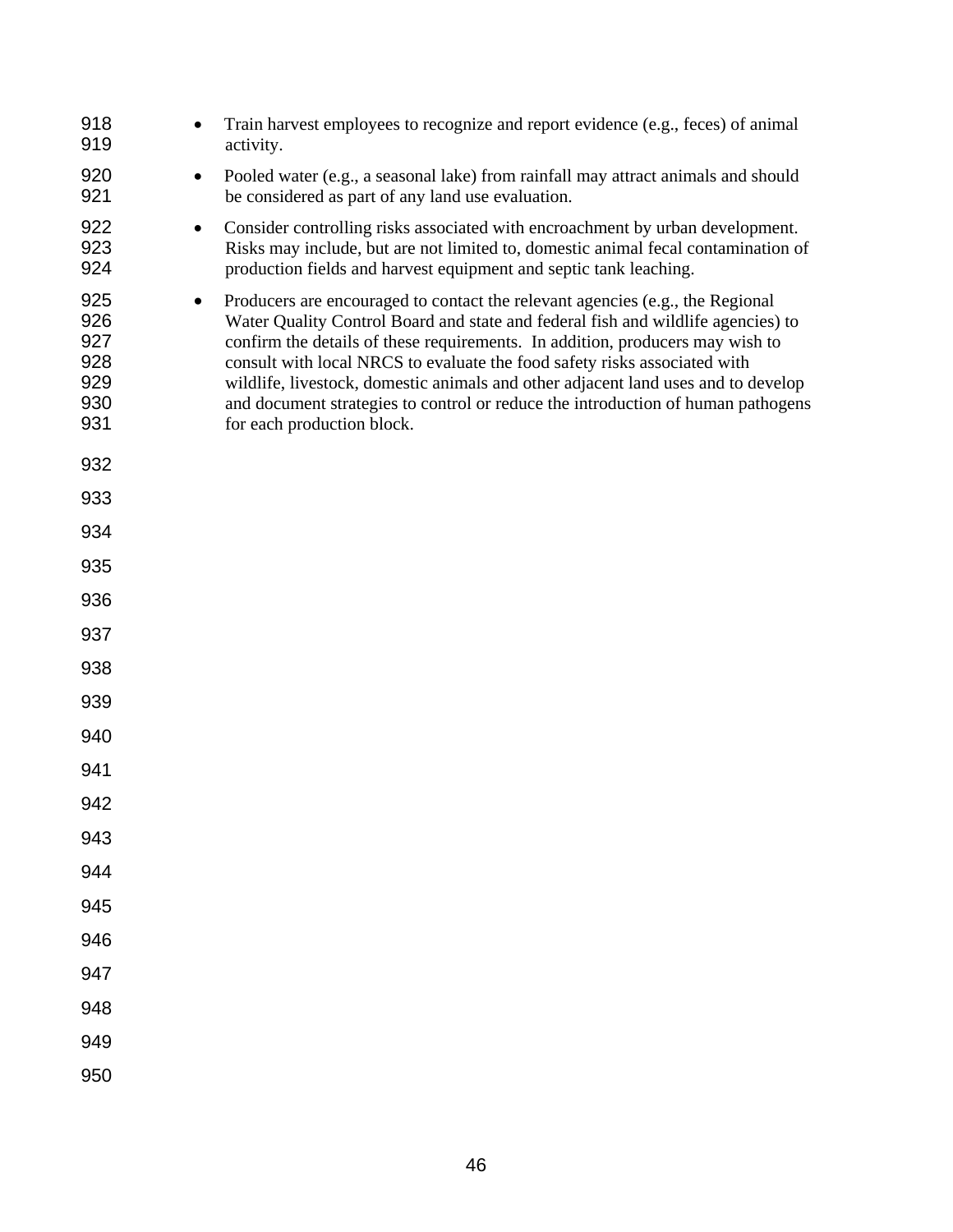951 Figure 5. PRE-HARVEST and HARVEST Assessment – Animal Hazard/Fecal Matter Decision 952 Tree



47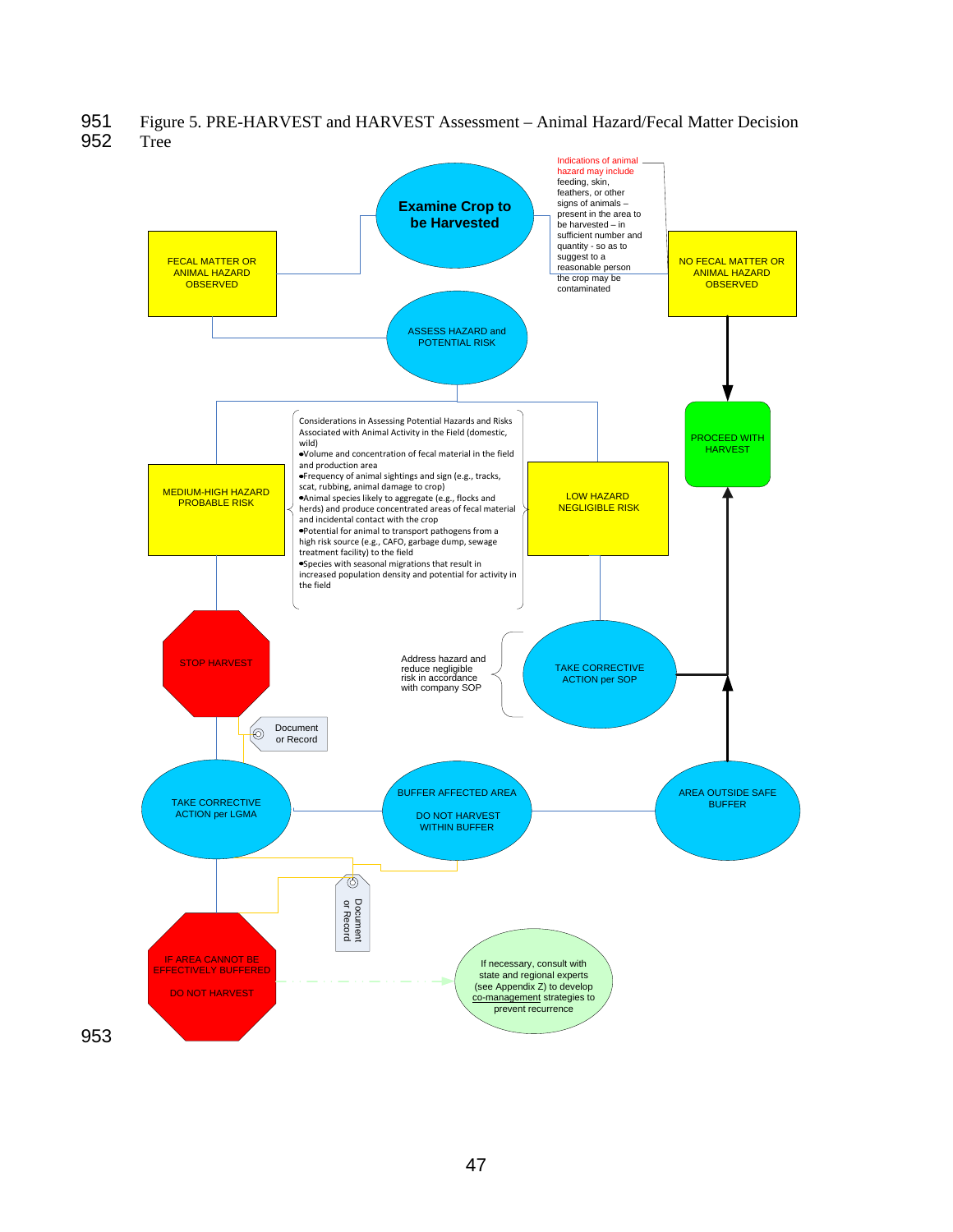# 954 **TABLE 5. ANIMAL HAZARD IN FIELD (WILD OR DOMESTIC)**

955 When evidence of animal intrusion in a production block occurs.

| <b>Issue</b>                 | <b>Metric</b>                                                                                                                                                                                                                                                                                                                                                                                                                | <b>Remedial Actions</b>                                                                                                                                                                                                                                                                                                                                                                                                                                                                                                                                                                                                                                                                                                                                                                                                                                                                                                                                                                                                                                                                                                                                                                                                                                                                                                                                                                                                                                                                                                                                                                                                                                                                                                                                                                                                                                                                                                                  |
|------------------------------|------------------------------------------------------------------------------------------------------------------------------------------------------------------------------------------------------------------------------------------------------------------------------------------------------------------------------------------------------------------------------------------------------------------------------|------------------------------------------------------------------------------------------------------------------------------------------------------------------------------------------------------------------------------------------------------------------------------------------------------------------------------------------------------------------------------------------------------------------------------------------------------------------------------------------------------------------------------------------------------------------------------------------------------------------------------------------------------------------------------------------------------------------------------------------------------------------------------------------------------------------------------------------------------------------------------------------------------------------------------------------------------------------------------------------------------------------------------------------------------------------------------------------------------------------------------------------------------------------------------------------------------------------------------------------------------------------------------------------------------------------------------------------------------------------------------------------------------------------------------------------------------------------------------------------------------------------------------------------------------------------------------------------------------------------------------------------------------------------------------------------------------------------------------------------------------------------------------------------------------------------------------------------------------------------------------------------------------------------------------------------|
| <b>Evidence of Intrusion</b> | <b>Frequency</b><br>There shall be a periodic monitoring plan in place for<br>$\bullet$<br>production fields.<br>There shall be Pre Season, Pre Harvest, and Harvest<br>Assessments<br>Variables<br>Physical observation of animals in the field<br>$\bullet$<br>Downed fences<br>Animal tracks in production block<br>Animal feces or urine in production block<br>Damaged or eaten plants in production block<br>$\bullet$ | If there is evidence of intrusion by animals, the<br>$\bullet$<br>production block must undergo a detailed food safety<br>assessment by appropriately trained food safety<br>personnel (see Glossary) prior to harvest, as defined in<br>the text of this document.<br>Animal intrusion events shall be categorized as low or<br>$\bullet$<br>medium/high hazard. An example of a low hazard<br>might be a sign of animal intrusion into the leafy green<br>production area by a single animal or solitary bird with<br>minimal to no fecal deposition.<br>Corrective actions for "Low hazard" animal intrusion<br>$\bullet$<br>shall be carried out according to company SOP.<br>Corrective actions for "medium/high hazard" animal<br>$\bullet$<br>intrusion shall be carried out per the accepted LGMA<br>metrics and must include food safety buffers and do not<br>harvest areas.<br>In developing preventive remedial and corrective<br>$\bullet$<br>actions, consider consulting with wildlife and/or<br>domestic animal experts as appropriate.<br>If remedial actions, such as appropriate no harvest<br>$\bullet$<br>buffers, cannot be formulated to control or eliminate<br>the identified risk, do not harvest and instead destroy<br>the contaminated crop.<br>Equipment used to destroy crop must be cleaned and<br>$\bullet$<br>sanitized upon exiting the field.<br>Formulate effective corrective actions. Prior to taking<br>$\bullet$<br>action that may affect natural resources, producers<br>should check local, state and federal laws and<br>regulations that protect riparian habitat and wetland<br>areas, restrict removal of vegetation or habitat, or<br>restrict construction of wildlife deterrent fences in<br>riparian areas or wildlife corridors.<br>Food safety assessments and corrective actions shall be<br>$\bullet$<br>documented and available for verification for a period<br>of two years. |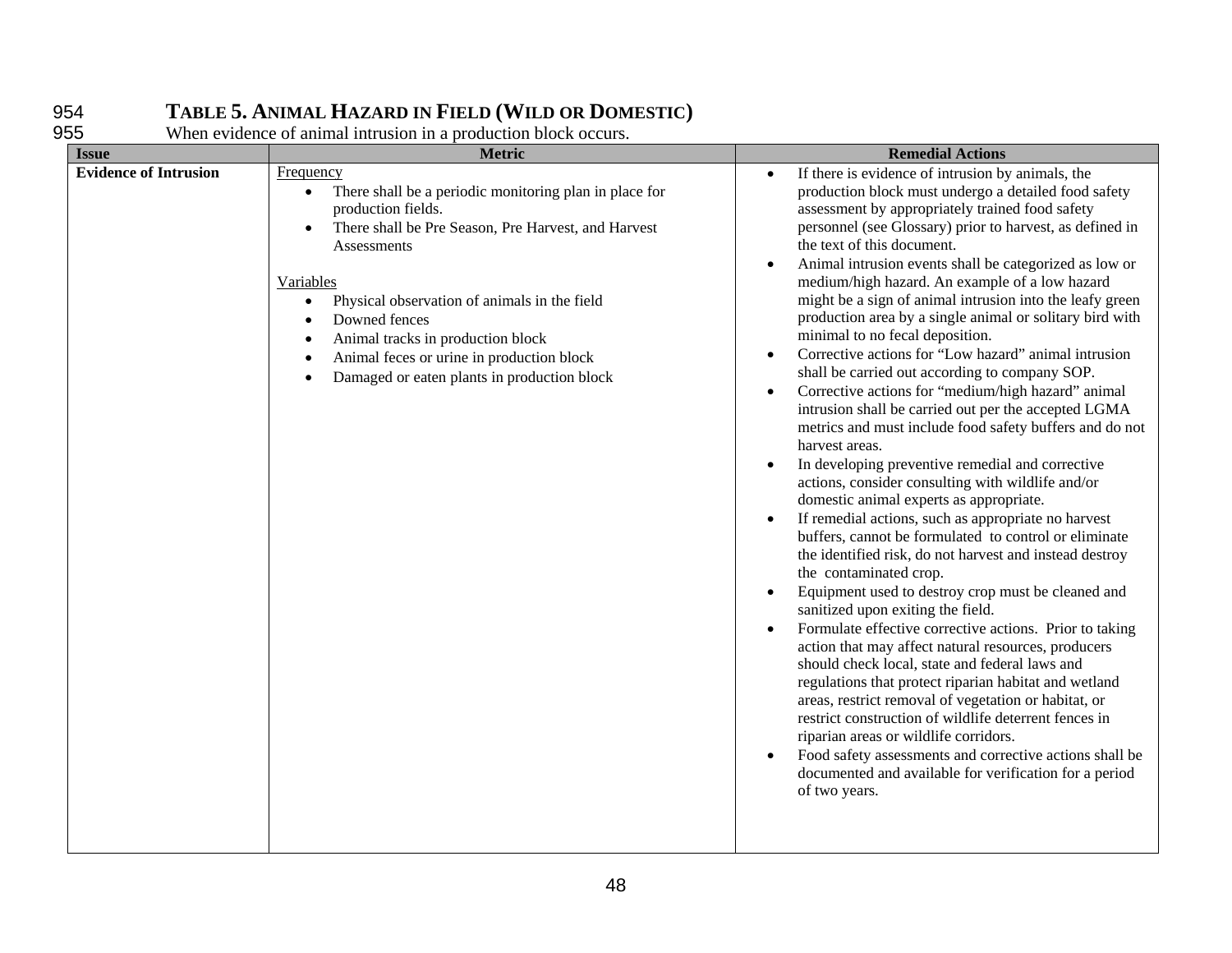| <b>Issue</b>                      | <b>Metric</b>                                                                                                                                                                                                                                                                                                                                                                                                                                                                                                                                                                                                                                                                                                                                                                                                                                                                                                                                                                                      | <b>Remedial Actions</b>                                                                                                           |
|-----------------------------------|----------------------------------------------------------------------------------------------------------------------------------------------------------------------------------------------------------------------------------------------------------------------------------------------------------------------------------------------------------------------------------------------------------------------------------------------------------------------------------------------------------------------------------------------------------------------------------------------------------------------------------------------------------------------------------------------------------------------------------------------------------------------------------------------------------------------------------------------------------------------------------------------------------------------------------------------------------------------------------------------------|-----------------------------------------------------------------------------------------------------------------------------------|
| <b>Allowable Harvest Distance</b> | Please see Figure 5. Decision Tree for Conducting Pre-Harvest and Harvest Assessments.                                                                                                                                                                                                                                                                                                                                                                                                                                                                                                                                                                                                                                                                                                                                                                                                                                                                                                             |                                                                                                                                   |
| from Evidence of Intrusion        | <b>Monitoring</b><br>Conduct periodic monitoring and, pre-season, pre-harvest and harvest assessments. Evaluate and monitor animal activity in and proximate<br>to lettuce/leafy greens fields and production environments.                                                                                                                                                                                                                                                                                                                                                                                                                                                                                                                                                                                                                                                                                                                                                                        |                                                                                                                                   |
|                                   | Pre Harvest Assessment and Daily Harvest Assessment<br>Conduct the pre-harvest assessment not more than one week prior to harvest.<br>$\bullet$<br>Conduct the daily harvest assessment on each day of harvest.<br>$\bullet$                                                                                                                                                                                                                                                                                                                                                                                                                                                                                                                                                                                                                                                                                                                                                                       |                                                                                                                                   |
|                                   | <b>Fecal Material</b><br>Do not harvest any produce that has come into direct contact with fecal material.<br>$\bullet$<br>$\bullet$<br>within a minimum 5 foot radius buffer distance from the spot of the contamination unless remedial action can be found that<br>adequately control the risk. The food safety professional can increase this buffer distance if deemed appropriate.                                                                                                                                                                                                                                                                                                                                                                                                                                                                                                                                                                                                           | If evidence of fecal material is found, conduct a food safety assessment using qualified personnel. Do not harvest any crop found |
|                                   | <b>Intrusion</b><br>If evidence of animal intrusion is found in a production field, conduct a visual food safety assessment to determine whether the<br>$\bullet$<br>intrusion is a probable (medium/high hazard) or negligible (low hazard) risk. Low hazard (negligible risk) can be corrected by<br>following a company SOP. Medium/high hazard (probable risk) intrusion should include a three foot buffer radius where the<br>impacted crop has been isolated.                                                                                                                                                                                                                                                                                                                                                                                                                                                                                                                               |                                                                                                                                   |
|                                   | Daily Harvest Assessment ONLY<br>If evidence of medium/high hazard risk animal intrusion into the production block is not discovered until harvest operations:<br>Stop harvest operations.<br>• Initiate an intensified block assessment for evidence of further contamination and take appropriate actions per the aforementioned<br>actions.                                                                                                                                                                                                                                                                                                                                                                                                                                                                                                                                                                                                                                                     |                                                                                                                                   |
|                                   | • If evidence of intrusion is discovered during production block harvest operations and the harvest rig has been potentially contaminated<br>by contaminated product or feces, clean and sanitize the equipment before resuming harvest operations.<br>• Require all employees to wash and sanitize their hands/gloves before resuming harvest operations.<br>If contamination is discovered in harvest containers such as bins/totes, discard the product, and clean and sanitize the container before<br>reuse.                                                                                                                                                                                                                                                                                                                                                                                                                                                                                  |                                                                                                                                   |
| <b>Verification</b>               | Archive documentation for a period of two years following the intrusion event. Documentation may include photographs, sketched<br>$\bullet$<br>maps, or other means of delineating affected portions of production fields.                                                                                                                                                                                                                                                                                                                                                                                                                                                                                                                                                                                                                                                                                                                                                                         |                                                                                                                                   |
| <b>Rationale</b>                  | • The basis of these metrics is qualitative assessment of the relative risk from a variety of intrusions. Some animal feces and some signs<br>of intrusion (feces vs. tracks) are considered to be of more concern than others. Because it is difficult to develop quantitative metrics for<br>these types of risks, a food safety assessment is considered appropriate for this issue.<br>• Individual companies need to make the determination as to the level of hazard after considering the following risk factors: the<br>concentration and volume of fecal matter, frequency of animals (observed or indicators) in the field, density of animal population and<br>surrounding area risk - all identified during a risk assessment. A trained food safety professional should be involved in decisions related<br>to animal intrusion. See Appendix B for more details on the qualifications for this person.<br>• Appendix B describes in detail the process used to develop these metrics |                                                                                                                                   |
| <b>ro</b>                         |                                                                                                                                                                                                                                                                                                                                                                                                                                                                                                                                                                                                                                                                                                                                                                                                                                                                                                                                                                                                    |                                                                                                                                   |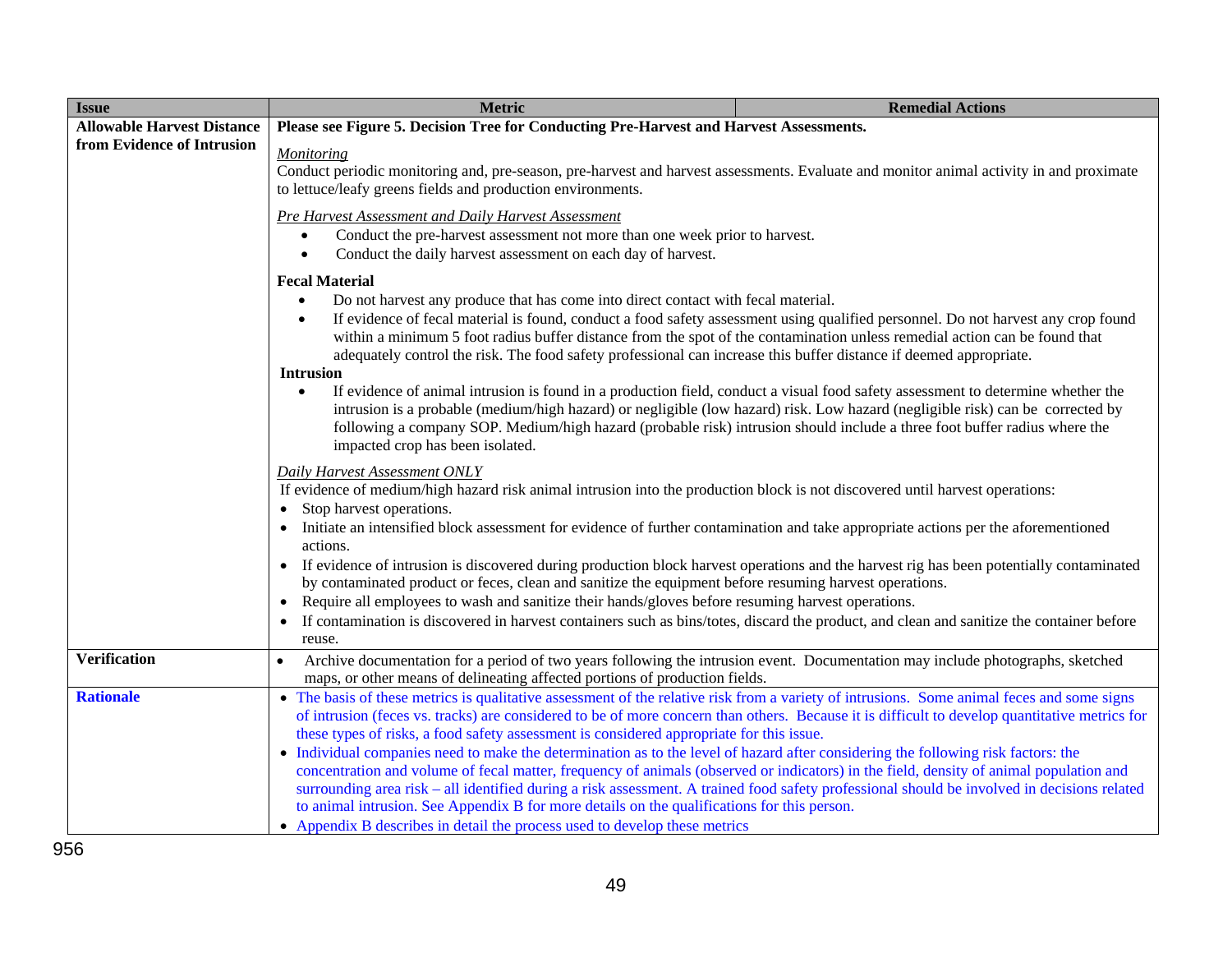### 958

# 959 **TABLE 6. CROP LAND AND WATER SOURCE ADJACENT LAND USE**

| <b>Land Use/Water Source</b>                                                      | <b>Metric</b><br>(This distance may be either increased or decreased                                                                                                                                                                                                                                                                                                                                             | <b>Considerations</b><br>for Risk Analysis*                                                                                                                                       |                      |                      |
|-----------------------------------------------------------------------------------|------------------------------------------------------------------------------------------------------------------------------------------------------------------------------------------------------------------------------------------------------------------------------------------------------------------------------------------------------------------------------------------------------------------|-----------------------------------------------------------------------------------------------------------------------------------------------------------------------------------|----------------------|----------------------|
|                                                                                   | depending on risk and mitigation factors.)                                                                                                                                                                                                                                                                                                                                                                       | <b>Risk/Mitigation Factors</b>                                                                                                                                                    | Increase<br>Distance | Decrease<br>Distance |
| <b>Composting Operations</b>                                                      | Due to the lack of science at this time, an interim guidance                                                                                                                                                                                                                                                                                                                                                     | Distance from active compost operation                                                                                                                                            | $\frac{1}{2}$        |                      |
| (manure or animal products)                                                       | distance of 400 ft from the edge of crop is proposed. This<br>number is subject to change as science becomes available.                                                                                                                                                                                                                                                                                          | Topography: Uphill from crop                                                                                                                                                      | $\sqrt{}$            |                      |
|                                                                                   | The proximate safe distance depends on the risk/mitigation                                                                                                                                                                                                                                                                                                                                                       | Topography: Downhill from crop                                                                                                                                                    |                      | $\sqrt{}$            |
|                                                                                   | factors listed to the right. Evaluate risk and document<br>consideration of these factors. Research is being proposed<br>to study appropriate distance.                                                                                                                                                                                                                                                          | Opportunity for water run off through or from<br>composting operations                                                                                                            | $\sqrt{ }$           |                      |
|                                                                                   |                                                                                                                                                                                                                                                                                                                                                                                                                  | Opportunity for soil leaching                                                                                                                                                     | $\sqrt{}$            |                      |
|                                                                                   |                                                                                                                                                                                                                                                                                                                                                                                                                  | Presence of physical barriers such as<br>windbreaks, diversion ditches, vegetative strips                                                                                         |                      | $\sqrt{}$            |
| <b>Concentrated Animal Feeding</b><br>Operations (as defined in 40<br>CFR 122.23) | Due to the lack of science at this time, an interim guidance<br>distance of 400 ft from the edge of crop is proposed. This<br>number is subject to change as science becomes available.<br>The proximate safe distance depends on the risk/mitigation<br>factors listed to the right. Evaluate risk and document<br>consideration of these factors. Research is being proposed<br>to study appropriate distance. | Fencing and other physical barriers such as<br>berms, diversion ditches and vegetated strips<br>can be employed to prevent intrusion of<br>domestic animals, control runoff, etc. |                      |                      |
|                                                                                   |                                                                                                                                                                                                                                                                                                                                                                                                                  | Topography: Uphill from crop                                                                                                                                                      | $\sqrt{}$            |                      |
|                                                                                   |                                                                                                                                                                                                                                                                                                                                                                                                                  | Topography: Downhill from crop                                                                                                                                                    |                      | $\sqrt{}$            |
|                                                                                   |                                                                                                                                                                                                                                                                                                                                                                                                                  | Opportunity for water run off through or from<br>CAFOs                                                                                                                            | $\sqrt{}$            |                      |
|                                                                                   |                                                                                                                                                                                                                                                                                                                                                                                                                  | Opportunity for soil leaching                                                                                                                                                     | $\sqrt{}$            |                      |
|                                                                                   |                                                                                                                                                                                                                                                                                                                                                                                                                  | Manure Management Program utilized                                                                                                                                                |                      | $\sqrt{}$            |
| Non-synthetic Soil<br>Amendment Pile (containing                                  | Due to the lack of science at this time, an interim guidance<br>distance of 400 ft from the edge of crop is proposed. This<br>number is subject to change as science becomes available.                                                                                                                                                                                                                          | Access and review COA for materials in<br>question.                                                                                                                               |                      | V                    |
| manure or animal products)                                                        |                                                                                                                                                                                                                                                                                                                                                                                                                  | Topography: Uphill from crop                                                                                                                                                      | $\sqrt{}$            |                      |
|                                                                                   | The proximate safe distance depends on the risk/mitigation<br>factors listed to the right. Evaluate risk and document<br>consideration of these factors. Research is being proposed<br>to study appropriate distance.                                                                                                                                                                                            | Topography: Downhill from crop                                                                                                                                                    |                      | V                    |
|                                                                                   |                                                                                                                                                                                                                                                                                                                                                                                                                  | Opportunity for water run off through or from<br>non-synthetic soil amendment storage areas                                                                                       | $\sqrt{}$            |                      |
|                                                                                   |                                                                                                                                                                                                                                                                                                                                                                                                                  | Opportunity for soil leaching                                                                                                                                                     | $\sqrt{}$            |                      |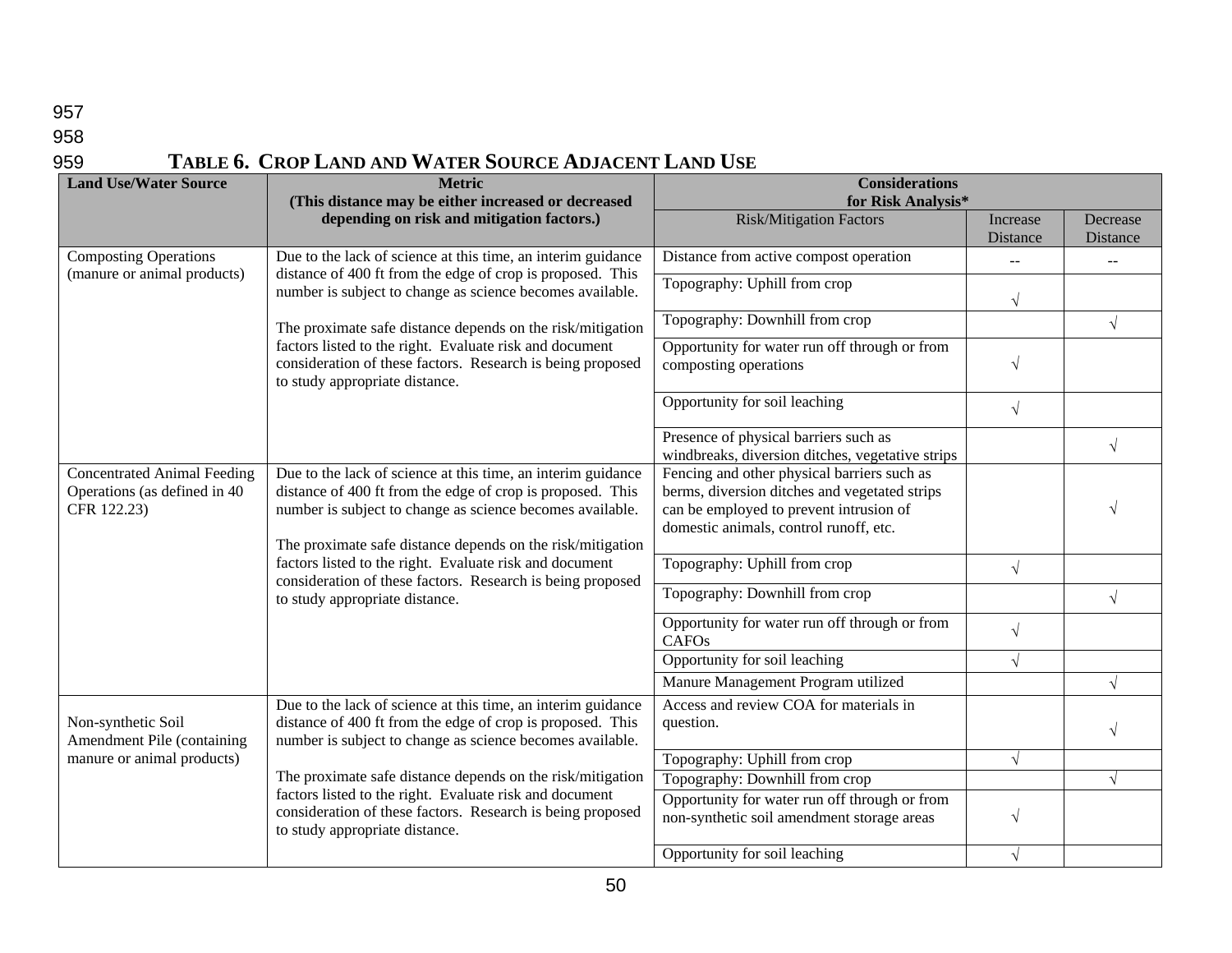| <b>Land Use/Water Source</b>                                                                                   | <b>Metric</b><br>(This distance may be either increased or decreased                                                                                                        | <b>Considerations</b><br>for Risk Analysis*                                                                                                                                       |                      |                      |
|----------------------------------------------------------------------------------------------------------------|-----------------------------------------------------------------------------------------------------------------------------------------------------------------------------|-----------------------------------------------------------------------------------------------------------------------------------------------------------------------------------|----------------------|----------------------|
|                                                                                                                | depending on risk and mitigation factors.)                                                                                                                                  | <b>Risk/Mitigation Factors</b>                                                                                                                                                    | Increase<br>Distance | Decrease<br>Distance |
|                                                                                                                | For non-synthetic crop treatments that have been heat<br>treated using a validated process an interim guidance<br>distance of 30 feet from the edge of the crop is proposed | Covering on pile to prevent wind dispersion                                                                                                                                       |                      |                      |
| <b>Grazing Lands/Domestic</b><br>Animals (includes homes with<br>hobby farms, and non<br>commercial livestock) | 30 ft from the edge of crop.                                                                                                                                                | Fencing and other physical barriers such as<br>berms, diversion ditches and vegetated strips<br>can be employed to prevent intrusion of<br>domestic animals, control runoff, etc. |                      |                      |
|                                                                                                                |                                                                                                                                                                             | Topography: Uphill from crop                                                                                                                                                      | $\sqrt{ }$           |                      |
|                                                                                                                |                                                                                                                                                                             | Topography: Downhill from crop                                                                                                                                                    |                      | $\sqrt{ }$           |
|                                                                                                                |                                                                                                                                                                             | Opportunity for water run off through or from<br>grazing lands                                                                                                                    | $\sqrt{ }$           |                      |
|                                                                                                                |                                                                                                                                                                             | Opportunity for soil leaching                                                                                                                                                     | $\sqrt{ }$           |                      |
| Homes or other building with<br>a septic leach field.                                                          | 30 ft from the edge of crop to the leach field.                                                                                                                             | Active leach field: $<$ 10 yrs old                                                                                                                                                |                      | $\sqrt{}$            |
|                                                                                                                |                                                                                                                                                                             | Active leach field: $> 25$ yrs old                                                                                                                                                | $\sqrt{ }$           |                      |
|                                                                                                                |                                                                                                                                                                             | Inactive leach field                                                                                                                                                              |                      | $\sqrt{}$            |
|                                                                                                                |                                                                                                                                                                             | Topography: Uphill from crop                                                                                                                                                      | $\sqrt{ }$           |                      |
|                                                                                                                |                                                                                                                                                                             | Topography: Downhill from crop                                                                                                                                                    |                      | $\sqrt{}$            |
|                                                                                                                |                                                                                                                                                                             | Physical barriers                                                                                                                                                                 |                      |                      |
| Well Head Distance from<br><b>Untreated Manure</b>                                                             | 200 ft separation of untreated manure from wells, although<br>less distance may be sufficient.                                                                              | Topography: Uphill from manure                                                                                                                                                    |                      | $\sqrt{}$            |
|                                                                                                                |                                                                                                                                                                             | Topography: Downhill from manure                                                                                                                                                  | $\sqrt{ }$           |                      |
|                                                                                                                |                                                                                                                                                                             | Opportunity for water run off from or through<br>untreated manure to well head                                                                                                    | $\sqrt{ }$           |                      |
|                                                                                                                |                                                                                                                                                                             | Opportunity for soil leaching                                                                                                                                                     | $\sqrt{ }$           |                      |
|                                                                                                                |                                                                                                                                                                             | Presence of physical barriers such as<br>windbreaks, diversion ditches, vegetative strips                                                                                         |                      | $\sqrt{}$            |
| <b>Surface Water Distance from</b>                                                                             | At least 100 feet separation for sandy soil and 200 feet                                                                                                                    | Topography: Uphill from manure                                                                                                                                                    |                      | $\sqrt{}$            |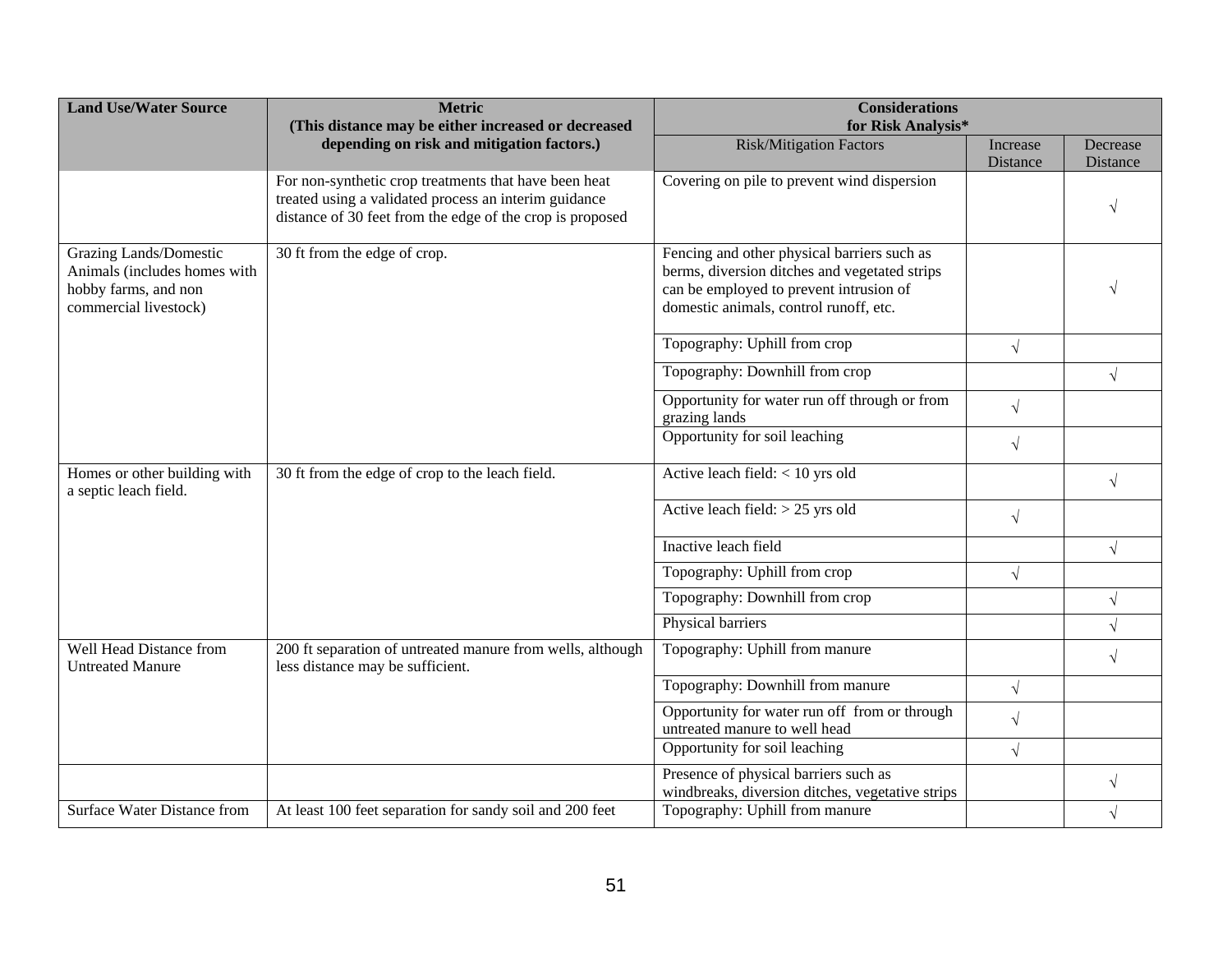| <b>Land Use/Water Source</b> | <b>Metric</b><br>(This distance may be either increased or decreased                                                                                                                                                                                                                                                                                                                                                                                                                                                                                                                                                                           | <b>Considerations</b><br>for Risk Analysis*                                               |                             |                      |
|------------------------------|------------------------------------------------------------------------------------------------------------------------------------------------------------------------------------------------------------------------------------------------------------------------------------------------------------------------------------------------------------------------------------------------------------------------------------------------------------------------------------------------------------------------------------------------------------------------------------------------------------------------------------------------|-------------------------------------------------------------------------------------------|-----------------------------|----------------------|
|                              | depending on risk and mitigation factors.)                                                                                                                                                                                                                                                                                                                                                                                                                                                                                                                                                                                                     | <b>Risk/Mitigation Factors</b>                                                            | Increase<br><b>Distance</b> | Decrease<br>Distance |
| <b>Untreated Manure</b>      | separation for loamy or clay soil (slope less than 6%;<br>increase distance to 300 feet if slope greater than 6%) is                                                                                                                                                                                                                                                                                                                                                                                                                                                                                                                           | Topography: Downhill from manure                                                          | $\sqrt{ }$                  |                      |
|                              | recommended.                                                                                                                                                                                                                                                                                                                                                                                                                                                                                                                                                                                                                                   | Opportunity for water runoff from or through<br>untreated manure to surface waters.       | $\sqrt{ }$                  |                      |
|                              |                                                                                                                                                                                                                                                                                                                                                                                                                                                                                                                                                                                                                                                | Opportunity for soil leaching                                                             | $\sqrt{ }$                  |                      |
|                              |                                                                                                                                                                                                                                                                                                                                                                                                                                                                                                                                                                                                                                                | Presence of physical barriers such as<br>windbreaks, diversion ditches, vegetative strips |                             |                      |
| Rationale                    | The bases for these distances above is best professional judgment of authors, contributors, and expert reviewers to prevent potential<br>$\bullet$<br>cross-contamination from adjacent land uses, taking into consideration the 200 foot distance cited in FDA (US FDA 2001) for<br>separation of manure from wellheads and the 30 foot turn-around distance for production equipment. Because of the numerous factors<br>that must be taken into account to determine appropriate distances, a qualitative assessment of the relative risk from various types of<br>land use and surface waters was used to determine appropriate distances. |                                                                                           |                             |                      |
| 960                          | *Producers should check for local, state and federal laws and regulations that protect riparian habitat, restrict removal of vegetation or habitat, or restrict                                                                                                                                                                                                                                                                                                                                                                                                                                                                                |                                                                                           |                             |                      |
| 961<br>962                   | construction of wildlife deterrent fences in riparian areas or wildlife corridors. Producers may want to contact the relevant agencies (e.g., the Regional Water<br>Quality Control Board and state and federal fish and wildlife agencies) to confirm the details of these requirements.                                                                                                                                                                                                                                                                                                                                                      |                                                                                           |                             |                      |
| 963                          |                                                                                                                                                                                                                                                                                                                                                                                                                                                                                                                                                                                                                                                |                                                                                           |                             |                      |
| 964                          |                                                                                                                                                                                                                                                                                                                                                                                                                                                                                                                                                                                                                                                |                                                                                           |                             |                      |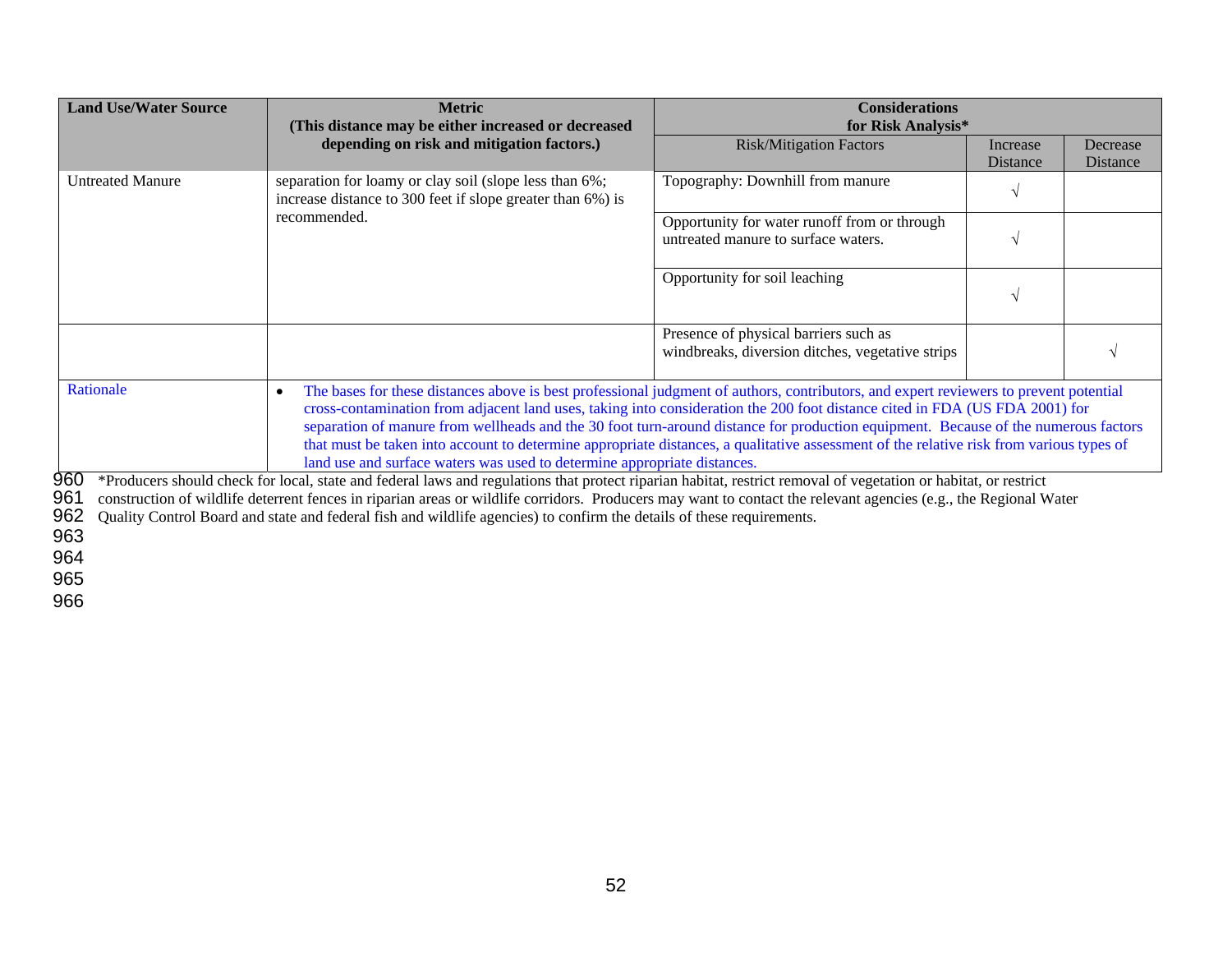| 968  | 15.               | <b>DETAILED BACKGROUND GUIDANCE INFORMATION</b>                                                         |
|------|-------------------|---------------------------------------------------------------------------------------------------------|
| 969  |                   |                                                                                                         |
| 970  |                   | <b>Required Reference Documents</b>                                                                     |
| 971  |                   |                                                                                                         |
| 972  | 1.                | FDA Guide to Minimize Microbial Food Safety Hazards for Fresh Fruits and Vegetables                     |
| 973  |                   | (www.foodsafety.gov/~dms/prodguid.html)                                                                 |
| 974  | 2.                | UFFVA Food Safety Auditing Guidelines: Core Elements of Good Agricultural Practices for Fresh           |
| 975  |                   | Fruits and Vegetables                                                                                   |
| 976  | 3.                | UFFVA Food Safety Questionnaire for Fresh Fruits and Vegetables                                         |
| 977  |                   |                                                                                                         |
|      | 4.                | National GAPs Program Cornell University: Food Safety Begins on the Farm: A Grower Self                 |
| 978  |                   | <b>Assessment of Food Safety Risks</b>                                                                  |
| 979  |                   |                                                                                                         |
| 980  | <b>References</b> |                                                                                                         |
| 981  |                   |                                                                                                         |
| 982  |                   | CCR Title 14 - Chapter 3.1 - Article 5. 2007. Article 5. Composting Operation and Facility Siting and   |
| 983  |                   | Design Standards. Accessed February 15, 2007.                                                           |
| 984  |                   | http://www.ciwmb.ca.gov/regulations/Title14/ch31a5.htm#article5                                         |
| 985  |                   | Fukushima H, Hoshina K, and Gomyoda M. 1999. Long-term survival of shiga toxin-producing                |
| 986  |                   | Escherichia coli O26, O111, and O157 in bovine feces. Applied and environmental microbiology            |
| 987  |                   | 65 (11):5177-81.                                                                                        |
| 988  |                   | http://www.ncbi.nlm.nih.gov/entrez/query.fcgi?cmd=Retrieve&db=PubMed&dopt=Citation&list                 |
| 989  |                   | uids=10543842                                                                                           |
| 990  |                   | Gagliardi JV and Karns JS. 2000. Leaching of Escherichia coli O157:H7 in diverse soils under various    |
| 991  |                   | agricultural management practices. Applied and environmental microbiology 66 (3):877-83.                |
| 992  |                   | http://www.ncbi.nlm.nih.gov/entrez/query.fcgi?cmd=Retrieve&db=PubMed&dopt=Citation&list                 |
| 993  |                   | uids=10698745                                                                                           |
|      |                   |                                                                                                         |
| 994  |                   | Islam M, Doyle MP, Phatak SC, Millner P, and Jiang X. 2004. Persistence of enterohemorrhagic            |
| 995  |                   | Escherichia coli O157:H7 in soil and on leaf lettuce and parsley grown in fields treated with           |
| 996  |                   | contaminated manure composts or irrigation water. Journal of food protection 67 (7):1365-70.            |
| 997  |                   | http://www.ncbi.nlm.nih.gov/entrez/query.fcgi?cmd=Retrieve&db=PubMed&dopt=Citation&list                 |
| 998  |                   | uids=15270487                                                                                           |
| 999  |                   | Jiang X, Morgan J, and Doyle MP. 2003. Fate of Escherichia coli O157:H7 during composting of bovine     |
| 1000 |                   | manure in a laboratory-scale bioreactor. Journal of food protection 66 (1):25-30.                       |
| 1001 |                   | http://www.ncbi.nlm.nih.gov/entrez/query.fcgi?cmd=Retrieve&db=PubMed&dopt=Citation&list_                |
| 1002 |                   | uids=12540177                                                                                           |
| 1003 |                   | Solomon EB, Pang HJ, and Matthews KR. 2003. Persistence of Escherichia coli O157:H7 on lettuce          |
| 1004 |                   | plants following spray irrigation with contaminated water. Journal of food protection 66                |
| 1005 |                   | $(12):2198-202.$                                                                                        |
| 1006 |                   | http://www.ncbi.nlm.nih.gov/entrez/query.fcgi?cmd=Retrieve&db=PubMed&dopt=Citation&list                 |
| 1007 |                   | uids=14672213                                                                                           |
| 1008 |                   | Stine SW, Song I, Choi CY, and Gerba CP. 2005. Application of microbial risk assessment to the          |
|      |                   |                                                                                                         |
| 1009 |                   | development of standards for enteric pathogens in water used to irrigate fresh produce. Journal of      |
| 1010 |                   | food protection 68 (5):913-8.                                                                           |
| 1011 |                   | http://www.ncbi.nlm.nih.gov/entrez/query.fcgi?cmd=Retrieve&db=PubMed&dopt=Citation&list_                |
| 1012 |                   | uids=15895721                                                                                           |
| 1013 |                   | Suslow, T.V., M.P. Oria, L.R. Beuchat, E.H. Garrett, M.E. Parish, L.J. Harris, J.N. Farber, F.F. Busta. |
| 1014 |                   | 2003. Production practices as risk factors in microbial food safety of fresh and fresh-cut produce.     |
| 1015 |                   | Comprehensive Reviews in Food Science and Food Safety 2S:38-77.                                         |
|      |                   |                                                                                                         |